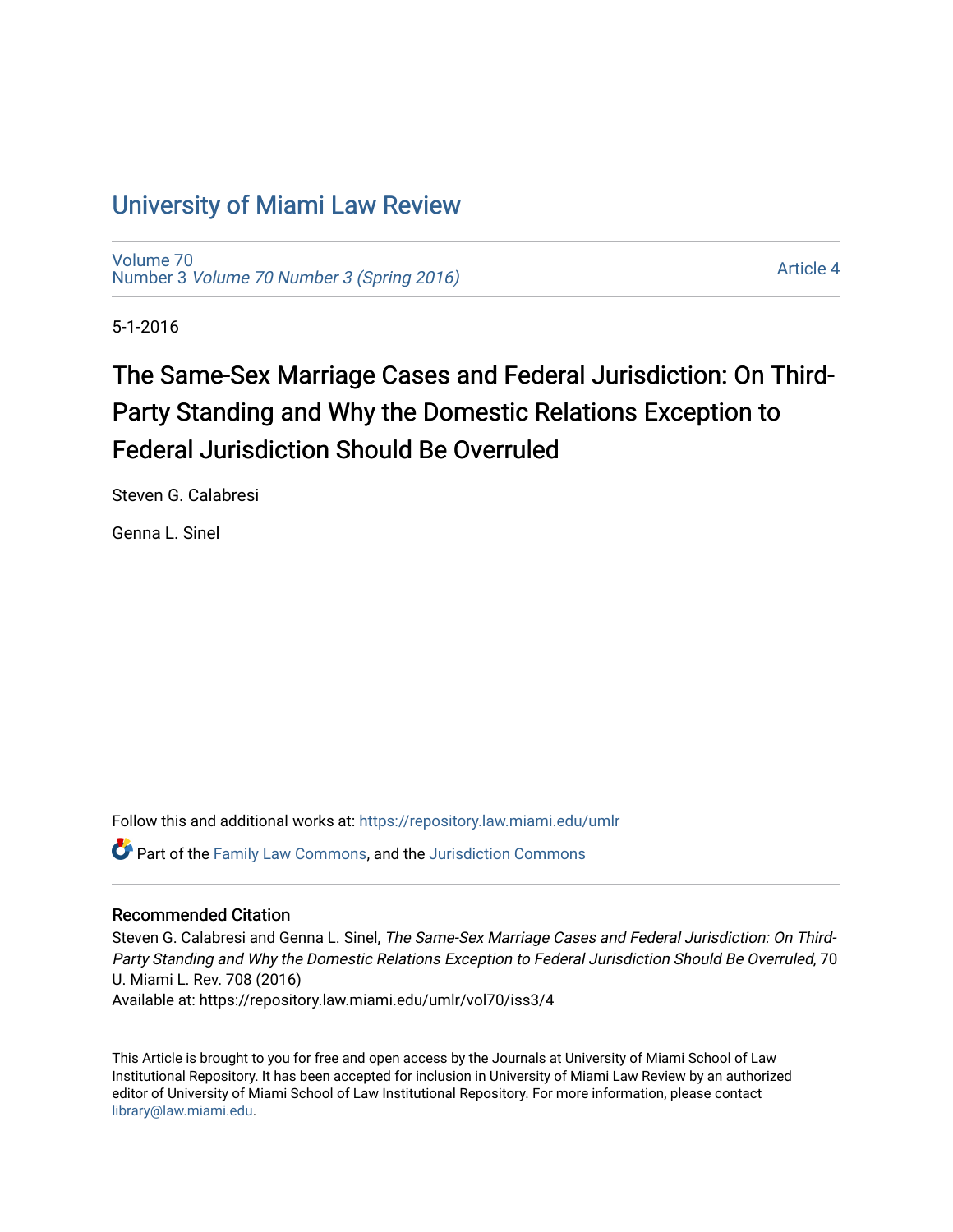## **The Same-Sex Marriage Cases and Federal Jurisdiction: On Third-Party Standing and Why the Domestic Relations Exception to Federal Jurisdiction Should Be Overruled**

STEVEN G. CALABRESI<sup>\*</sup> & GENNA L. SINEL<sup>\*\*</sup>

*In this paper, we consider two questions. First, we address whether there was proper standing for the Article III courts to decide United States v. Windsor, 570 U.S. 133 S. Ct. 2675, 2696 (2013) and Hollingsworth v. Perry, 133 S. Ct. 2652, 2668 (2013). We conclude that the third-party appellants lacked standing in federal court. Second, we examine whether cases challenging state same-sex marriage bans were and are cases in "law and equity" or instead, barred under the domestic relations exception for the purposes of federal question jurisdiction. We conclude that the domestic relations exception to federal jurisdiction is an archaic, historical remnant that should be overruled by the U.S. Supreme Court, and thus, the Article III federal courts have jurisdiction to hear pure marital status cases despite their* 

 <sup>\*</sup> Clayton J. and Henry R. Barber Professor of Law, Northwestern University and Visiting Professor of Political Science, Brown University 2010–18. We would like to thank Gary Lawson, Michael McConnell, Jim Pfander, Robert Pushaw, Marty Redish, and Kate Shaw for their helpful suggestions and comments on this article. We especially want to thank Bradley Silverman, my coauthor on another article and on a Comparative Constitutional Law casebook, for his comments, which were especially helpful. All opinions expressed herein are only our own personal opinions and should not be attributed to the persons we thank or to anyone else.

 <sup>\*\*</sup> B.A. 2014, Brown University; J.D. Candidate 2017, New York University School of Law.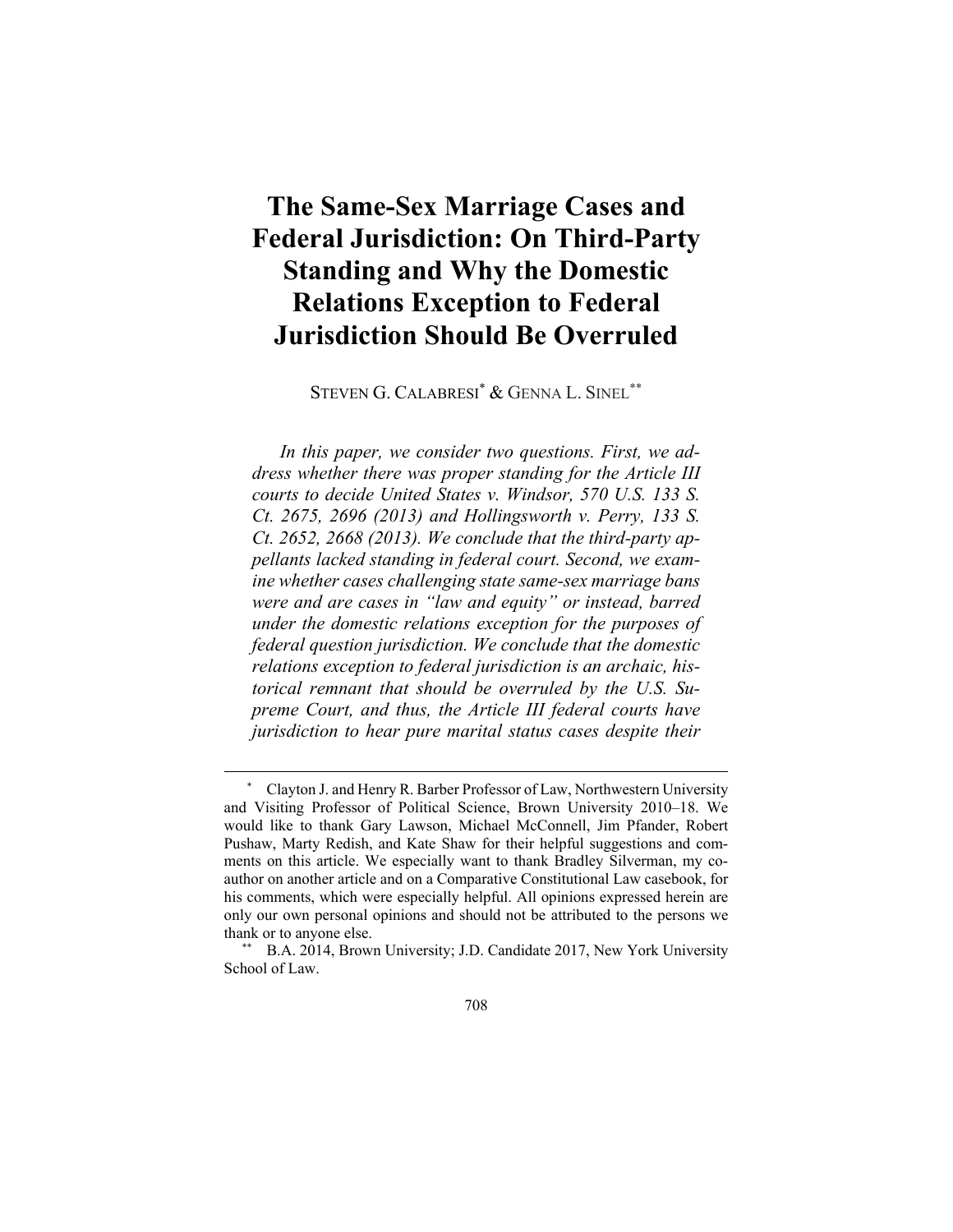*domestic nature. We call on the Supreme Court to eliminate the domestic relations exception as to all forms of federal jurisdiction.* 

|             | INTRODUCTION                                                         | $\dots 710$ |
|-------------|----------------------------------------------------------------------|-------------|
|             | A. Pure Marriage Laws and the Question of "Cases in                  |             |
|             |                                                                      |             |
|             |                                                                      |             |
| $I_{\cdot}$ | THE THIRD-PARTY APPELLANTS IN WINDSOR LACKED                         |             |
|             |                                                                      |             |
|             |                                                                      |             |
|             | B. Windsor's Federal Standing: An Exception to the                   |             |
|             |                                                                      |             |
|             | C. The Obama Administration's Lack of Federal                        |             |
|             | Standing                                                             |             |
|             | D.                                                                   |             |
|             | 1. THE U.S. CONSTITUTION DOES NOT PROVIDE FOR                        |             |
|             |                                                                      |             |
|             | 2. CASES BETWEEN POLITICAL BRANCHES ARE NOT                          |             |
|             |                                                                      |             |
|             | 3.                                                                   |             |
|             | 4. WHY COLEMAN V. MILLER IS UNRELIABLE730                            |             |
|             | 5. CONCLUSION ON BLAG'S LACK OF STANDING731                          |             |
|             |                                                                      |             |
|             | F.                                                                   |             |
| II.         | THE THIRD-PARTY APPELLANTS IN HOLLINGSWORTH                          |             |
|             |                                                                      |             |
|             |                                                                      |             |
|             |                                                                      |             |
|             | 1. LAW ENFORCEMENT IS THE EXCLUSIVE RIGHT OF                         |             |
|             |                                                                      |             |
|             | 2. HOLLINGSWORTH DID NOT SUFFER A LEGAL INJURY .737                  |             |
| III.        | THE DOMESTIC RELATIONS EXCEPTION SHOULD BE                           |             |
|             | ABOLISHED                                                            |             |
|             | The Origins of Federal Question Jurisdiction 742<br>A.               |             |
|             | The Domestic Relations Exception in Modern Day 747<br>$\mathbf{B}$ . |             |
|             | Why the Court Should Expand "Equity" to Include<br>$C_{\cdot}$       |             |
|             |                                                                      |             |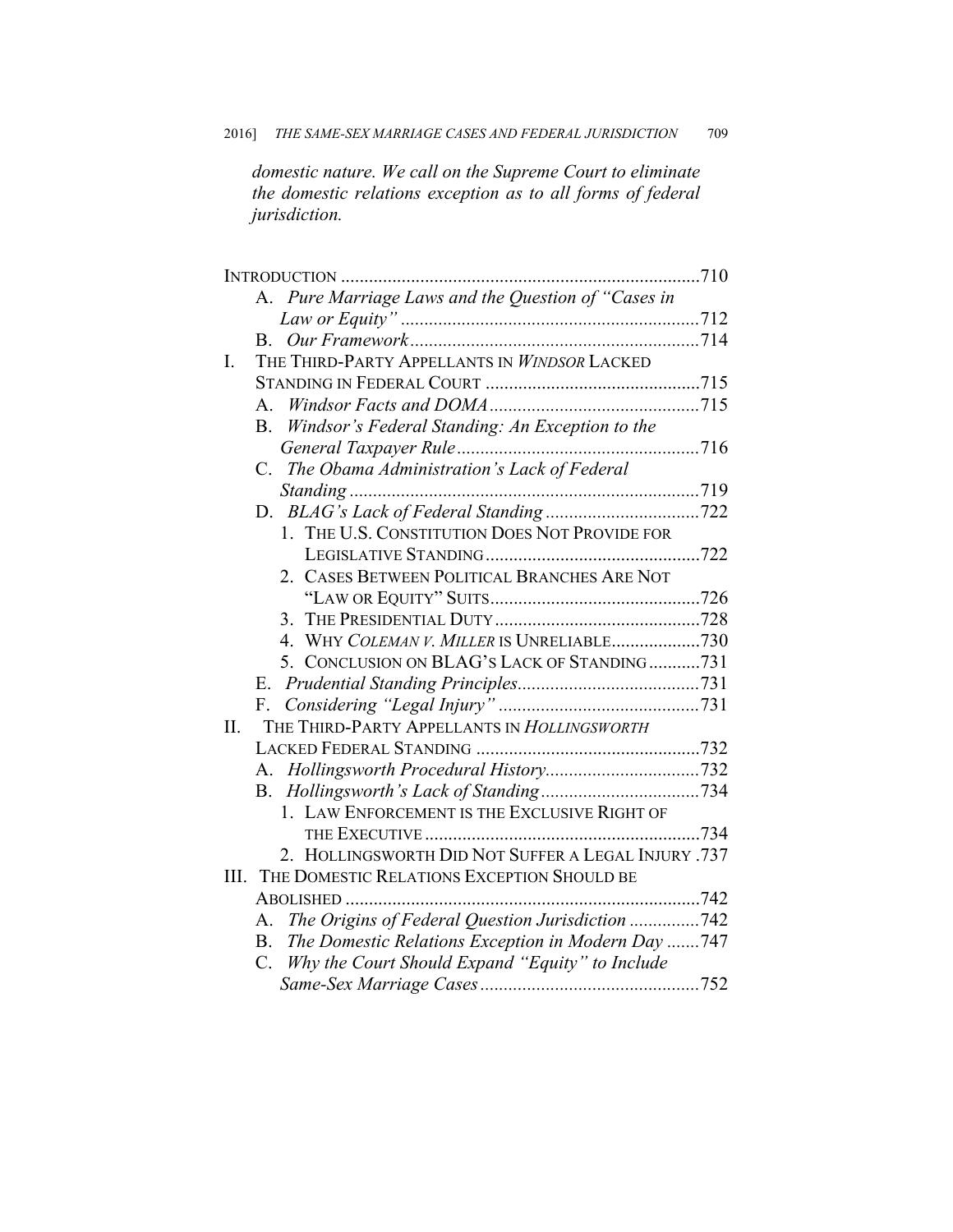| 710 | UNIVERSITY OF MIAMI LAW REVIEW | [Vol. 70:708] |
|-----|--------------------------------|---------------|
|     |                                |               |

#### **INTRODUCTION**

Before the ruling in *Obergefell v. Hodges*,<sup>1</sup> the U.S. Supreme Court took action to legalize same-sex marriage. The Court struck down the federal Defense of Marriage Act ("DOMA") in *United*  States v. *Windsor*<sup>2</sup> and then, in *Hollingsworth v. Perry*<sup>3</sup>, the Supreme Court allowed a lower court ruling to go into effect that deemed same-sex marriage bans unconstitutional. However, the holdings in *Windsor* and *Hollingsworth* reveal a tension in the Court's interpretation of standing. In both cases, a third party attempted to appeal a lower court ruling, but only in *Windsor* was the third party found to have met the standing requirement.<sup>4</sup>

In *Hollingsworth*, Chief Justice Roberts's majority opinion held that several proponents of a California proposition lacked standing to appeal the lower court order, given that the Attorney General and Governor of California agreed that the proposition in question was unconstitutional.5 Similarly, in *Windsor*, President Obama agreed with the Second Circuit ruling below that the federal government had acted unconstitutionally in defining marriage exclusively as the union of one man and one woman;<sup>6</sup> however, unlike the ruling in *Hollingsworth*, the Court found standing for the Bipartisan Legal Advisory Group ("BLAG") of the U.S. House of Representatives to

 $\frac{1}{1}$  $1$  135 S. Ct. 2584 (2015).

<sup>&</sup>lt;sup>2</sup> 133 S. Ct. 2675, 2696 (2013) ("DOMA instructs all federal officials, and indeed all persons with whom same-sex couples interact, . . . that [same-sex] marriage is less worthy than the marriages of others. The federal statute is invalid, for no legitimate purpose overcomes the purpose and effect to disparage and to injure those whom the State, by its marriage laws, sought to protect in personhood and dignity.").

<sup>&</sup>lt;sup>3</sup> 133 S. Ct. 2652, 2668 (2013) ("Because petitioners have not satisfied their burden to demonstrate standing to appeal the judgment of the District Court, the Ninth Circuit was without jurisdiction to consider the appeal. The judgment of the Ninth Circuit is vacated, and the case is remanded with instructions to dismiss the appeal for lack of jurisdiction."). 4

*See Windsor*, 133 S. Ct. at 2684–89; *Hollingsworth*, 133 S. Ct. at 2667–68. 5

*See Hollingsworth*, 133 S. Ct. at 2660, 2667–68. 6

*See Windsor*, 133 S. Ct. at 2684.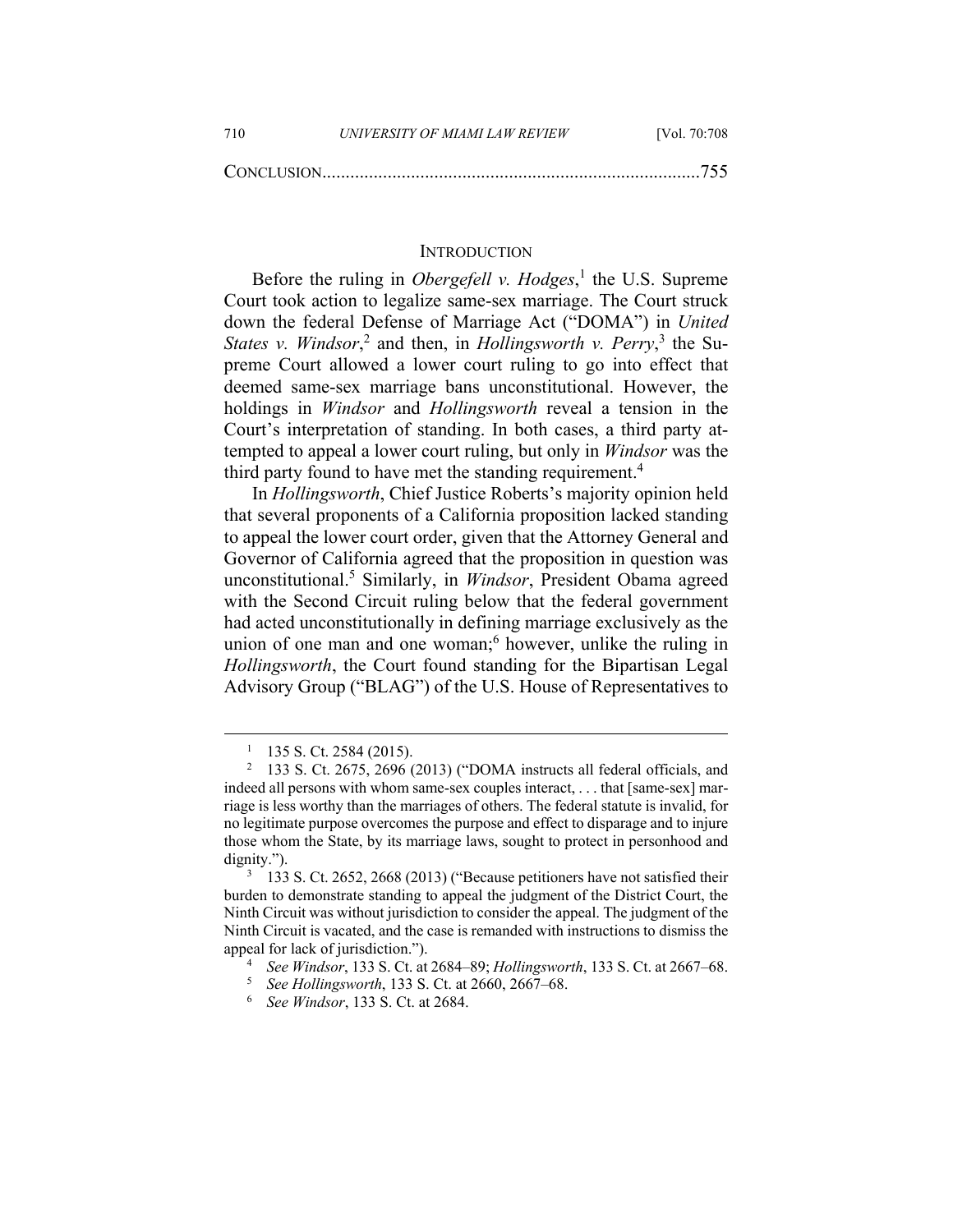defend DOMA.<sup>7</sup> Chief Justice Roberts and Justices Scalia and Thomas dissented here, on the grounds that, first, the President had no standing to appeal a Second Circuit ruling with which he agreed, and second, that BLAG lacked standing to appeal as a third party to the case.<sup>8</sup>

As a matter of standing, we agree with Chief Justice Roberts's majority opinion in *Hollingsworth* and Justice Scalia's dissent in *Windsor*. Private busybodies lack standing in federal court to defend statutes denied defenses by federal or state executive officials. Nonetheless, we disagree with the four conservative Justices on the U.S. Supreme Court on the merits of the same-sex marriage issue and agree with Justice Anthony M. Kennedy's decision in *Windsor*  and *Obergefell* that DOMA and state bans on same-sex marriage are unconstitutional.

There remains the issue of the domestic relations exception to federal jurisdiction. The federal jurisdictional problems with cases challenging the constitutionality of same-sex marriage bans are much more complex than is even recognized in the conservative Justices' opinions in *Windsor* and *Hollingsworth*. There is a serious question under current case law as to whether the federal courts have either federal question jurisdiction or diversity jurisdiction to decide any *pure* same-sex marriage cases.<sup>9</sup> This dilemma stems from the longstanding domestic relations exception to federal jurisdiction that goes back to the founding of the Republic; pure marriage-law cases cannot be heard in federal court.<sup>10</sup> We conclude that the domestic relations exception to federal jurisdiction ought to be read as not applying to marital-status cases. Instead, we would confine the exception to purely religious matters, such as excommunication.

 $\frac{1}{7}$ <sup>7</sup> See id. at 2684–85, 2689.

<sup>&</sup>lt;sup>8</sup> *See id.* at 2698 (Scalia, J., dissenting).<br><sup>9</sup> *See e o* Chevalier v Barnhart. 803 F

*See, e.g.*, Chevalier v. Barnhart, 803 F.3d 789, 804 (6th Cir. 2015) (determining that the domestic relations exception did not bar the Appellant from commencing an action in diversity against her female partner).<br><sup>10</sup> *See, e.g.*, Ankenbrandt v. Richards, 504 U.S. 689, 697–701, 703 (1992); *In* 

*re* Burrus, 136 U.S. 586, 593–94 (1890) ("The whole subject of the domestic relations of husband and wife, parent and child, belongs to the laws of the States and not to the laws of the United States."). *See generally* Anne C. Dailey, *Federalism and Families*, 143 U. PA. L. REV 1787, 1822 (1995) ("The domestic relations exception reflected the view that family law constituted a distinctly communitarian endeavor, a subject reflecting locally shared values and norms.").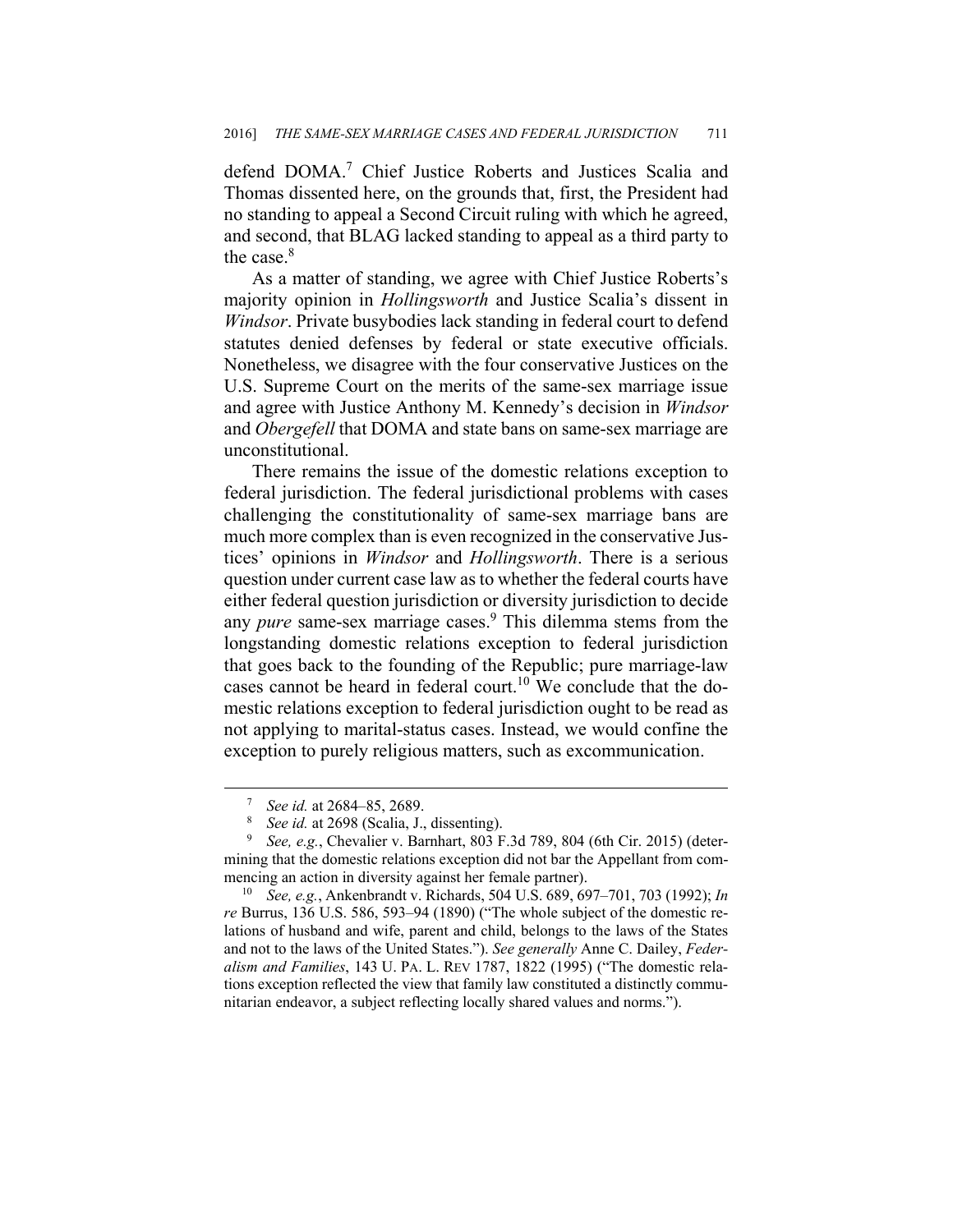## A. *Pure Marriage Laws and the Question of "Cases in Law or Equity"*

The U.S. Constitution and the federal statutes on diversity and federal question jurisdiction all employ the terminology "cases in law or equity" in their grants of federal jurisdiction to the Article III courts. Accordingly, the federal courts are restricted to hearing cases that fall under that category. The scope of the domestic relations exception becomes relevant when trying to assess whether cases revolving *purely* around questions of marital status can be considered as "cases in law or equity," and can thereby be heard in federal court. When state laws criminalized same-sex marriage, there was no federal jurisdiction issue because criminal cases were law-or-equity suits. However, cases challenging the federal constitutionality of state laws that only define the status of marriage are not so definitively determined, leaving room for debate as to whether such cases were appropriately be heard in federal court.

In England during 1787, "Cases in Law and Equity" was a legal term of art that encompassed only those cases that were brought before the Courts of Law (the Court of King's Bench or the Court of Common Pleas) and the Courts of Equity (the Court of Exchequer or the Court of Chancery).<sup>11</sup> At the time, matrimonial causes were only heard in the Ecclesiastical Courts of the Church of England, and it was not until the passage of the Matrimonial Causes Act of 1857 that the ordinary English courts were empowered to hear matrimonial and divorce cases.12 This was partly because, prior to 1857, marriage in England was considered to be a strictly religious sacrament and not a contract.<sup>13</sup> Marriage was similarly viewed in the United States when Article III was enacted.<sup>14</sup>

By 1868, however, when the Fourteenth Amendment was adopted, the idea of marriage had evolved. Marriage was thought of as both a sacrament and a contract, as Andrea Matthews and Steven

<sup>&</sup>lt;sup>11</sup> For a general discussion regarding the Courts of Law and the Courts of Equity, see generally J.H. BAKER, AN INTRODUCTION TO ENGLISH LEGAL HISTORY 97–116 (4th ed. 2002).

<sup>12</sup> *See* Hazel D. Lord, *Husband and Wife: English Marriage Law from 1750: A Bibliographic Essay*, 11 S. CAL. REV. L. & WOMEN'S STUD. 1, 12, 16–17 (2001).<br><sup>13</sup> *See id.* at 4. *See Dailey, <i>supra* note 10, at 1821 ("From the earliest days of the Repub-

lic . . . , family law has unquestionably belonged to the states.").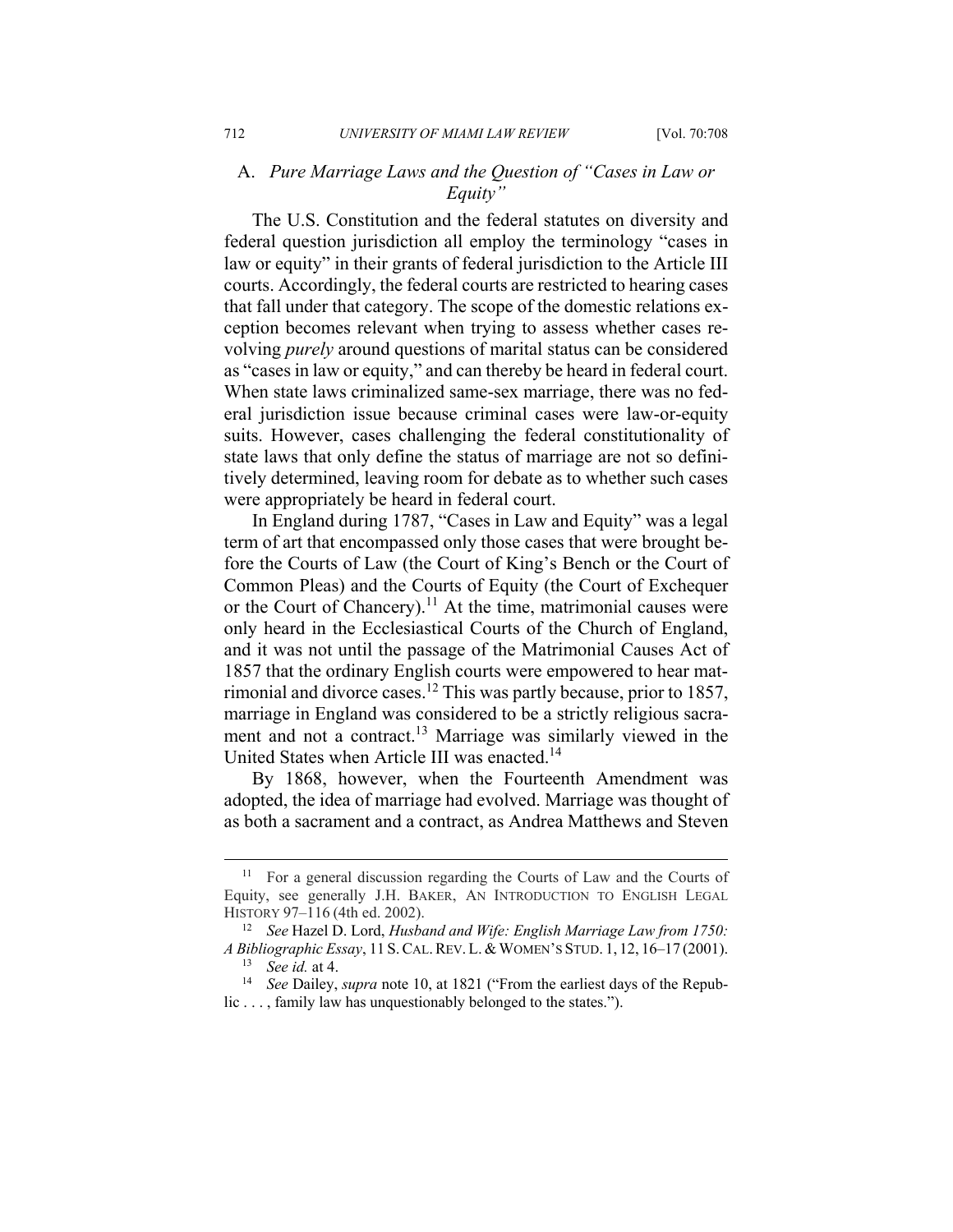Calabresi argue in their article, "Originalism and *Loving v. Virginia*," and Article III had been the "Supreme Law of the Land" for seventy-nine years.<sup>15</sup> Under Article III, matrimonial causes were not "cases in law and equity," and, although the Fourteenth Amendment created new rights, it did not add to the Article III jurisdiction of the federal courts, which mandated that *pure* matrimonial causes (or domestic relations cases, as called by modern-day courts) be adjudicated exclusively in state courts.<sup>16</sup> Consequently, many contend that a Fourteenth Amendment argument against same-sex marriage bans can only be addressed by state courts, each state determining for itself how the Fourteenth Amendment is to be understood within its own borders.17 Under this reasoning, the Supreme Court would not have had jurisdiction to overturn state bans on same-sex marriage in *Obergefell* in June of 2015.

We conclude that the U.S. Supreme Court ought to overrule the so-called domestic relations exception to federal jurisdiction. We make this argument while noting that under American federalism, the law of marriage and divorce is in "pith and substance" a question of state law and not one of federal law.18 In our opinion, DOMA was unconstitutional because Congress did not have the enumerated

<sup>15</sup> *See generally* Calabresi & Matthews, *supra* note 15, at 1413–24. 16 *See* Meredith Johnson Harbach, *Is the Family a Federal Question?*, 66 WASH. & LEE L. REV. 131, 150–52, 165–66 (2009). *See generally*, U.S. CONST. art. III, § 2, cl. 1 ("The Judicial Power shall extend to all Cases, in Law and Equity, arising under this Constitution, the Laws of the United States, and Treaties made, or which shall be made, under their Authority . . . ."). 17 *See generally* Cary Franklin, *Marrying Liberty and Equality: The New Ju-*

*risprudence of Gay Rights*, 100 VA. L. REV. 817, 852–53 (2014) ("[I]t was nearly impossible for gay rights advocates to persuade courts that the Fourteenth Amendment prohibited discrimination on the basis of sexual orientation. . . . After *Bowers*, courts consistently rejected homosexual equality claims on the ground that '[i]t would be quite anomalous . . . to declare status defined by conduct that states may constitutionally criminalize as deserving of strict scrutiny under the equal protection clause."").<br><sup>18</sup> *Reference re Securities Act*, 2011 SCC 66, 3 S.C.R. 837 (2011) (discussing

the pith and substance test in Canadian federalism cases). The Canadian Supreme Court and, prior to 1949, the Judicial Committee of the Privy Council sitting in London, England, have long decided Canadian federalism cases by asking whether a statute is "in pith and substance" a matter of Canadian federal law or a matter of Canadian provincial law. *Id.* We think this doctrine is a very useful one, and we would urge the U.S. Supreme Court to apply the "pith and substance" test in U.S. federalism cases.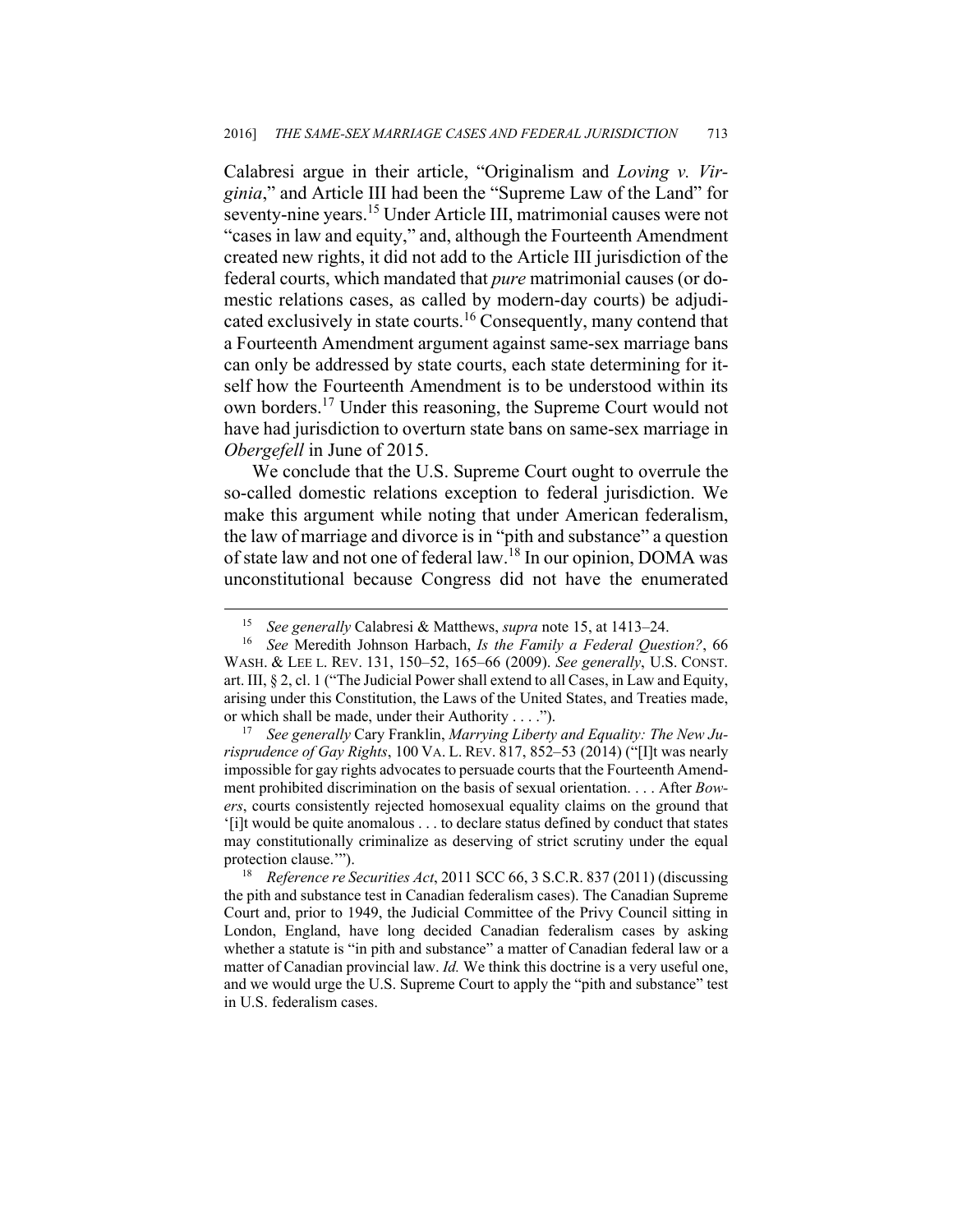power to adopt a federal marriage statute. It thus may seem to follow that the very same Constitution, which leaves the definition of marriage to the states, would also prohibit the Article III federal courts from hearing matrimonial causes or domestic relations cases. However, we reject that argument and demonstrate that an originalist understanding of the word "equity" supports the exercise of judicial power to extend federal jurisdiction over domestic relations.

#### B. *Our Framework*

In this article, we argue that Chief Justice Roberts and Justice Scalia were right on the federal jurisdictional issues in *Windsor* and *Hollingsworth*. In Part I, we maintain that, first, litigants cannot appeal decisions with which they agree, and second, that private busybodies in the House of Representatives lack standing to appeal a ruling legalizing same-sex marriage under federal law. In Part II, we expand on that argument and explain why third parties lack standing to defend the constitutionality of state-adopted initiatives when the executive branch of the state governments so decline.

Finally, in Part III, we discuss the much broader federal jurisdictional problems with lawsuits like *Windsor* and *Hollingsworth* alluded to in this introduction. The case in *Hollingsworth*, in particular, could be argued to be absolutely not one in law or equity that could be heard by Article III federal courts. Nevertheless, after considering this argument at some length, we reject this idea and conclude that Article III's grant of equity jurisdiction has inherent evolutive meaning, and hence may expand to cover deficiencies in the law. In today's world, the federal courts' jurisdiction over cases in equity arising under federal law is best understood as encompassing marital-status lawsuits, like the various same-sex marriage cases decided on the merits by federal courts of appeals. Thus, we close this article by calling on the U.S. Supreme Court to eliminate the lingering features of the domestic relations exception to federal jurisdiction.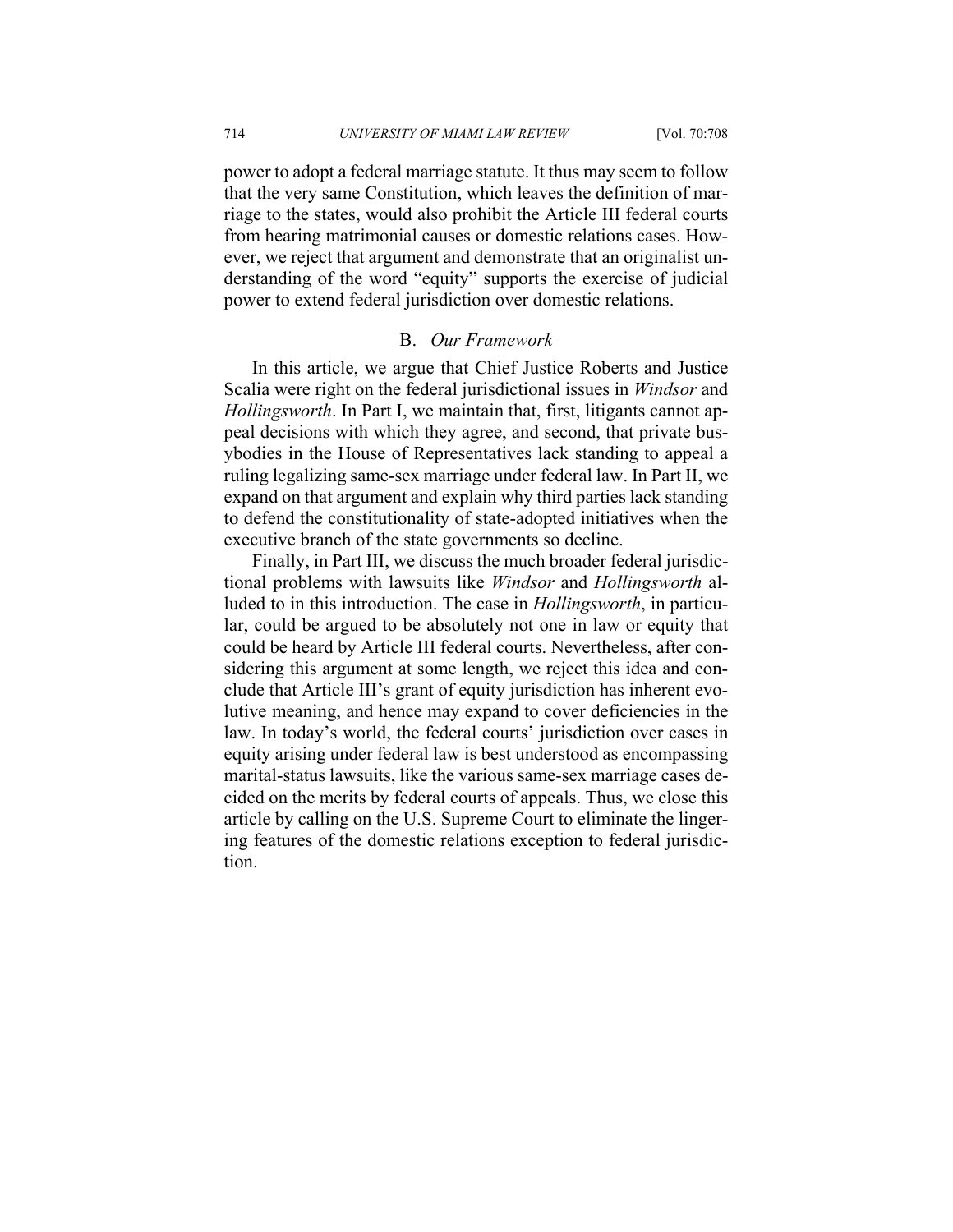#### I. THE THIRD-PARTY APPELLANTS IN *WINDSOR* LACKED STANDING IN FEDERAL COURT

### A. *Windsor Facts and DOMA*

In *United States v. Windsor*, 19 the Obama Administration sought to appeal a Second Circuit holding with which it agreed to the effect that DOMA was unconstitutional.20 The Administration argued that since it was continuing to enforce  $DOMA<sup>21</sup>$  and had been ordered to pay Windsor a tax refund, it suffered sufficient legal injury to permit an appeal of the Second Circuit's legal ruling, despite agreeing with the holding on the merits.<sup>22</sup> To understand the Administration's claim, it is necessary to describe the background and procedural posture of the *Windsor* case.

DOMA was adopted in 1996.<sup>23</sup> Section 3 of the Act amended the Dictionary Act to provide for a federal definition of the words "marriage" and "spouse" wherever they appeared in the U.S. Code.24 Under DOMA, the word "marriage" in federal law was defined to mean "only a legal union between one man and one woman as husband and wife . . . ."25 Edith Windsor and Thea Spyer were both women, and they married in Canada in 2007.<sup>26</sup> They lived together in New York State, where same-sex marriage was legal, and the state accepted the legality of their Canadian marriage.<sup>27</sup>

Spyer died in February 2009, and she left her estate to Windsor.<sup>28</sup> Because of DOMA, "Windsor did not qualify for the marital

<sup>&</sup>lt;sup>19</sup> 133 S. Ct. 2675 (2013).<br><sup>20</sup> *See id.* at 2684.

<sup>&</sup>lt;sup>21</sup> Defense of Marriage Act (DOMA) of 1996, Pub. L. 104-199, 110 Stat. 2419, *by* Obergefell v. Hodges, 135 S. Ct. 2584 (2015) (amending 1 U.S.C. § 7 and 28 U.S.C. § 1783C); *see* 1 U.S.C. § 7 (2012), *amended by* DOMA, 110 Stat. at 2419–20, *and invalidated by* United States v. Windsor, 133 S. Ct. 2675 (2013); 28 U.S.C. § 1738C (2012), *amended by* DOMA, 110 Stat. at 2419, *and invalidated by* Obergefell v. Hodges, 135 S. Ct. 2584 (2015).

<sup>22</sup> See Windsor, 133 S. Ct. at 2684–86.<br>
<sup>23</sup> See DOMA, 110 Stat. at 2419.<br>
<sup>24</sup> See DOMA § 3 (amending 1 U.S.C. § 7).<br>
<sup>25</sup> *Id.*<br>
<sup>26</sup> Windsor 133 S. Ct. at 2683.

<sup>26</sup> *Windsor*, 133 S. Ct. at 2683. 27 *Id.*

*Id.*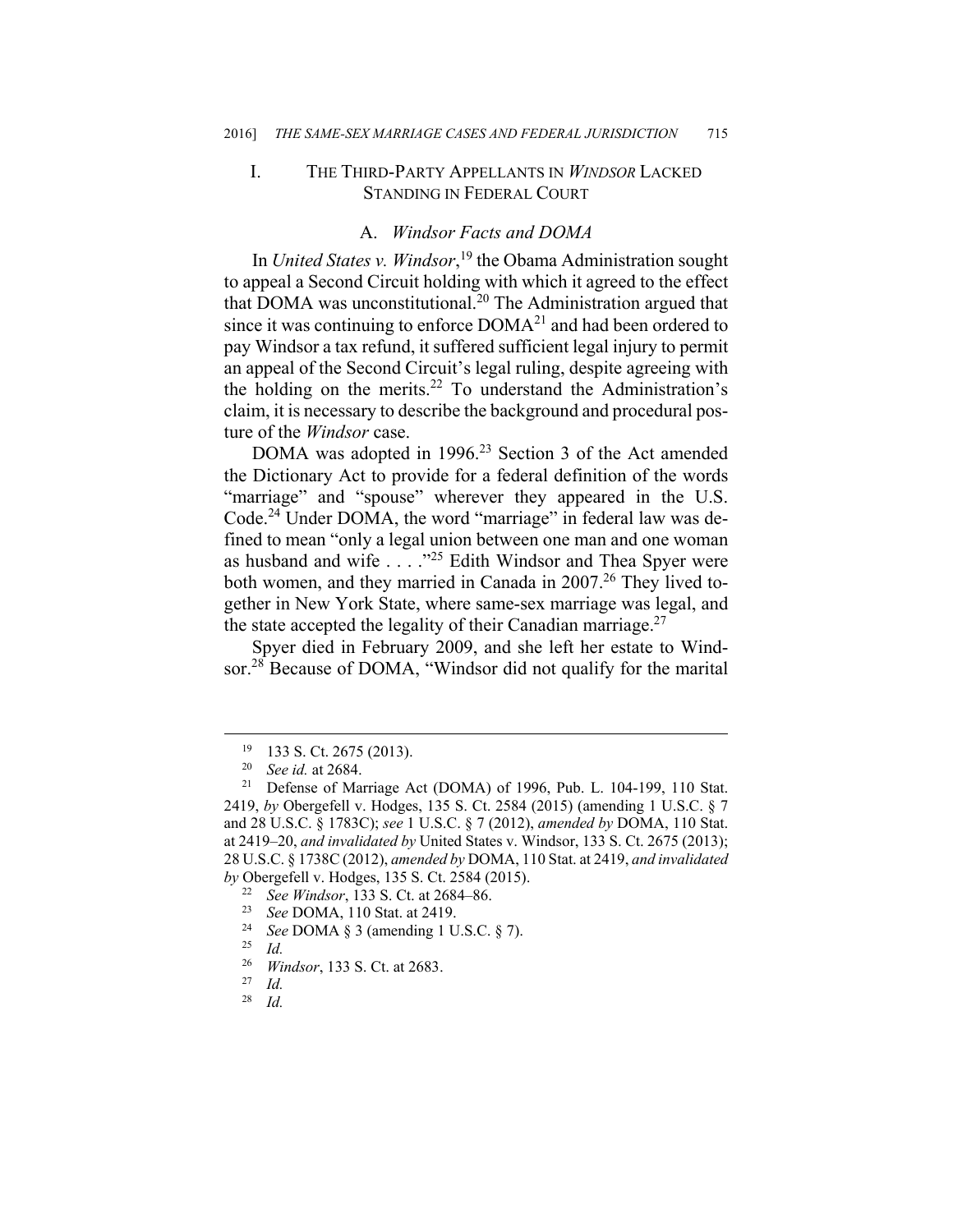exemption from the federal estate tax," so she paid \$363,053 in federal inheritance taxes and sought a subsequent refund from the Internal Revenue Service ("IRS").29 The IRS denied her request, also because of DOMA.<sup>30</sup> Windsor then sued the United States in the Southern District of New York, contending that DOMA was unconstitutional.<sup>31</sup> The Obama Administration "notified the Speaker of the House of Representatives, pursuant to 28 U.S.C. § 530D, that the Department of Justice would no longer defend the constitutionality of DOMA's § 3"; however, the President did direct his administration to continue DOMA's enforcement.<sup>32</sup> The stated rationale for this order was to facilitate judicial review of DOMA's constitutionality.33 Consequently, BLAG voted to intervene in this case in order to defend the constitutionality of  $\S$  3 of DOMA.<sup>34</sup> The district court allowed BLAG to intervene as an interested party.<sup>35</sup>

## B. *Windsor's Federal Standing: An Exception to the General Taxpayer Rule*

In the 1920's the United States Supreme Court established the general rule that taxpayers do not have standing in federal court to challenge the constitutionality of a tax or expenditure of government funds.<sup>36</sup> The Court's decision rejects taxpayer standing where there is no particularized, individual legal injury.<sup>37</sup> This case reaffirms that the federal courts do not sit to correct generalized grievances and that not all deprivations of constitutional rights can be litigated in federal court. Though the federal courts have the power to protect rights that were recognized at common law or in the English Courts of Exchequer or Chancery, they are not ombudsmen with a general charter to police and enforce the Constitution.38

<sup>37</sup> See *id.* at 480.<br><sup>38</sup> On several occasions, federal courts of various levels have made clear that their role in the American system of governance is of a limited nature. *See, e.g.*,

 $\frac{29}{30}$  *Id.* 

 $\frac{30}{31}$  *Id.* 

 $rac{31}{32}$  *Id.* 

<sup>32</sup> *Id.* at 2683–84; *see also* 28 U.S.C. § 530D(a) (2012). 33 *See Windsor*, 133 S. Ct. at 2684. 34 *Id.* 

<sup>35</sup> *Id.*

<sup>36</sup> *See* Massachusetts v. Mellon, 262 U.S. 447 (1923).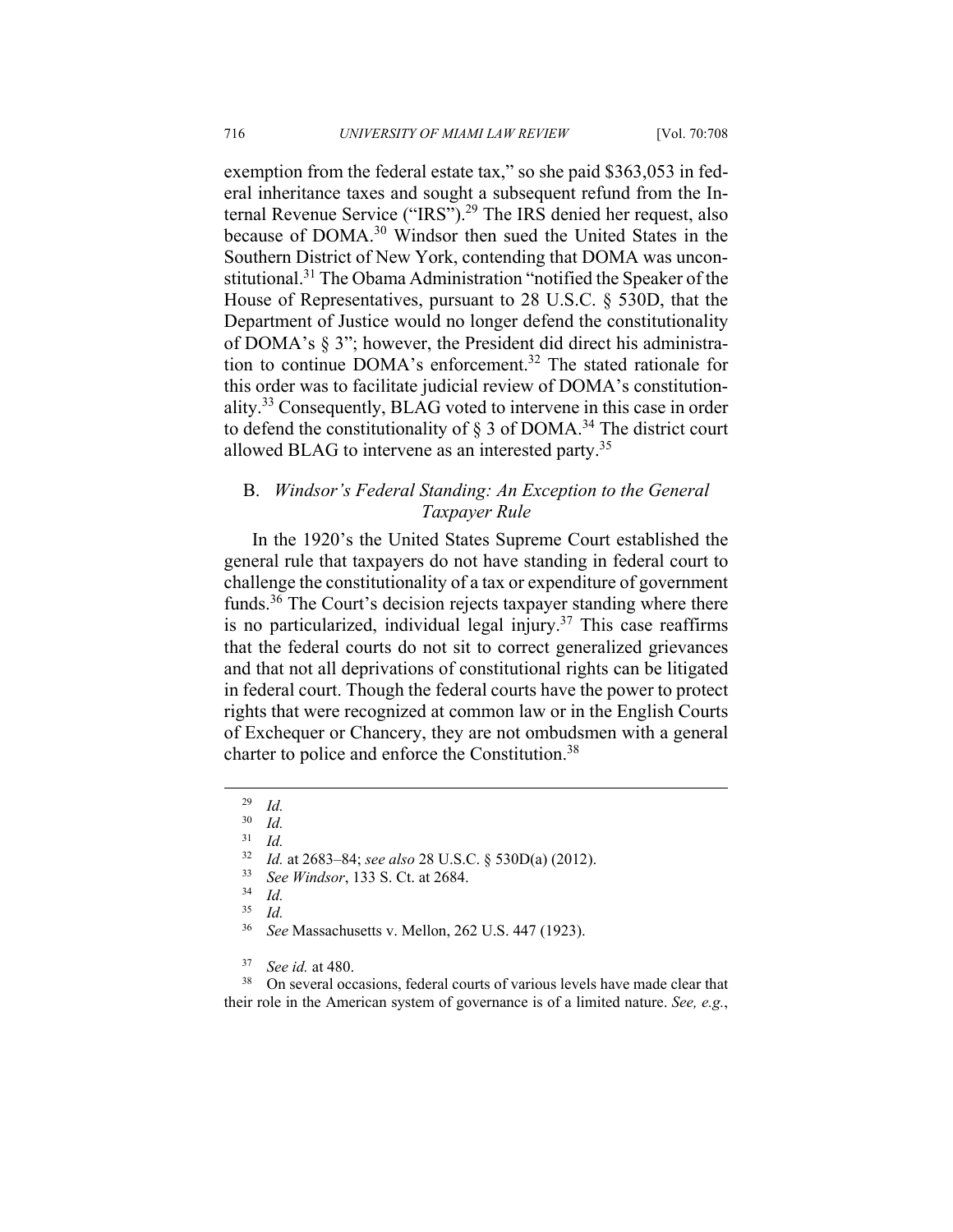The Constitution presumes that generalized grievances suffered equally by all taxpayers will be remedied by the political branches of the government.39 A court ruling in favor of a single taxpayer like Frothingham, who had challenged the constitutionality of a federal spending program, would be considered an advisory opinion, which is a judgment that does not enforce specific change, but rather advises on the constitutionality or interpretation of a law.40 Under Article III, the courts are not empowered to issue advisory opinions, and a judicial decision in Frothingham's favor would have been purely speculative as to whether the ruling would have resulted in any actual change in Frothingham's federal tax bill.

The Court's lack of power to issue advisory opinions is long established and rooted in early American history. In an episode known as the Correspondence of the Justices, $41$  the U.S. Supreme Court was asked to give Secretary of State Thomas Jefferson legal advice about various abstract matters pertaining to U.S. foreign relations.<sup>42</sup> The Supreme Court politely declined Jefferson's invitation, saying that it lacked the power to adjudicate an issue unless there was a real,

Valley Forge Christian Coll. v. Ams. United for Separation of Church & State, Inc., 454 U.S. 464, 487 (1982) ("The federal courts were simply not constituted as ombudsmen of the general welfare."); ACLU of Ohio Found., Inc. v. Ashbrook, 375 F.3d 484, 499 (6th Cir. 2004) ("[T]he Supreme Court has specifically rejected the idea that the Constitution permits federal courts to adjudicate claims brought by . . . the 'self-appointed Establishment Clause police' . . . ."); Mazaleski v. Treusdell, 562 F.2d 701, 722 (D.C. Cir. 1977) ("Our legitimate role in a case such as this is necessarily a limited one. We must apply the Constitution, while carefully avoiding the temptation to act as ombudsmen . . . .").<br><sup>39</sup> See Mellon, 262 U.S. at 482 ("But what burden is imposed upon the states,

unequally or otherwise? Certainly there is none, unless it be the burden of taxation, and that falls upon their inhabitants, who are within the taxing power of Congress as well as that of the states where they reside.").<br><sup>40</sup> See id. at 485 (Thompson, J., concurring) ("[T]his court is as much without

authority to pass abstract opinions upon the constitutionality of acts of Congress as it [is] . . . of state statutes.").<br><sup>41</sup> MICHAEL STOKES PAULSEN ET AL., THE CONSTITUTION OF THE UNITED

STATES 501–03 (2d ed. 2013) (discussing and reproducing the Correspondence of the Justices).<br> $^{42}$  *Id.*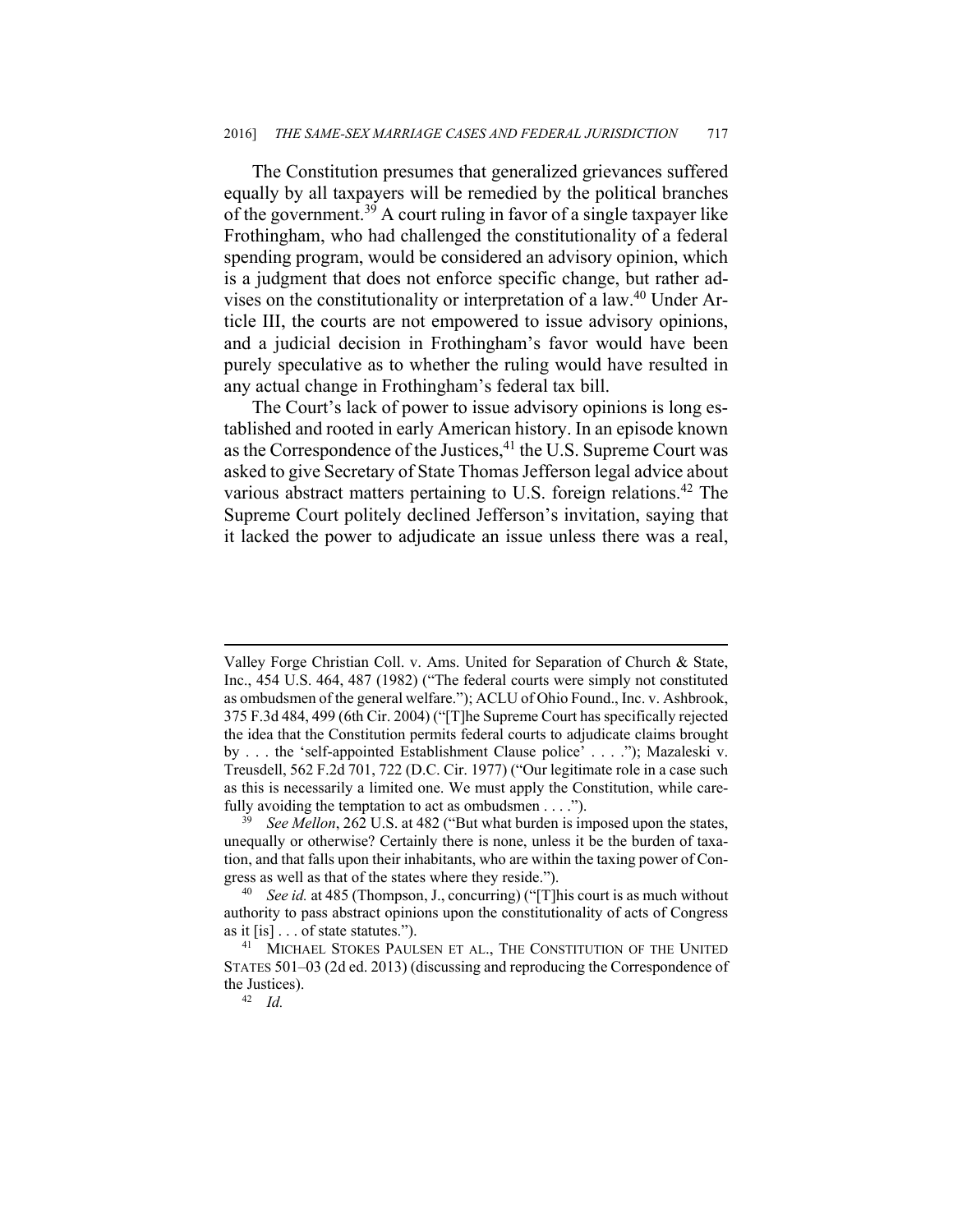concrete controversy among legally adverse parties.<sup>43</sup> In another episode from the 1790s, known as *Hayburn's Case*, 44 most of the U.S. Supreme Court Justices held that they lacked power under Article III to review judicially determined veterans' pensions when the amounts in question could be raised or lowered by an executive branch official following the judicial review.45 In other words, Justices could only hear cases for which a judicial ruling would be significantly likely to affect the concrete resolution for the involved parties.46

It follows that the federal courts are empowered to hear only real and concrete disagreements between adverse litigants when there is a substantial likelihood that the judicial resolution of such disputes would impact the litigants.<sup>47</sup> The injury suffered by Frothingham was not an injury that could be redressed by federal judicial action, nor was the injury in *Massachusetts v. Mellon*. 48 Thus, States, like individual citizens, have no legal right under the Constitution to sue

(discussing *Hayburn's Case*, 2 U.S. 409). 45 *Hayburn's Case*, 2 U.S. at 409, 413–14 n.4. 46 In *Flast v. Cohen,* 392 U.S. 83 (1968), the U.S. Supreme Court made an exception to its rule against taxpayer standing in cases where a violation of the Establishment Clause was alleged. Many thought at the time that this was the opening salvo in an effort by the Warren Court to abolish standing doctrine across the board. The replacement of the Warren Court by the Burger and Rehnquist Courts left the traditional ban against taxpayer standing in place while allowing a *Flast v. Cohen* exception for Establishment Clause cases only. The Roberts Court appears to be close to overruling *Flast v. Cohen*, the reach of which it has greatly circumscribed. See A*rizona Christian School Tuition Organization v. Winn*, 131 S.Ct. 1436 (2011).

<sup>47</sup> *See, e.g.*, Flast v. Cohen, 392 U.S. 83, 101 (1968) ("[T]he emphasis in standing problems is on whether the party invoking federal court jurisdiction has 'a personal stake in the outcome of the controversy,' and whether the dispute touches upon 'the legal relations of parties having adverse legal interests.'" (first quoting Baker v. Carr, 369 U.S. 186, 204 (1962); and then quoting Aetna Life Ins. Co. v. Haworth, 300 U.S. 227, 240–41 (1937))). 48 *See* Massachusetts v. Mellon, 262 U.S. 447, 478–80 (1923) (holding that

the Court did not have jurisdiction to consider the constitutionality of the Maternity Act when no rights of the state were brought within the actual or threatened operation of the statute).

 <sup>43</sup> *Id.*

<sup>44 2</sup> U.S. 409 (1792); *see also* PAULSEN ET AL., *supra* note 52, at 496–501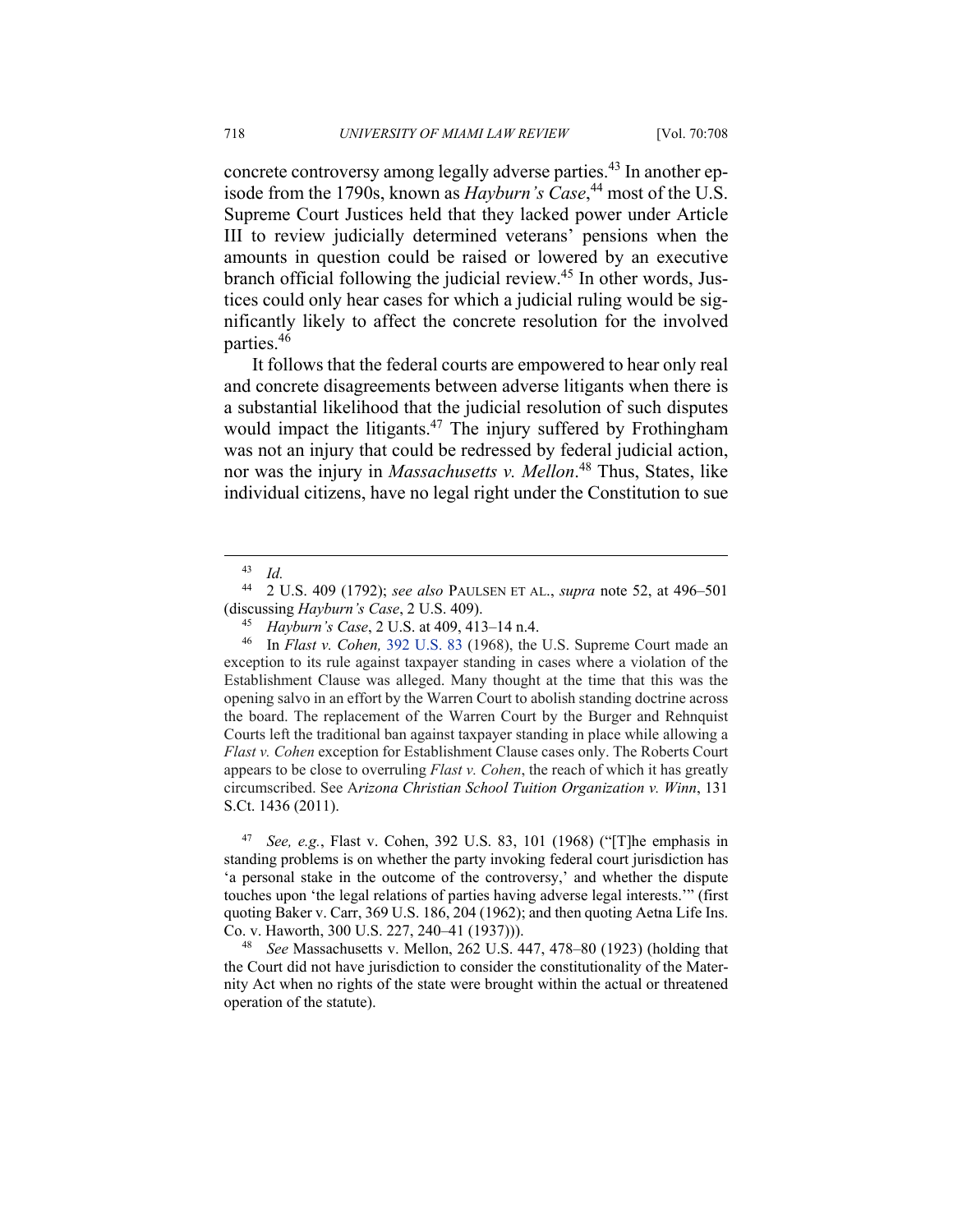in federal court for the purpose of challenging the general constitutionality of federal spending programs.

The distinction between *Frothingham* and *Windsor* is that Windsor did suffer a particularized, individual legal injury on account of § 3 of DOMA.<sup>49</sup> Unlike similarly situated married, heterosexual spouses, Windsor had to pay \$363,053 in federal inheritance taxes as a result of DOMA's exclusive definition of "marriage."50 Windsor's injury was, therefore, not generally suffered by all taxpayers, and her payment of the tax could be resolved by actual remedy through a court order in her favor. For this reason, *Windsor* was an exception to the general rule against taxpayer standing, and she did have standing to challenge § 3 of DOMA in the district court.

#### C. *The Obama Administration's Lack of Federal Standing*

The district court ruled in Windsor's favor and held that § 3 of DOMA was unconstitutional.<sup>51</sup> The Obama Administration agreed, but appealed to the Second Circuit, apparently hoping to lose in a larger jurisdiction.<sup>52</sup> The Second Circuit agreed that  $\S$  3 of DOMA was unconstitutional and affirmed, and the Obama Administration appealed again,<sup>53</sup> this time to the U.S. Supreme Court, hoping to finally lose nationwide. The actions of the Obama Administration raise the question of whether a litigant can appeal a court judgment that he or she finds to be legally correct on the basis that complying with the judicial ruling would impose financial costs on the litigant.

As exhibited by the Correspondence of the Justices, the federal courts have jurisdiction to hear only certain categories of "cases" and "controversies,"54 which involve legally adverse parties at all stages of litigation, including on appeal.55 In *Windsor*, the United States did not comply with the Court's order that it pay Windsor a tax refund, though it agreed that Windsor was legally entitled to the

<sup>49</sup> *See* United States v. Windsor, 133 S. Ct. 2675, 2684–85 (2013). 50 *Id.* at 2683–84. 51 *See* Windsor v. United States, 833 F. Supp. 2d 394, 406 (S.D.N.Y. 2012), *aff'd*, 699 F.3d 169 (2d Cir. 2012), *aff'd* 133 S. Ct. 2675 (2013). 52 *See* Windsor v. United States, 699 F.3d 169, 176–77 (2d Cir. 2012), *aff'd*,

<sup>133</sup> S. Ct. 2675 (2013). 53 *See Windsor*, 133 S. Ct. at 2684–86. 54 U.S. CONST*.* art. III, § 2. 55 *See* PAULSEN ET AL., *supra* note 52, at 501–03.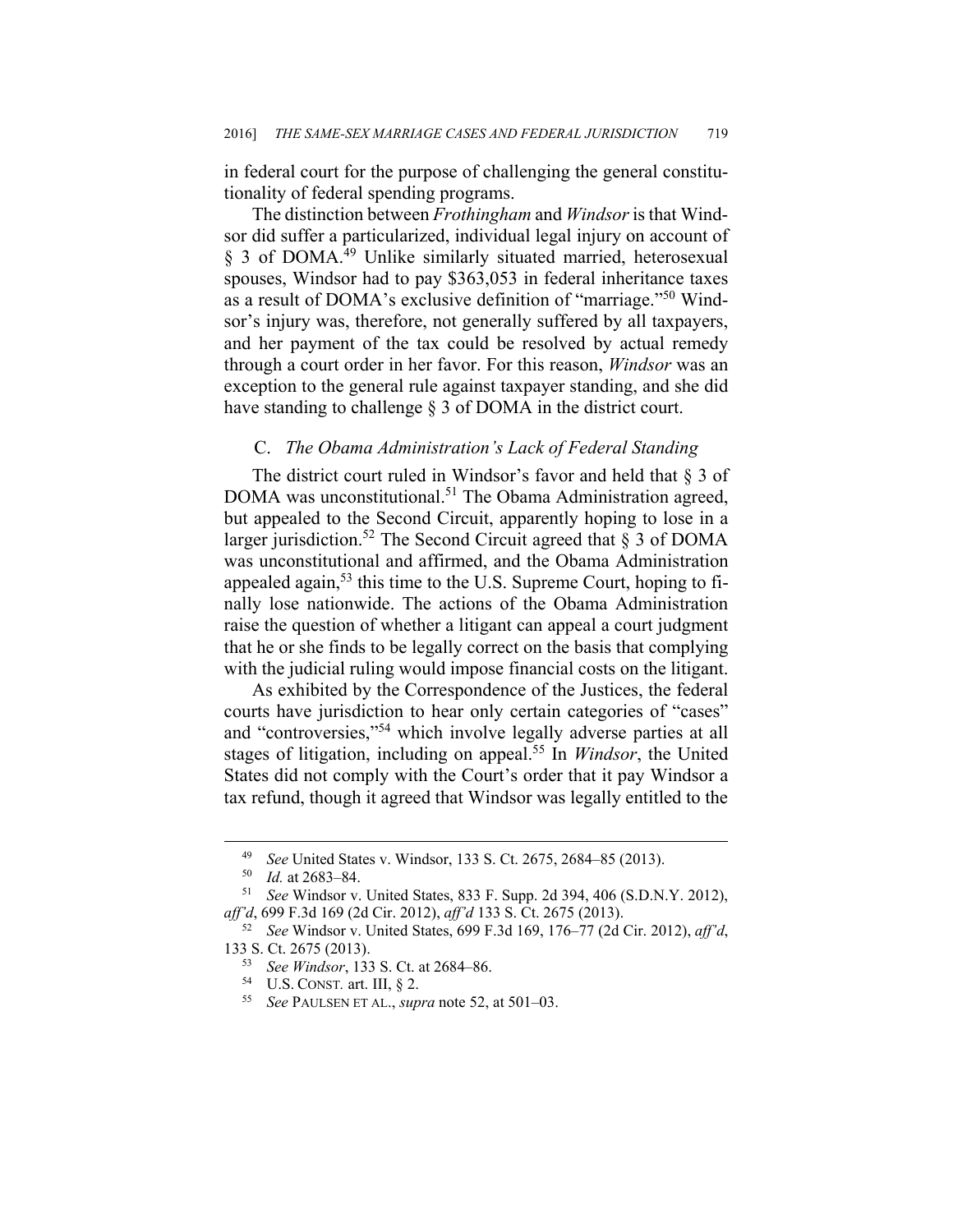refund.56 The majority in *Windsor* held that this was sufficient to give the United States standing to appeal the district court's and Second Circuit's orders.57 As Justice Kennedy said:

> The judgment in question orders the United States to pay Windsor the refund she seeks. An order directing the Treasury to pay money is 'a real and immediate economic injury,' indeed as real and immediate as an order directing an individual to pay a tax. That the Executive may welcome this order to pay the refund if it is accompanied by the constitutional ruling it wants does not eliminate the injury to the national Treasury if payment is made, or to the taxpayer if it is not. The judgment orders the United States to pay money that it would not disburse but for the court's order. . . . Windsor's ongoing claim for funds that the United States refuses to pay thus establishes a controversy sufficient for Article III jurisdiction.58

The majority argued that the financial cost of the refund sufficed as an injury incurred by the United States, satisfying the prerequisite of "controversy";59 however, this argument is flawed because the United States did not take the position that it was legally injured by the district court's or Second Circuit's orders to refund Windsor. Though there did exist a controversy between the United States and Windsor because the Obama Administration refused to follow the law as ordered by the courts, there was no controversy between the parties over what the law entailed. Both parties agreed that the United States was legally obligated to pay Windsor \$363,053, and there is no federal judicial power to review the correctness of a district court's decision unless the United States explicitly asks the court to do so. Here, the United States did not make such a request of the Court.

The United States' failure to follow through with obeying the district court's judgments may have created enough adverseness to support appellate jurisdiction to issue a writ of mandamus directing

<sup>56</sup> *See Windsor*, 133 S. Ct. at 2684–86. 57 *Id.* at 2688–89. 58 *Id.* at 2686 (citation omitted). 59 *See id.* at 2685–86.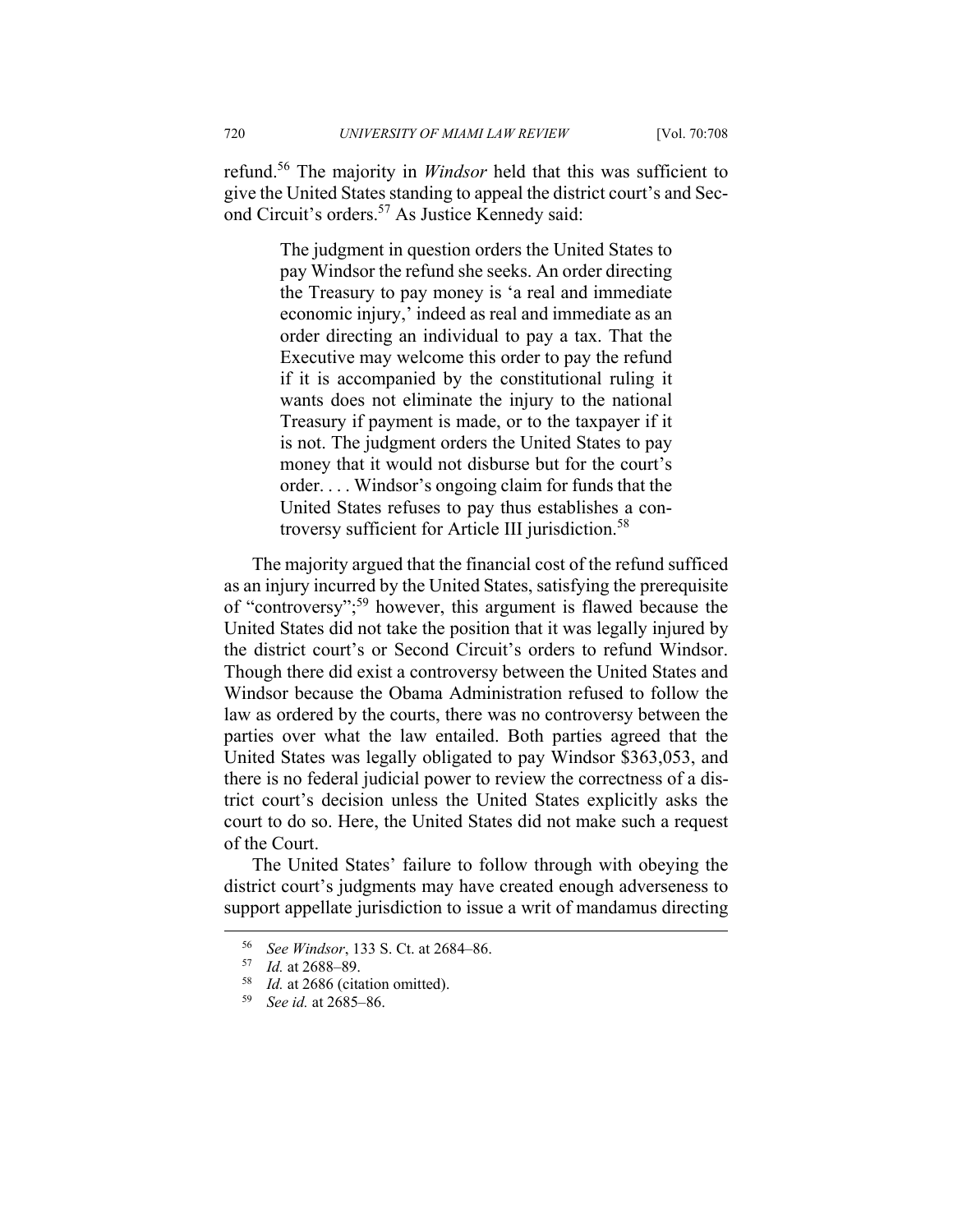the government to pay Windsor. That Windsor was injured by the United States' failure to pay means that there was federal judicial power to enforce the district court's judgment.<sup>60</sup> Nonetheless, it does not follow that such a failure would have also created jurisdiction for the Court to revisit the question of whether the United States' denial of the refund was constitutional. Accordingly, there was no case or controversy here. *Windsor* was a feigned case by the Obama Administration seeking an advisory opinion, just like the Correspondence of the Justices and *Hayburn's Case*.

As Justice Scalia pointed out in his dissent, the majority erred because it assumed it is the province and duty of the judiciary to always declare the law, <sup>61</sup> as asserted in *Marbury v. Madison*.<sup>62</sup> However, the statement in *Marbury* was made in the context of the U.S. Supreme Court having to decide a bona fide case or controversy that was already properly before the Court.<sup>63</sup> In the setting of such a bona fide case or controversy, it is indeed the province and duty of the judiciary to determine the law. Nevertheless, the issue in *Windsor*  was whether such a bona fide case or controversy even existed, so the *Marbury* dicta could not apply.

The majority also assumed that the federal courts have jurisdiction to adjudicate *any* question of United States constitutional meaning, and, as Justice Scalia argued, this concept, too, is mistaken.<sup>64</sup> As is made clear in *Frothingham* and *Mellon*, there are many questions of constitutional meaning that are not justiciable by the federal courts and that, therefore, must be left to the political branches of government.65 American-style judicial review does not empower the

 $60$  See id.<br> $61$  See id.

<sup>61</sup> *See id.* at 2697–2703 (Scalia, J., dissenting) ("We have no power to decide this case.").<br> $62\frac{62}{5}$  U.S. 137, 177 (1803) ("It is emphatically the province and duty of the

judicial department to say what the law is.").<br>
<sup>63</sup> See id. at 147–49.<br>
<sup>64</sup> See Windsor, 133 S. Ct. at 2697–2703 (Scalia, J., dissenting).<br>
<sup>65</sup> See, e.g., Hein v. Freedom From Religion Found., Inc., 551 U.S. 587, 600

<sup>(2007) (</sup>Alito, J.) ("Because the interests of the taxpayer are, in essence, the interests of the public at large, deciding a constitutional claim based solely on taxpayer standing 'would be[,] not to decide a judicial controversy, but to assume a position of authority over the governmental acts of another and co-equal department, an authority which plainly we do not possess.'" (alteration in original) (quoting Massachusetts v. Mellon, 262 U.S. 447, 489 (1923))); *see also* Lujan v. Defs. of Wild-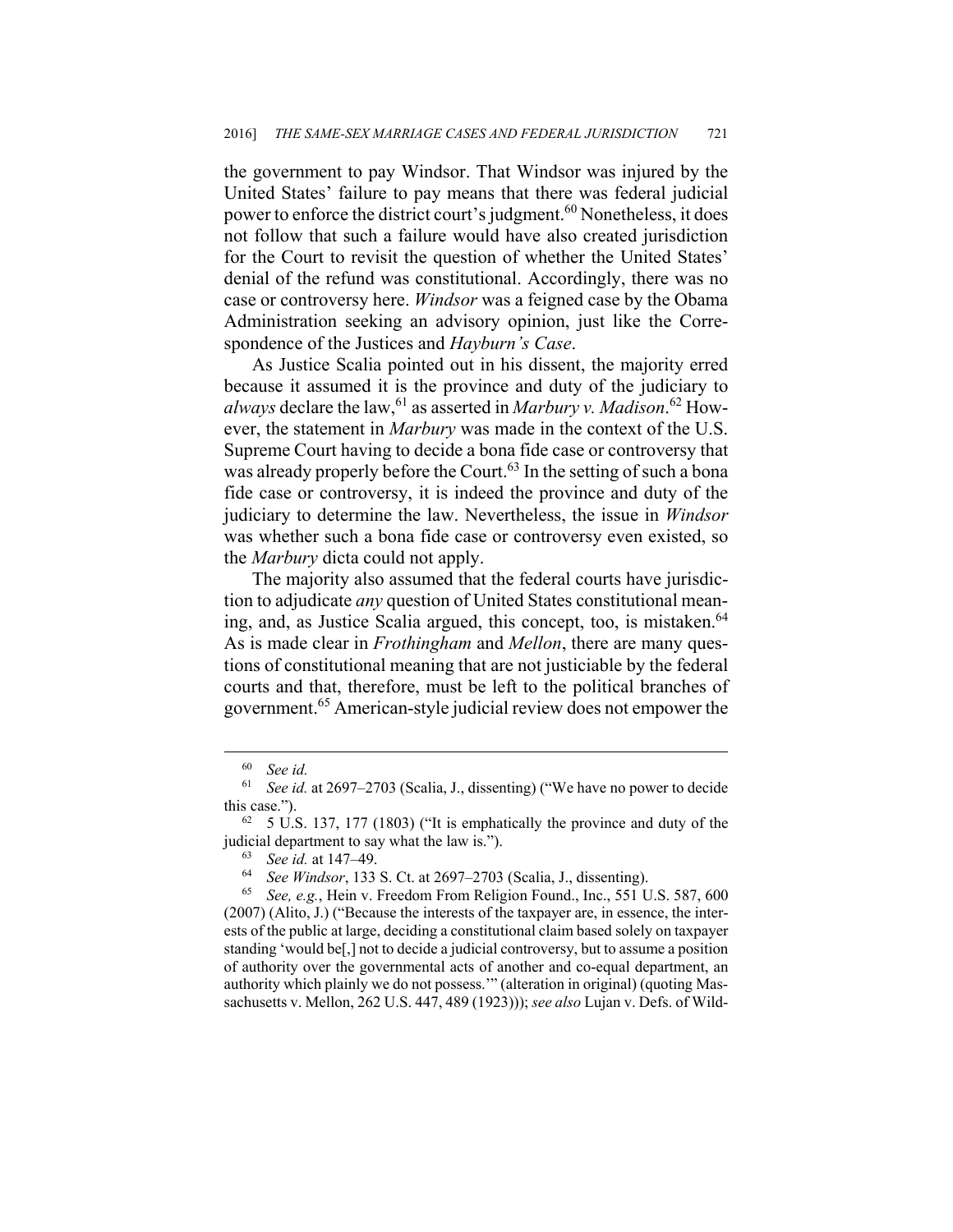United States Supreme Court to enforce or interpret the Constitution in the way that constitutional courts are so empowered in Germany or in other foreign nations.<sup>66</sup> There is no judicial review clause or constitutional interpretation clause in the U.S. Constitution, and Article III empowers the federal courts to decide only "cases" or "controversies" using the "judicial" power.67 *Windsor* did not present a case or controversy about § 3 of DOMA because the United States agreed with the judgments delivered by the courts below, and there is no standing for a party to appeal a court judgment with which it agrees, seeking to lose again on appeal in a grander arena.

#### D. *BLAG's Lack of Federal Standing*

## 1. THE U.S. CONSTITUTION DOES NOT PROVIDE FOR LEGISLATIVE STANDING

Justice Alito agreed with Justice Scalia that the Obama Administration lacked standing to appeal *Windsor*, but he took the position that BLAG had standing to appeal the Second Circuit's judgment because a majority of the House of Representatives approved the appeal.68 Justice Alito asserted that each House of Congress has a

life, 504 U.S. 555, 559–66, 576 (1992) (denying standing to environmental protection groups challenging a regulation of the Secretary of the Interior for failure to sufficiently assert personal injury, and noting that "[v]indicating the *public* interest (including the public interest in Government observance of the Constitution and laws) is the function of Congress and the Chief Executive" (emphasis in original)); Ala. Power Co. v. Ickes, 302 U.S. 464, 479 (1938) ("[T]he courts have no power to consider in isolation and annul an act of Congress on the ground that it is unconstitutional; but may consider that question 'only when the justification for some direct injury suffered or threatened, presenting a justiciable issue, is made to rest upon such an act.'"). 66 *See* Ronald L. Watts, *The Political Use or Abuse of Courts in Federal Sys-*

*tems*, 42 ST. LOUIS U. L.J. 509, 514–19 (1998).<br><sup>67</sup> See U.S. CONST. art. III, § 2.<br><sup>68</sup> See Windsor, 133 S. Ct. at 2711–14 (Alito, J., dissenting). In this view, the case involved three parties, two of which are the United States: the House of Representatives v. Windsor and he Executive Branch. While the President found DOMA unconstitutional, the House of Representatives disagreed and fought for DOMA's defense. However, the power to defend federal legislation in court lies outside the power of Congress for good reason. A power for Congress to defend its own laws would upset the balance of powers laid out by the Constitution. The principle of the separation of powers is essential to our country's foundation, as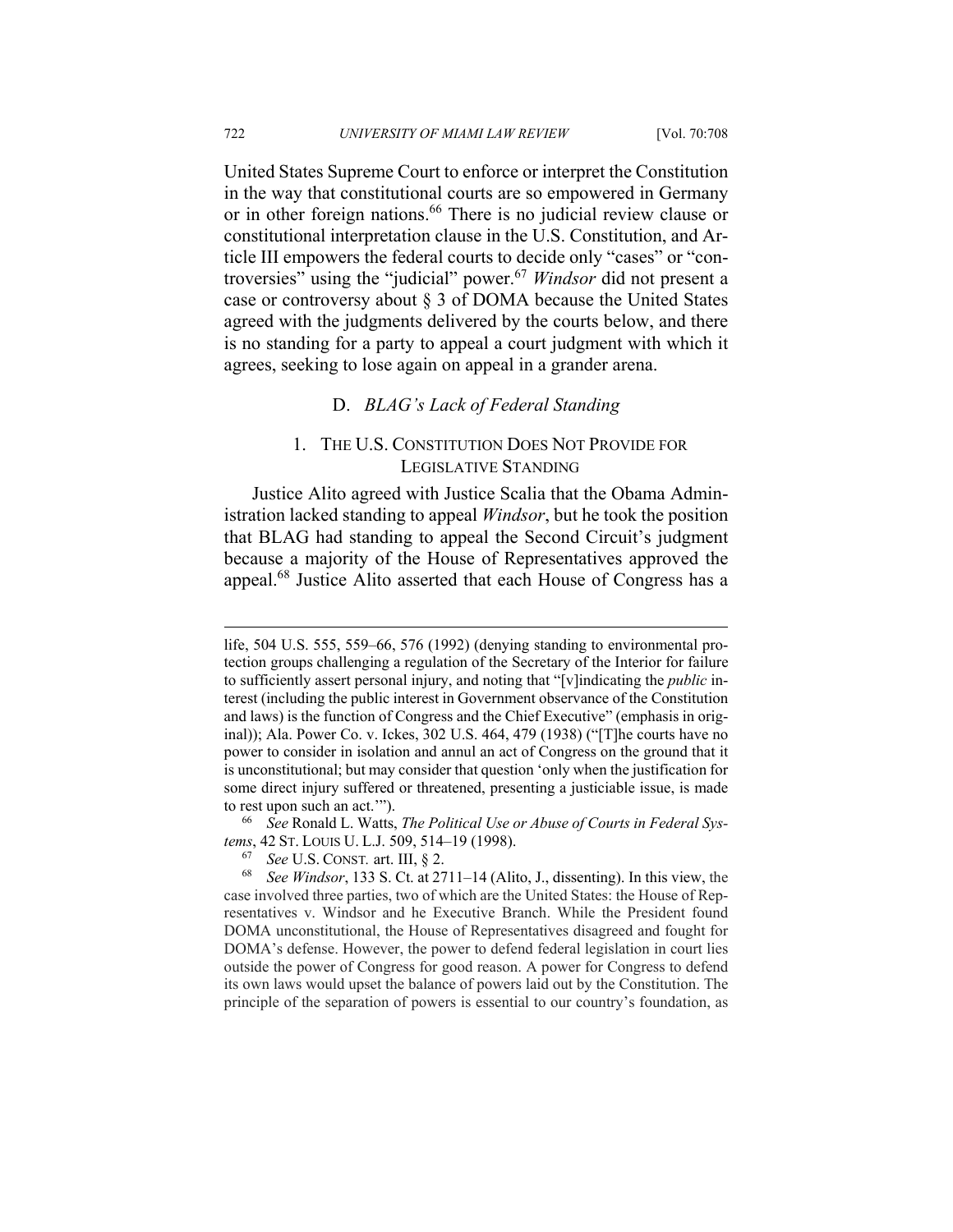judicially cognizable interest in defending the constitutionality of federal laws in federal court when the President finds the laws unconstitutional and declines their enforcement.<sup>69</sup> In this way, Justice Alito seemingly shares in Justice Kennedy's presumption that federal courts have the same power enjoyed by constitutional courts in other countries to interpret and enforce the Constitution in all contexts, and this view is deeply mistaken.

The United States federal courts were not set up to be constitutional ombudsmen, or public advocates charged with investigating and addressing complaints of maladministration. There is no clause in Article III that can be plausibly read to be so empowering, as Article III grants to federal courts the power to hear six enumerated categories of controversies, including controversies to which the United States is a party and controversies among two or more states. The six controversies stipulated in Article III, Section 2 are as follows:

> The Judicial Power shall extend . . . to Controversies to which the United States shall be a Party;—to Controversies between two or more States; between a State and Citizens of another State; between Citizens of different States,—between Citizens of the same State claiming Land under Grants of different States, and between a State, or the Citizens thereof, and foreign States, Citizens or Subjects.<sup>70</sup>

Conspicuously missing from this list are controversies between either House of Congress and the President as to whether a law is constitutional. By enumerating the categories of cases that federal courts have the power to hear, Article III deliberately withholds jurisdiction over other types of controversies, including controversies

Madison said in Federalist No. 47: "No political truth is certainly of greater intrinsic value, or is stamped with the authority of more enlightened patrons of liberty . . . ." THE FEDERALIST NO. 47, at 271 (James Madison) (Am. Bar Ass'n ed., 2009).

<sup>69</sup> *See Windsor*, 133 S. Ct. at 2712–14 (Alito, J., dissenting). 70 U.S. CONST. art. III, § 2, cl. 1.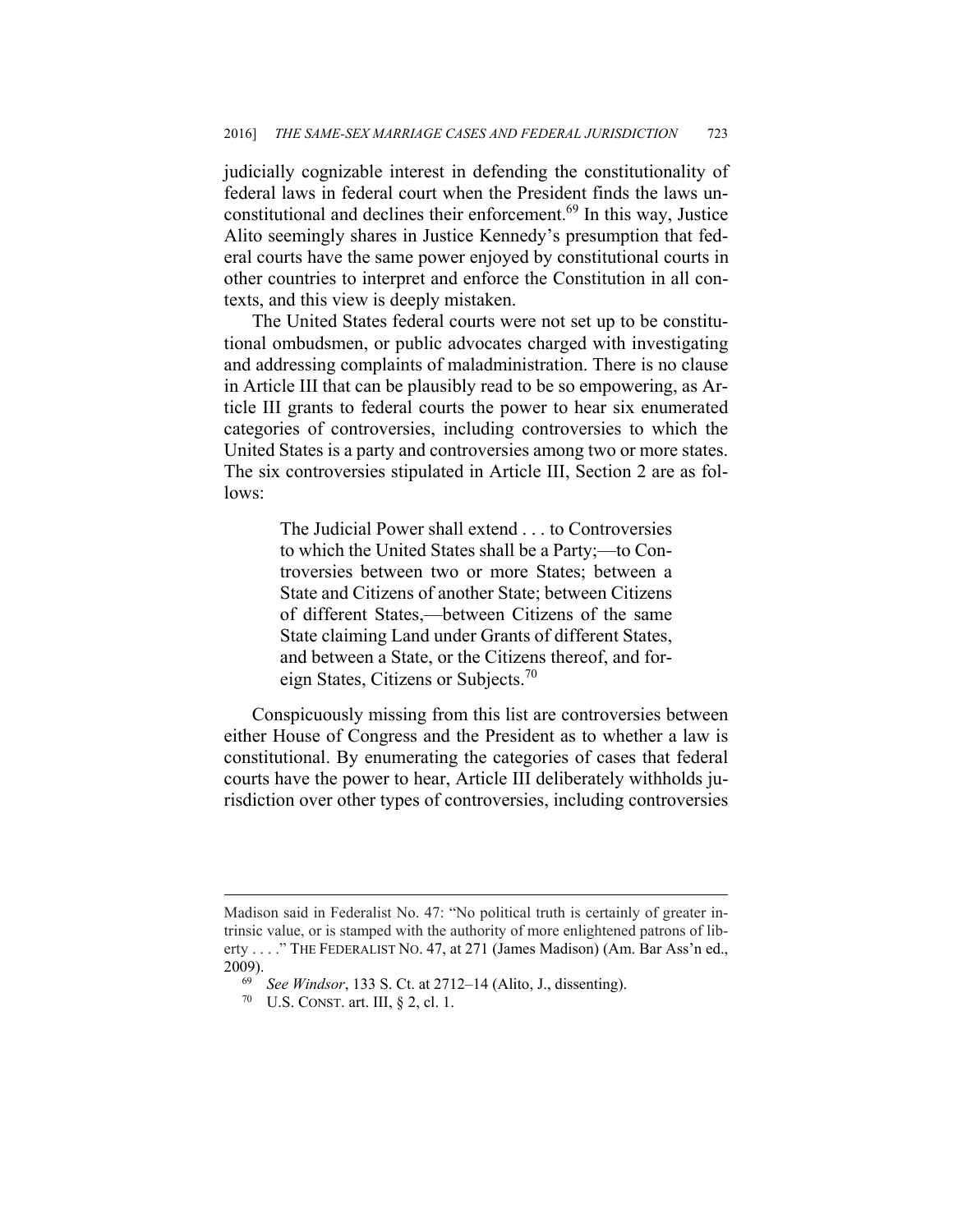arising when the Executive declines to defend the constitutionality of a federal law.71

Many foreign constitutions provide for the standing of individual legislators or a certain number of legislators to challenge the constitutionality of a law or an executive-branch action, but the U.S. Constitution does not so provide. Consider, for example, Article 93 of the German Basic Law, which sets out the jurisdiction of the German Constitutional Court. Article 93 explicitly states:

The Federal Constitutional Court shall rule:

. . . .

2. in the event of disagreements or doubts concerning the formal or substantive compatibility of federal law or Land law with this Basic Law, or the compatibility of Land law with other federal law, on application of the Federal Government, of a Land government, or of one fourth of the Members of the Bundestag;

. . . .

3. in the event of disagreements concerning the rights and duties of the Federation and the Länder, especially in the execution of federal law by the Länder and in the exercise of federal oversight;

4. on other disputes involving public law between the Federation and the Länder, between different Länder, or within a Land, unless there is recourse to another court;

4a. on constitutional complaints, which may be filed by any person alleging that one of his basic rights or one of his rights under paragraph (4) of Article 20 or under Article 33, 38, 101, 103 or 104 has been infringed by public authority . . . .<sup>72</sup>

 71 *See Expressio unius est exclusion alterius*, BLACK'S LAW DICTIONARY (10th ed. 2014) ("The expression of one thing is the exclusion of another."). 72 GRUNDGESETZ [GG] [BASIC LAW], Article 93, *translation at*

http://www.gesetze-im-internet.de/englisch\_gg/index.html.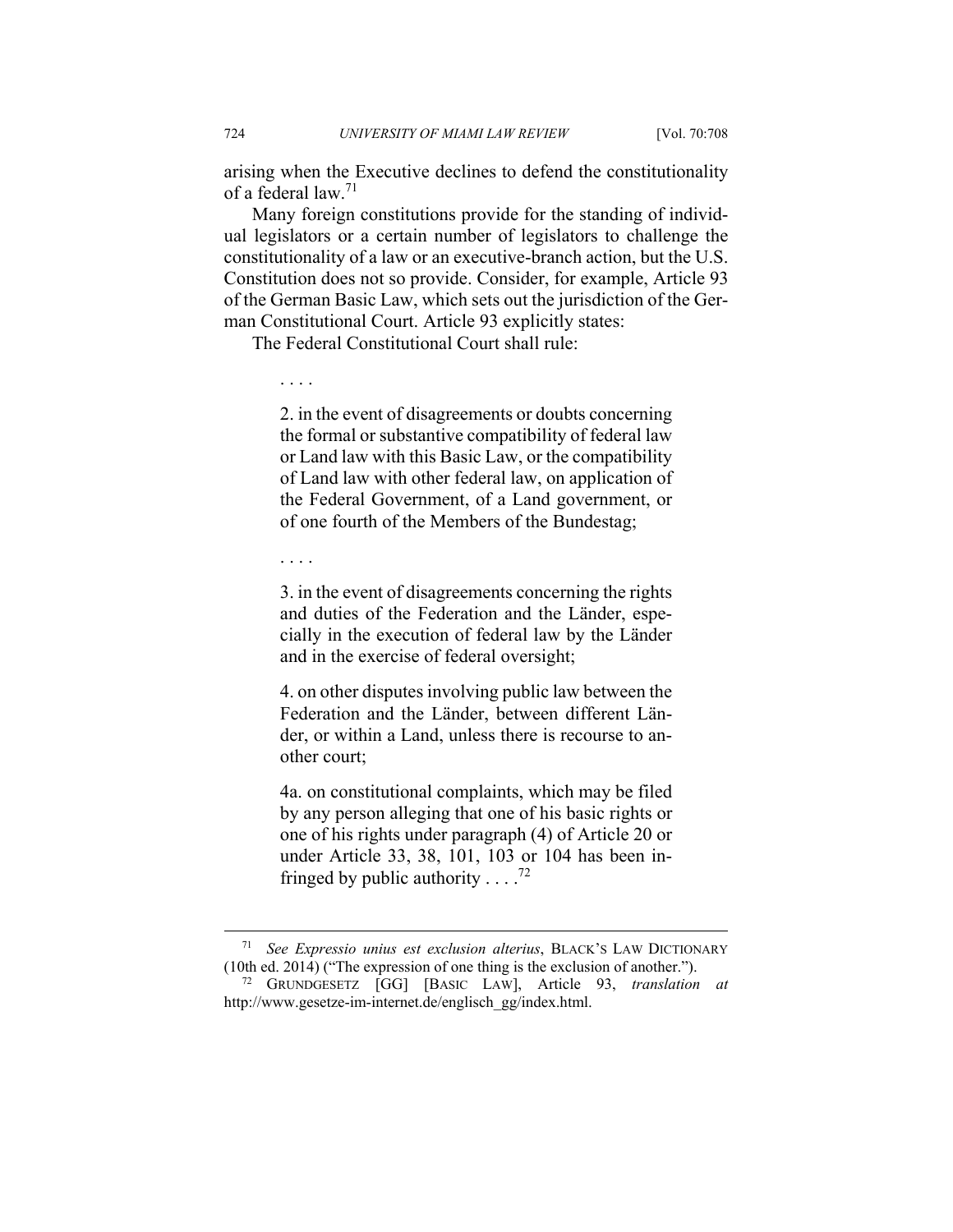The German Basic Law differs from Article III of the U.S. Constitution by explicitly empowering one fourth of the members of the Bundestag, the lower House of the German parliament, to sue in the Constitutional Court when a question arises regarding the constitutionality of a federal law.

Similarly, under French law, sixty members of either the Senate or the National Assembly have standing to challenge the constitutionality of a proposed law before the French Constitutional Council. Article 61 of the French Constitution of the Fifth Republic explicitly provides that: "Acts of Parliament may be referred to the Constitutional Council, before their promulgation, by the President of the Republic, the Prime Minister, the President of the National Assembly, the President of the Senate, sixty Members of the National Assembly or sixty Senators."73

The French and German constitutions are thus quite clear in providing legislators with standing to raise constitutional challenges before their respective constitutional courts. However, there is no analogous clause in Article III of the U.S. Constitution granting federal courts this power.

Precedent also demonstrates that the U.S. Supreme Court does not generally review cases like those suggested by Justice Alito. In *Raines v. Byrd*, the Court held that individual members of Congress lacked standing to bring constitutional challenges,  $74$  and in his concurrence in *Goldwater v. Carter*, Justice Powell stated that a suit brought by a single member of the Senate was not even ripe because there was no controversy between the President and the Senate until the latter, by majority action, brought suit.<sup>75</sup> If the Executive fails to fulfill his duties, the Constitution does provide for appropriate Congressional responses. Congress can act by impeaching the President, holding oversight hearings, and cutting off appropriations.

However, 226 years of almost unbroken constitutional practice suggests the intended application of Article III's plain text.<sup>76</sup> The federal courts do not have jurisdiction to hear "controversies" between Congress and the Executive, nor does Congress have power

 <sup>73 1958</sup> CONST. art. 61 (Fr.).

<sup>74 521</sup> U.S. 811, 830 (1997).

<sup>75 444</sup> U.S. 996, 997–98 (1979) (Powell, J., concurring).

<sup>76</sup> *See generally* Hayburn's Case, 2 U.S. 409 (1792).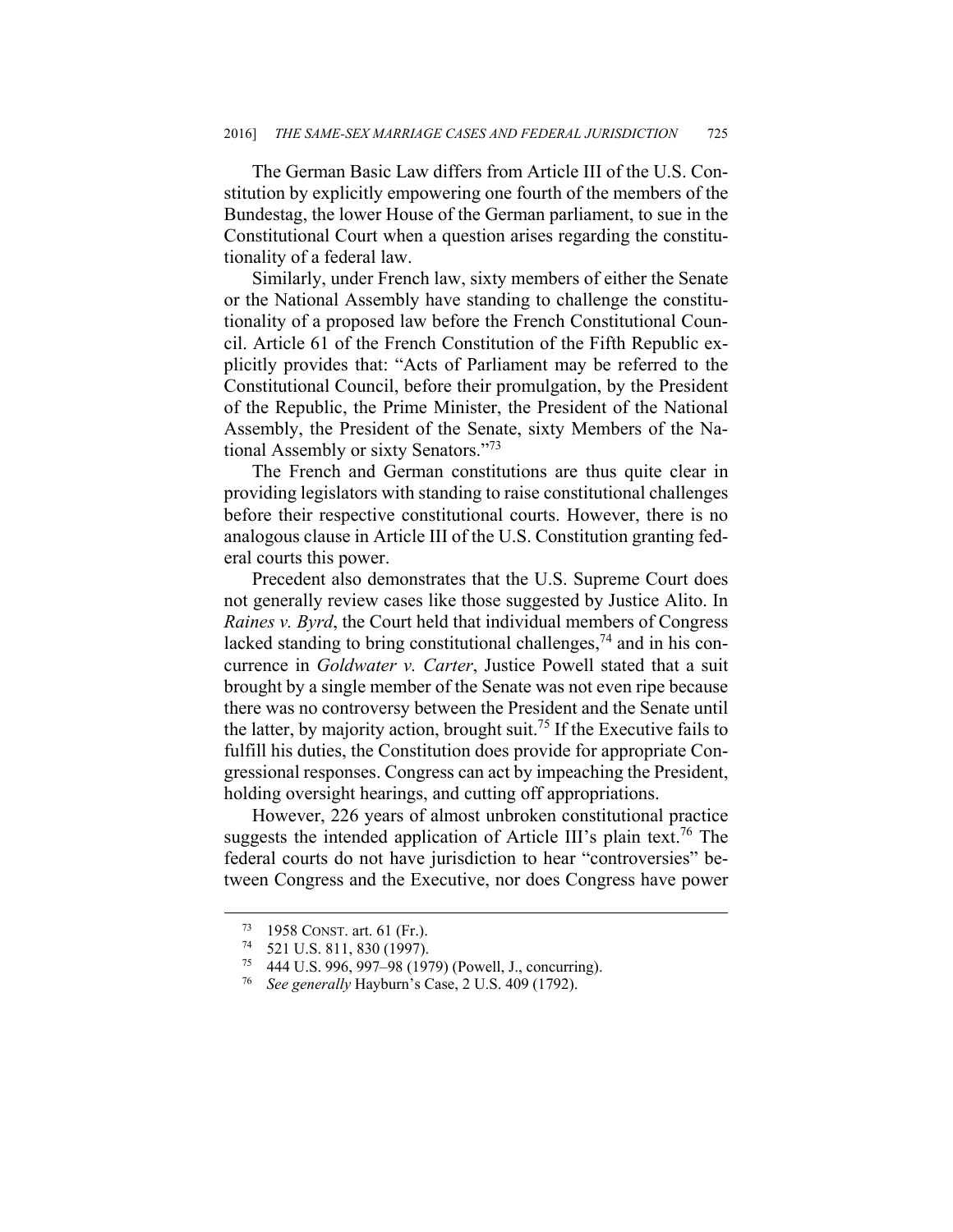to sue the President over his exercise of law-enforcement discretion. As legislative standing to sue is absent from Article III's enumerated categories, federal courts do not have the jurisdiction to hear the kind of cases that Justice Alito suggested regarding BLAG. For this reason, Justice Alito's concurrence is flatly contradicted by the plain text of Article III; an issue he fails to address in his opinion.<sup>77</sup>

It becomes even more difficult to understand Justice Alito's opinion regarding BLAG's standing in the context of his rejection of Massachusetts's standing in *Massachusetts v. Mellon* and *Massachusetts v. EPA*. <sup>78</sup> In *Mellon*, the Supreme Court considered a claim of federal jurisdiction between Massachusetts and the federal government, when Massachusetts claimed that Congress was spending money unconstitutionally.<sup>79</sup> The states, like the House of Representatives, are institutional, governing bodies, which, under German constitutional law, have standing to raise constitutional claims. $80$ However, the Supreme Court in *Mellon* held that the states have no standing under the U.S. Constitution to bring suit.<sup>81</sup> Justice Alito agreed with this holding in *Massachusetts v. EPA*, when he joined the dissents authored by Chief Justice Roberts and Justice Scalia, both of which argued against state standing.<sup>82</sup> The claim for Massachusetts State standing is arguably analogous to BLAG's claim for standing to appeal, yet Justice Alito found standing for BLAG. This inconsistency makes Justice Alito's opinion in *Windsor* unclear.

## 2. CASES BETWEEN POLITICAL BRANCHES ARE NOT "LAW OR EQUITY" SUITS

Since, hypothetically, a suit by Congress against the President would revolve around federal law, it is likely that Justice Alito found standing for BLAG and the House of Representatives because he thought the case to be one "in law and equity." However, Article III

 <sup>77</sup> For more debate on whether a single house of Congress has standing to bring a federal case, see Tara Leigh Grove & Neal Devins, *Congress's (Limited)*  Power to Represent Itself in Court, 99 CORNELL L. REV. 571 (2014).<br>
<sup>78</sup> See generally Massachusetts v. EPA, 549 U.S. 497 (2007).<br>
<sup>79</sup> See 262 U.S. 447, 478–79 (1923).<br>
<sup>80</sup> See GRUNDGESETZ [GG] [BASIC LAW], Article 93.<br>

J., dissenting).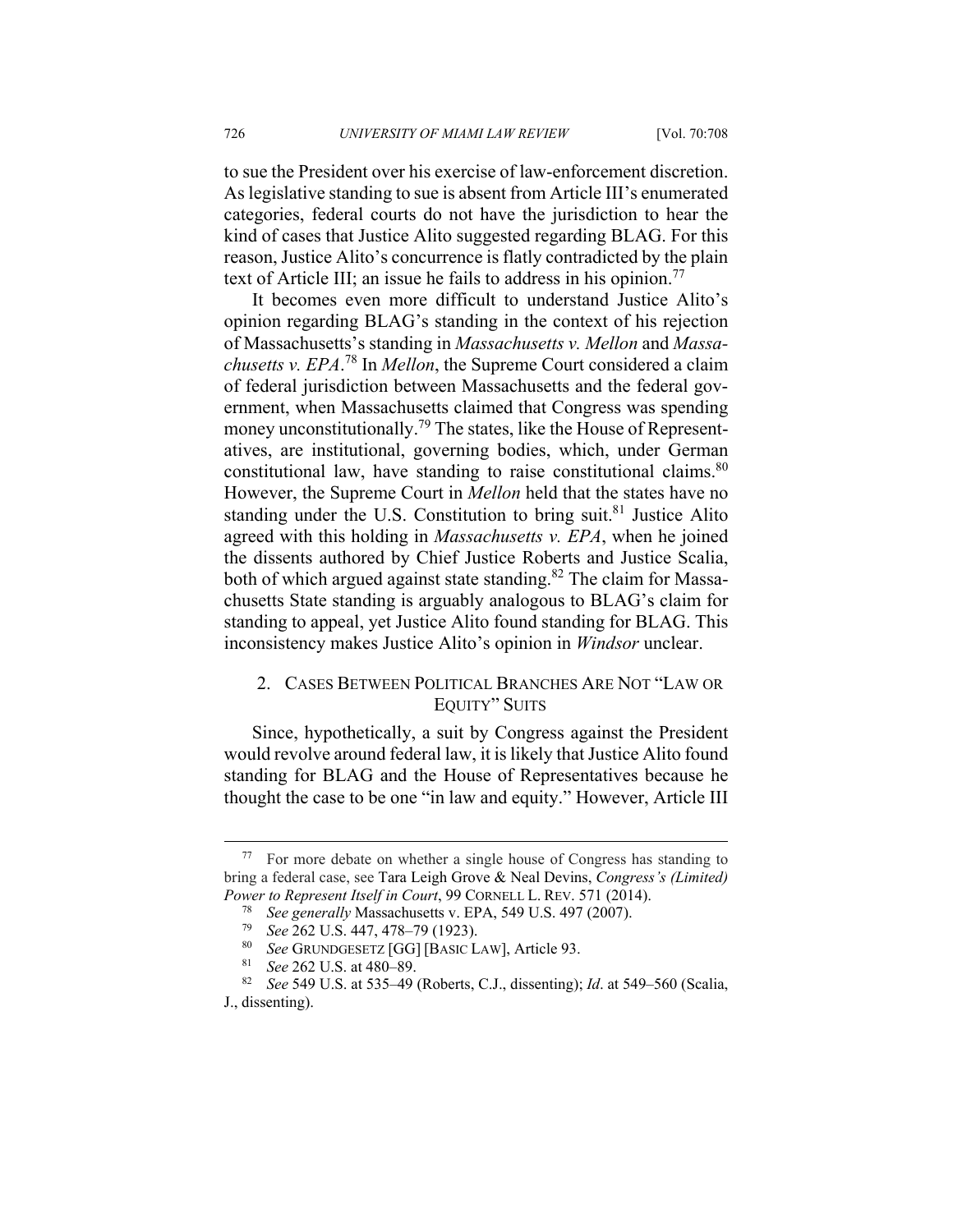unequivocally states that "[c]ases affecting [a]mbassadors, other public [m]inisters and [c]onsuls . . ." and "[c]ases of admiralty and maritime [j]urisdiction . . ." are not "cases in law and equity," even though they may arise under federal law.<sup>83</sup>

The historical reasoning for this jurisdictional distinction is rooted in the British court system. In our opinion, based on Professor Calabresi's knowledge of English legal history in 1787, admiralty cases in Great Britain were heard by special admiralty courts without jury trials; "cases in law" were heard by the Court of King's Bench, the Court of Common Pleas, and the Court of Exchequer; and "cases in equity" were heard by the Court of Chancery and the Court of Exchequer.<sup>84</sup> Neither the Law Courts nor the Court of Chancery had jurisdiction to hear lawsuits brought by a House of Parliament against the King for the King's failure to faithfully execute Parliament's acts.<sup>85</sup> It thus makes sense that, in his opinion, Justice Alito did not point to an instance from 1789 to the present day in which the federal courts heard a case like the controversy he suggested between BLAG and Windsor. Such a case could never have been heard, either in England or in the United States.

There is one prior United States Supreme Court precedent, *INS v. Chadha*, in which the House of Representatives did have standing to challenge an executive branch failure to execute a law.<sup>86</sup> In *Chadha*, the INS gave Jagdish Rai Chadha a stay of an order of deportation, and the House of Representatives purported to veto the

 <sup>83</sup> U.S. CONST*.* art. III, § 2. 84 *See generally* JOHN H. LANGBEIN, RENEE LETTOW LERNER, & BRUCE P. SMITH, HISTORY OF THE COMMON LAW: THE DEVELOPMENT OF ANGLO-AMERICAN LEGAL INSTITUTIONS (2009).<br><sup>85</sup> In fact, neither the Law Courts nor the Court of Chancery had jurisdiction

to hear cases of impeachment. The House of Commons had the sole power to initiate impeachments, and the House of Lords had the sole power to try them. The Law Courts and the Courts of Chancery and Exchequer could not review such cases, which helps explain why the U.S. Supreme Court was right in *United States v. Nixon* to rule that impeachment cases in the United States raise a political question, which the federal courts do not have jurisdiction to resolve, even though they arise under federal law. *See generally* 418 U.S. 683 (1974). Thus, Article III of the Constitution does not give federal courts jurisdiction to hear cases of impeachment that arise under federal law, and Article I gives the "sole" power to initiate such cases to the House of Representatives and the "sole" power to try them to the Senate. *See* U.S. CONST*.* art. I, §§ 2–3. 86 462 U.S. 919, 935–36 (1983).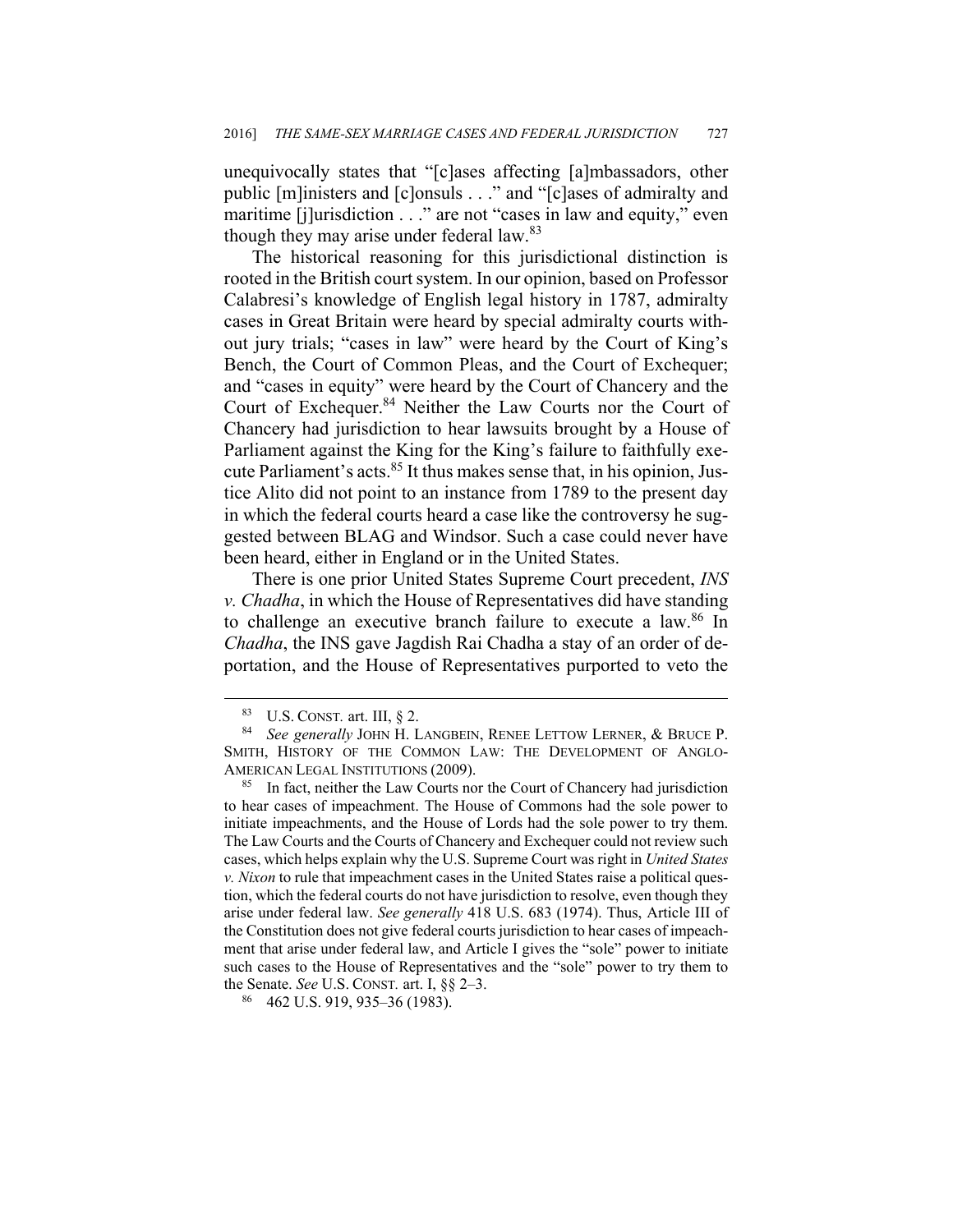stay of deportation pursuant to a statute that provided for a onechamber legislative veto. $87$  The Court found that it had jurisdiction to hear this case and held on the merits that all legislative vetoes are unconstitutional<sup>88</sup>

The *Chadha* case is easily distinguishable from *Windsor*. In *Chadha*, each chamber of Congress had a statutory right to veto executive branch actions, and the executive branch disagreed, arguing that legislative vetoes were unconstitutional.<sup>89</sup> Each chamber of Congress thus suffered a legal injury in *Chadha* through the deprivation of a legal right explicitly conferred upon Congress by federal statutory law.90 In contrast, the two chambers of Congress in *Windsor* did not have a statutory legal right to sue in federal court when the President declined to execute a law that he thought was unconstitutional. The House of Representatives can impeach a President who it thinks is not faithfully executing the law, but it cannot sue him seeking an injunction from a court anymore than the State of Massachusetts can sue the federal government over an unconstitutional spending bill or over the EPA's exercise of its law-enforcement discretion.

#### 3. THE PRESIDENTIAL DUTY

Article II, Section III, of the U.S. Constitution obligates the President to "take [c]are that the [l]aws be faithfully executed  $\dots$  ."<sup>91</sup> Then, Article VI says that "[t]his Constitution, and the [l]aws of the United States which shall be made in pursuance [t]hereof . . . shall be the supreme [l]aw of the [l]and; and the [j]udges in every [s]tate shall be bound thereby, any [t]hing in the Constitution or [l]aws of any State to the [c]ontrary notwithstanding."<sup>92</sup>

Thus, the term "laws" in Article II encompasses the federal statutes and the U.S. Constitution, and the President has both the right

<sup>87</sup> *See id.* at 923–28. 88 *See id.* at 929–44. 89 *See id.* at 925, 957–58. 90 *See id.* at 951–59. 91 U.S. CONST*.* art. II, § 3.

<sup>92</sup> U.S. CONST*.* art. VI.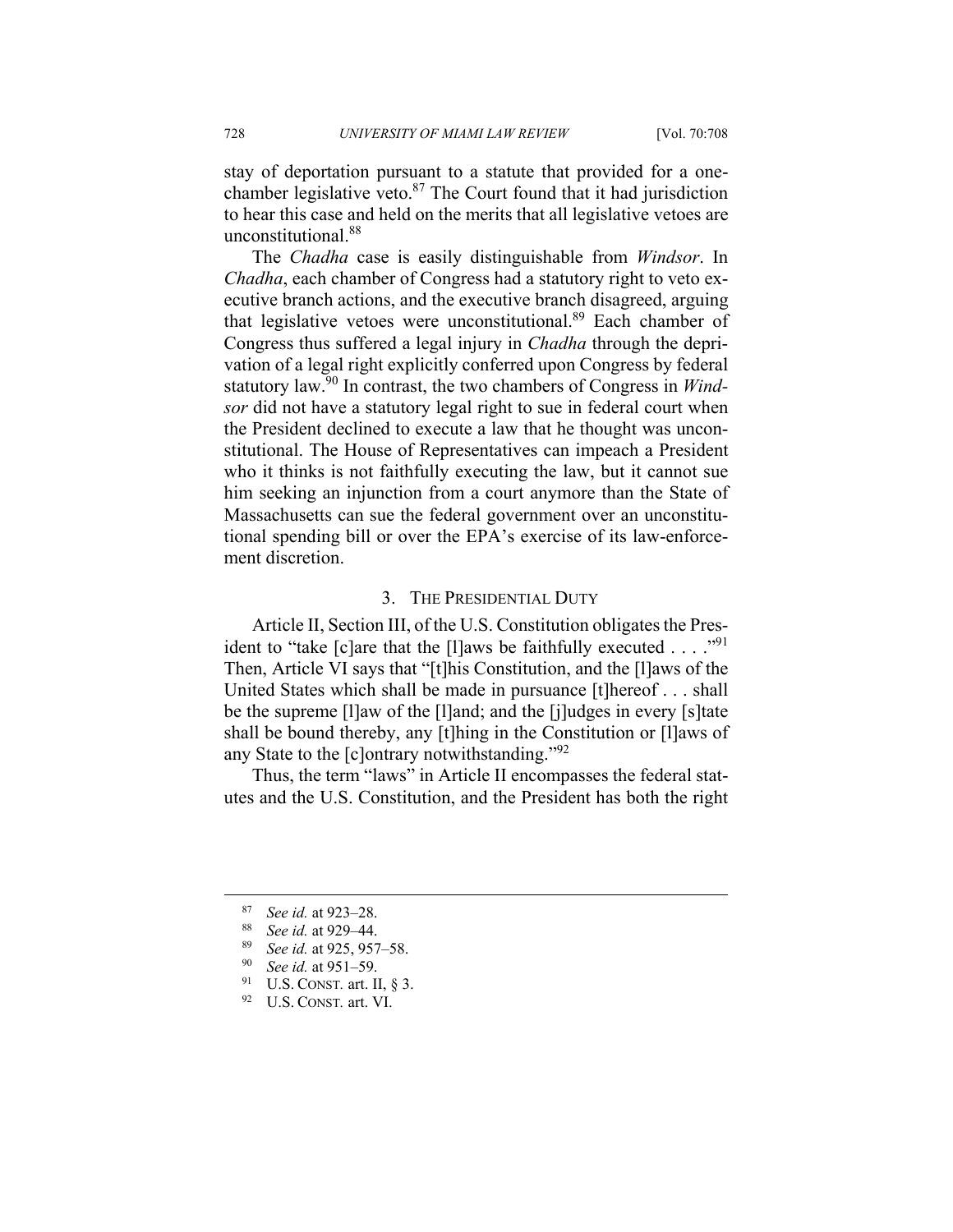and the duty to enforce the Constitution in accordance with his interpretation.<sup>93</sup> Therefore, President Obama fulfilled his duty by finding § 3 of DOMA unconstitutional in *Windsor*, and he stayed faithful to his understanding of the Constitution by refusing to defend DOMA in court. $94$ 

The President is an independent interpreter of the Constitution and must read the Constitution without regard to the contrary views of Congress or the U.S. Supreme Court. As President Andrew Jackson said in vetoing the Bank of the United States on constitutional grounds in 1832, notwithstanding the U.S. Supreme Court's decision in *McCulloch v. Maryland*<sup>95</sup>:

> The Congress, the Executive, and the Court must each for itself be guided by its own opinion of the Constitution. Each public officer who takes an oath to support the Constitution swears that he will support it as he understands it, and not as it is understood by others. It is as much the duty of the House of Representatives, of the Senate, and of the President to decide upon the constitutionality of any bill or resolution which may be presented to them for passage or approval as it is of the supreme judges when it may be brought before them for judicial decision. The opinion of the judges has no more authority over Congress than the opinion of Congress has over the

 <sup>93</sup> *See generally* United States v. Nixon, 418 U.S. 683, 703 (1974) ("In the performance of *assigned constitutional duties* each branch of the Government must *initially interpret* the Constitution, and the interpretation of its powers by any branch is due great respect from the others." (emphasis added)); John Harrison, *The Role of the Legislative and Executive Branches in Interpreting the Constitution*, 73 CORNELL L. REV. 371 (1988) (discussing the President's obligation to comply with the courts' judgments but not with the courts' interpretation of the law, evidenced by precedent); Perez v. Mortg. Bankers Ass'n, 135 S. Ct. 1199, 1219 n.4 (2015) (Thomas, J., concurring in judgment) ("[E]xecutive officials nec-

essarily interpret the laws they enforce . . . .").<br><sup>94</sup> *See* United States v. Windsor, 133 S. Ct. 2675, 2684–85 (2013).<br><sup>95</sup> 17 U.S. 316 (1819).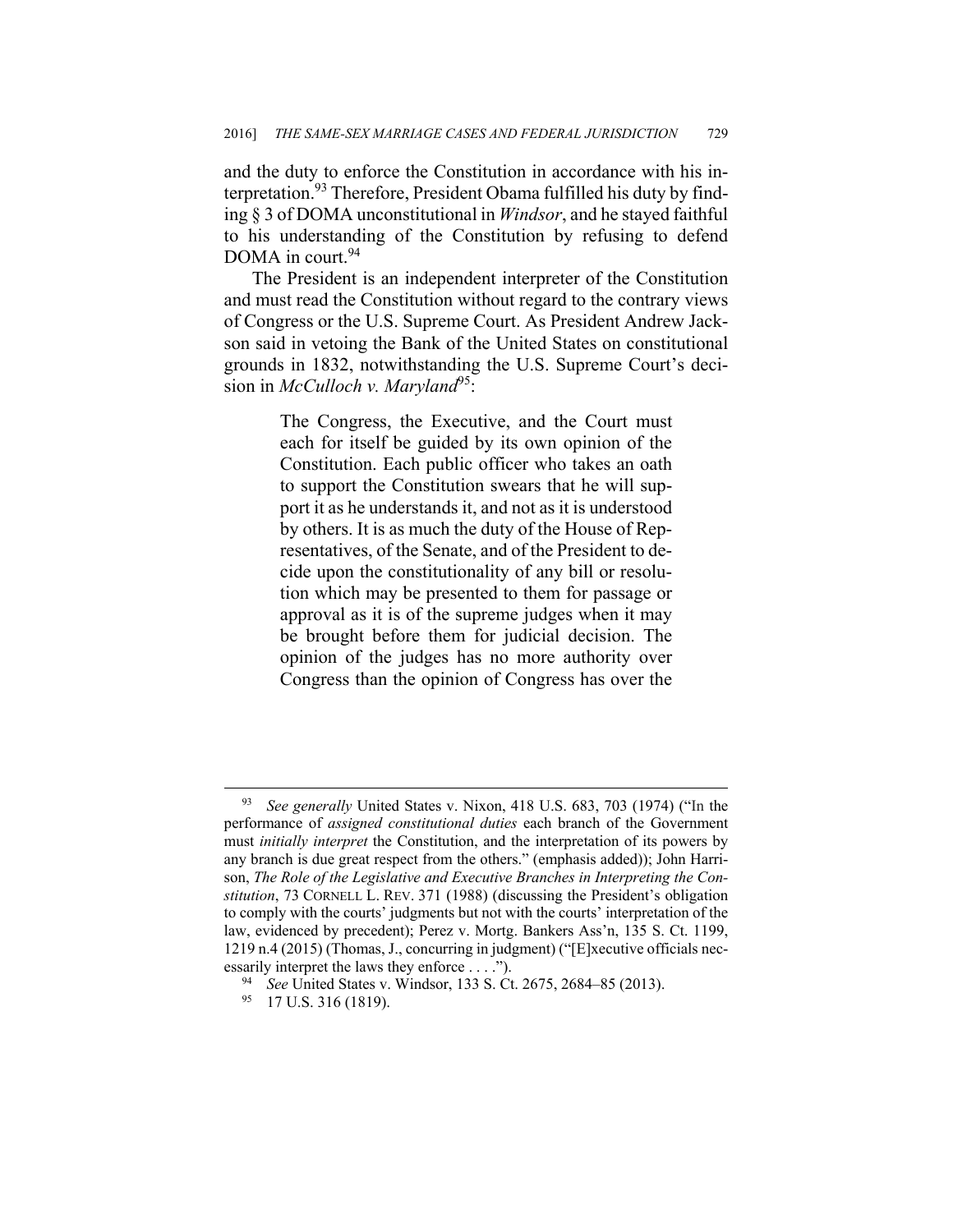judges, and on that point the President is independent of both<sup>96</sup>

Hence, the enumerated power in Article II, Section III, imposes a duty on the President to execute laws that he or she believes to be constitutional, not laws that Congress believes to be constitutional.

## 4. WHY *COLEMAN V. MILLER* IS UNRELIABLE

Justice Alito relied on one final case to support his argument that BLAG had standing to appeal in *Windsor*: *Coleman v. Miller*, which was decided in 1939.97 In *Coleman*, Chief Justice Hughes, writing for himself, Justice Stone, and Justice Reed, concluded that a majority of the Kansas State Senate had standing in federal court to litigate the constitutionality of Kansas's ratification of an amendment to the federal constitution.<sup>98</sup> The two dissenters, Justice Butler joined by Justice McReynolds, also agreed that there was standing.<sup>99</sup> However, Justices Frankfurter, Black, Roberts, and Douglas wrote separately in an opinion by Justice Frankfurter asserting that the Kansas State senators did not have standing to sue in this case.<sup>100</sup> These same four Justices also joined an opinion by Justice Black saying that this case raised a non-justiciable political question.<sup>101</sup>

To be blunt, a 5–4 standing holding from 1939 that was dependent on the votes of four pre-New Deal Supreme Court Justices is a dubious source of legal authority at best, especially in the face of the contrary opinion by Justices Frankfurter, Roberts, Black, and Douglas. The standing holding of *Coleman* is not well-reasoned and has barely been followed.<sup>102</sup> As a general matter, neither state nor federal majorities of legislative houses have brought lawsuits in the federal courts. Article III simply does not create federal jurisdiction over these kinds of controversies.

 <sup>96</sup> PAULSEN ET AL., *supra* note 52, at 68 (quoting at length President Jackson's message vetoing the bill that would have renewed the Bank of the United States). 97 *See Windsor*, 133 S. Ct. at 2713 (Alito, J., dissenting); *see also* Coleman v.

Miller, 307 U.S. 433 (1939).<br><sup>98</sup> *See Coleman*, 307 U.S. at 456.<br><sup>99</sup> *See id.* at 470–74.<br><sup>100</sup> *See id.* at 457–60.<br><sup>101</sup> *See id.* at 457–60.<br><sup>102</sup> *See generally* Note, *Standing in the Way of Separation of Powers: T Consequences of* Raines v. Byrd, 112 HARV. L. REV. 1741, 1744 (1999).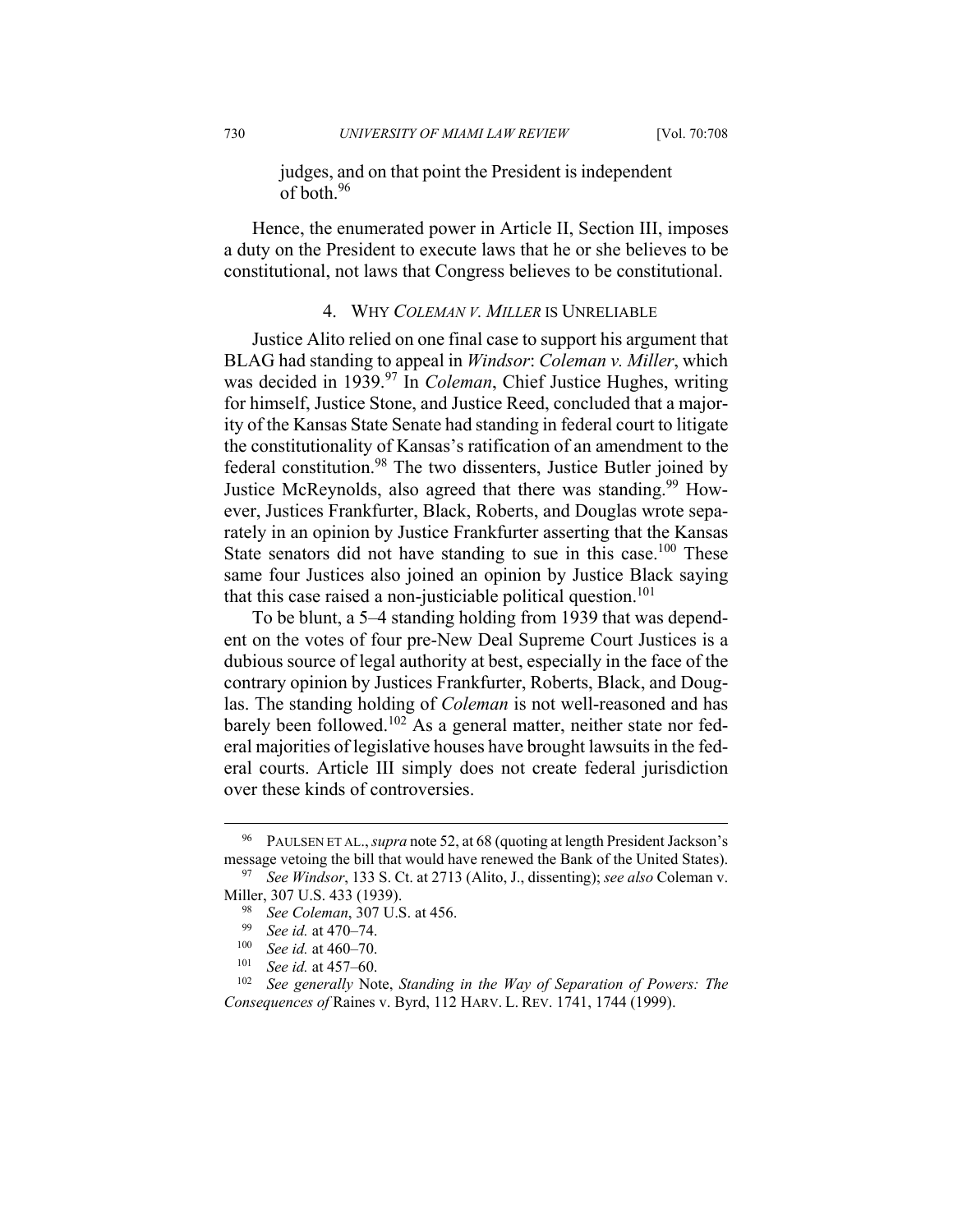#### 5. CONCLUSION ON BLAG'S LACK OF STANDING

Given the text of Article III and the last 226 years of practice, we think Justice Alito's argument for BLAG's standing is poorly reasoned and unpersuasive. If followed, it would revolutionize our form of government by inserting the federal courts into the middle of political disputes between the President and the two houses of Congress over how to best execute the laws. This is not a road the U.S. Supreme Court ought to follow.

#### E. *Prudential Standing Principles*

The final argument for standing in *Windsor* is Justice Kennedy's claim that prudential standing principles suggest federal jurisdiction be exercised here.<sup>103</sup> This argument also fails. The prudential limits on standing in the federal courts are judicially created doctrines which can be overridden by Congress—that generally bar thirdparty standing and the litigation of both generalized grievances that are shared by all citizens and statutory matters that are not within the zone of interest of a statute.<sup>104</sup> Congress cannot override the core Article III standing requirements, which are implicit in the case or controversy requirement, and the federal courts have no power to waive standing rules for prudential reasons merely because the Justices want to hear a particular case.

#### F. *Considering "Legal Injury"*

The Court has said that Article III allows a litigant to have standing to sue in federal court only when a party has suffered a "legal injury" that is: 1) "concrete and particularized"; 2) "actual and imminent, not conjectural or hypothetical"; 3) "fairly traceable to the challenged action of the defendant"; and 4) likely to be prevented or redressed by a favorable judicial decision.<sup>105</sup> As discussed above, Windsor suffered such a legal injury when she was denied a spousal exemption from the inheritance tax.<sup>106</sup> The United States, however, did not suffer a legal injury when the district court agreed with the

<sup>103</sup> *See Windsor*, 133 S. Ct. at 2685–86. 104 *See* Luke Meier, *Using Tort Law to Understand the Causation Prong of Standing*, 80 FORDHAM L. REV. 1241, 1243 n.4, 1266 (2011).<br><sup>105</sup> *See* Summers v. Earth Island Inst., 555 U.S. 488, 493 (2009) (citation omit-

ted). 106 *See Windsor*, 133 S. Ct. at 2685–86.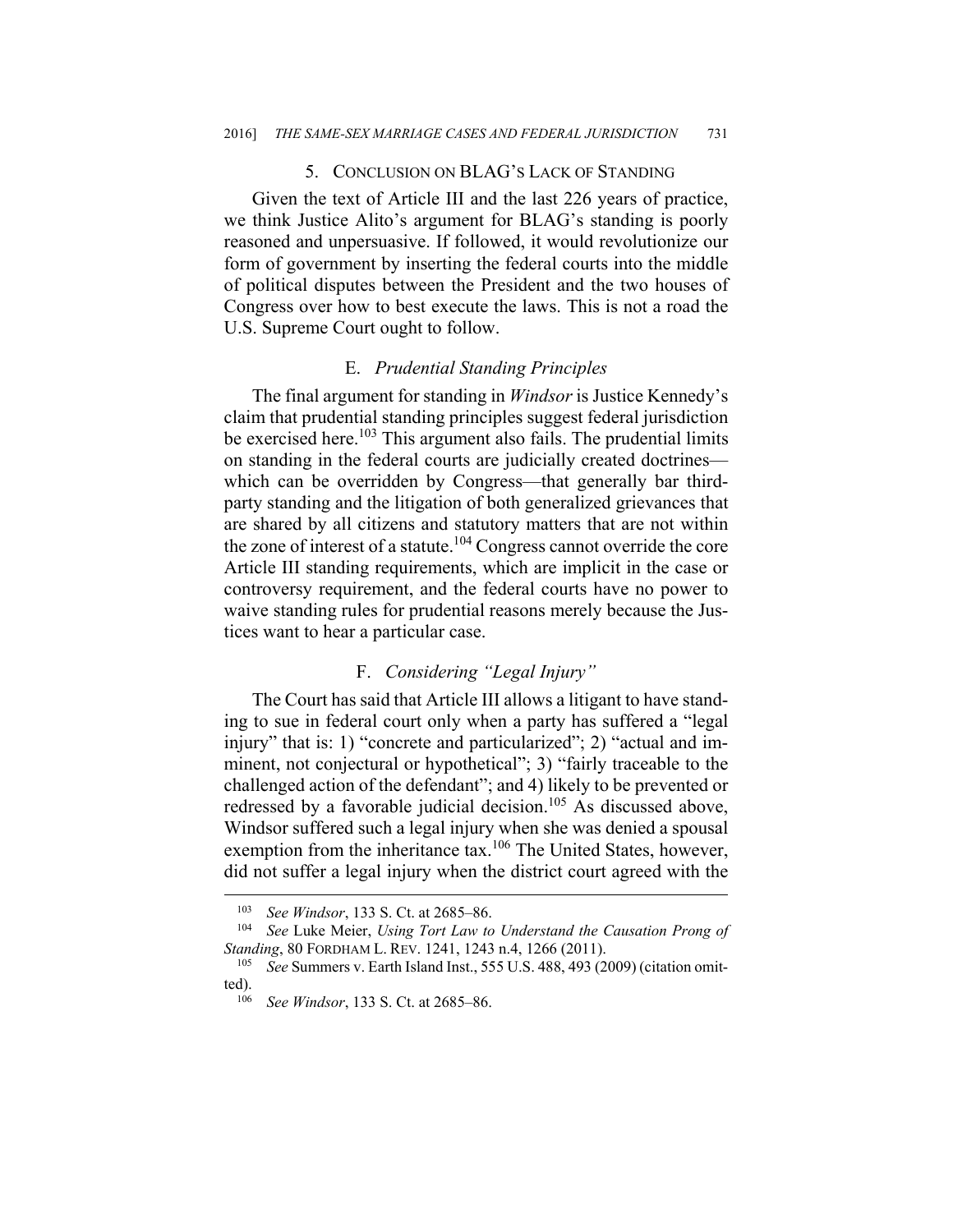Obama Administration and ruled that § 3 of DOMA was unconstitutional.

In our opinion, a party cannot be legally injured by a court ruling that he or she supports, even if complying with that decision imposes financial costs on the party. Similarly, a party cannot appeal from a decision that he or she supports with the hopes of losing in a larger jurisdiction.107 Consider, for example, the case of a taxpayer who agrees with the federal government that he owes the IRS \$35,000 in income taxes. Such a taxpayer does not have standing to sue the government, even though compliance with the tax code will cost him \$35,000. A taxpayer does not suffer a "legal injury" when he is assessed for taxes that he agrees he owes, and there is an important distinction between actions that may "harm" or "burden" an individual and actions that do cause "legal injury."

The United States did not suffer a "legal injury" when the district court ruled that the United States owed Windsor a \$363,053 tax refund precisely because the Obama Administration agreed with the Court's determination. Absent a legal injury, the United States did not have standing to appeal to the Second Circuit or to the United States Supreme Court. The United States' failure to pay Windsor only meant that Windsor had standing to request the issuance of a writ of mandamus, ordering that she finally be paid the refund.

## II. THE THIRD-PARTY APPELLANTS IN *HOLLINGSWORTH* LACKED FEDERAL STANDING

#### A. *Hollingsworth Procedural History*

The lawsuit in *Hollingsworth v. Perry*<sup>108</sup> originated after the California Supreme Court held, in 2008, that a California ban on samesex marriage violated the Equal Protection Clause of the California

<sup>107</sup> *See* Deposit Guar. Nat'l Bank of Jackson v. Roper, 445 U.S. 326, 333–34 (1980) ("Ordinarily, only a party aggrieved by a judgment or order of a district court may exercise the statutory right to appeal therefrom." However, "[i]n an appropriate case, appeal may be permitted from an adverse ruling collateral to the judgment on the merits at the behest of the party who has prevailed on the merits, so long as that party retains a stake in the appeal satisfying the requirements of Art. III.").<br><sup>108</sup> 133 S. Ct. 2652 (2013).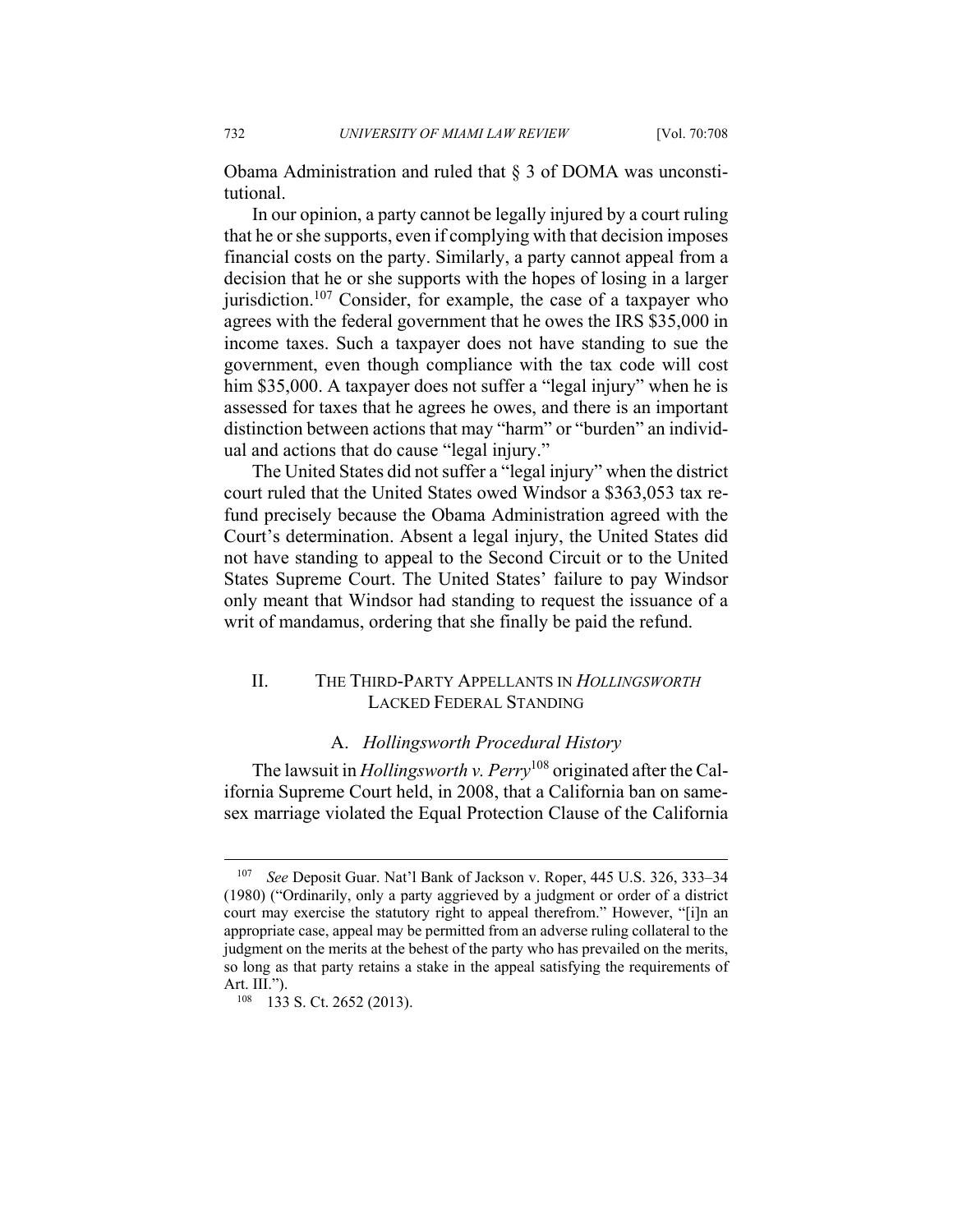Constitution.<sup>109</sup> In the wake of the ruling, a number of same-sex couples were legally married in California; however, later that year, California voters passed Proposition 8, a statewide initiative that amended the California State Constitution to again ban same-sex marriage.<sup>110</sup> In response to the ban, two same-sex couples, Kristin Perry and Sandra Stier, and Paul Katami and Jeffrey Zarrillo, brought this lawsuit in federal district court after being prohibited to marry by California state officials.<sup>111</sup>

Though the California Governor and State Attorney General refused to defend the constitutionality of Proposition 8 in court, the district court permitted the official proponents of the initiative, which included State Senator Dennis Hollingsworth, to do so as intervenors.112 Ultimately, the district court held Proposition 8 to be unconstitutional, and the Governor and Attorney General of California declined to appeal.113 Nonetheless, Hollingsworth and a bevy of private busybodies did purport $114$  to appeal to the Ninth Circuit to defend the constitutionality of the proposition. $115$ 

The Ninth Circuit doubted whether Hollingsworth had standing to appeal the district court ruling and, thus, certified the following question to the California State Supreme Court:

> Whether under Article II, Section 8 of the California Constitution, or otherwise under California law, the official proponents of an initiative measure possess either a particularized interest in the initiative's validity or the authority to assert the State's interest in the initiative's validity, which would enable them to defend the constitutionality of the initiative upon its

<sup>109</sup> *See In re* Marriage Cases, 183 P.3d 384 (Cal. 2008). 110 *See* Perry v. Schwarzenegger, 704 F. Supp. 2d 921, 927–28 (N.D. Cal. 2010).<br><sup>111</sup> *Id.* at 927.<br><sup>112</sup> *Id.* at 928.<br><sup>113</sup> See id. at 1003.<br><sup>114</sup> In *Arizonans for Official English v. Arizona*, the Justices raised doubts that

initiative proponents "have a quasi-legislative interest in defending the constitutionality of the measure they successfully sponsored." 520 U.S. 43, 65 (1997).

<sup>115</sup> *See* Perry v. Schwarzenegger, 628 F.3d 1191, 1193 (9th Cir. 2011).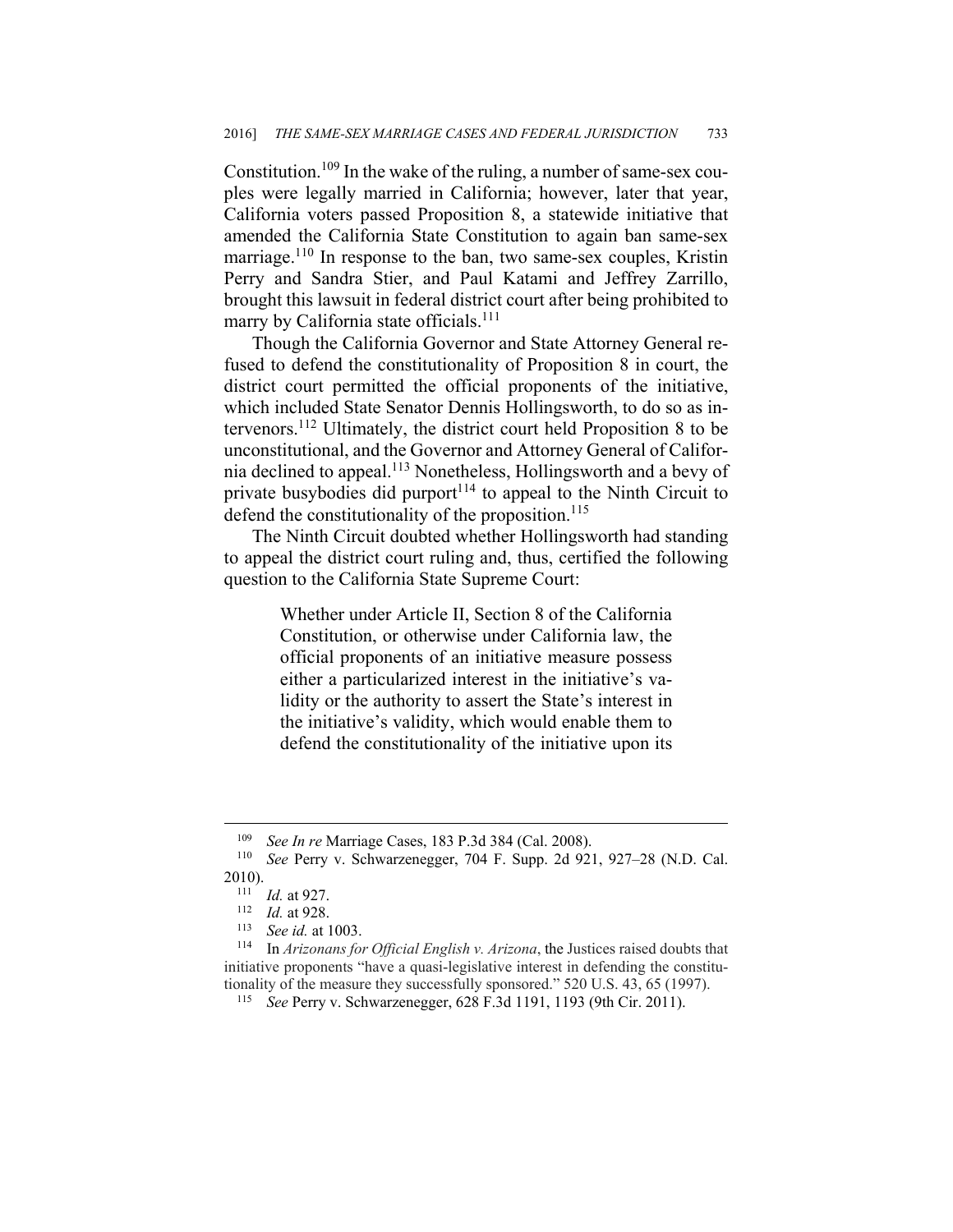adoption or appeal a judgment invalidating the initiative, when the public officials charged with that duty refuse to do so. $116$ 

The California Supreme Court ruled that Hollingsworth did have standing to appeal the district court's order, and the Ninth Circuit accepted that conclusion and ruled in favor of Perry's same-sex marriage claim.117 Hollingsworth then appealed the Ninth Circuit ruling to the U.S. Supreme Court, which granted certiorari.<sup>118</sup>

#### B. *Hollingsworth's Lack of Standing*

Reflecting on the Court's definition of "legal injury" discussed in Part II, it is quite clear that Hollingsworth, as a third party to the litigation, did not suffer such a legal injury. This poses the question of whether a third party may sue in federal court seeking enforcement of a federal statute, to which we answer no. In this Part, we argue that the U.S. Supreme Court was correct in overruling the California Supreme Court's finding of standing. Third parties are not empowered to seek enforcement of federal law, and thus, Hollingsworth did not have standing to sue in federal court.

## 1. LAW ENFORCEMENT IS THE EXCLUSIVE RIGHT OF THE **EXECUTIVE**

The power to enforce criminal law is exclusive to the Executive branch, as federal and state prosecutors are a part of their respective executive branches.<sup>119</sup> For example, it is an axiom of standing law that crime victims do not have standing to request a judicial order directing state or federal prosecutors to prosecute a particular individual.<sup>120</sup> In the seminal case of *United States v. Cox*,<sup>121</sup> the Fifth Circuit held that a federal district judge could not jail the U.S. Attorney or Acting Attorney General of the United States, Nicholas deB. Katzenbach, simply because the attorneys refused to bring a

 $\frac{116}{117}$  *Id.* 

<sup>&</sup>lt;sup>117</sup> Perry v. Brown, 671 F.3d 1052, 1064, 1070–72 (9th Cir. 2011).<br><sup>118</sup> *See* Hollingsworth v. Perry, 133 S. Ct. 2652, 2661 (2013).<br><sup>119</sup> *See* Judiciary Act of 1789, ch. 20, § 35, 1 Stat. 73, 92–93 (1789).<br><sup>120</sup> Only a States v. Cox, 342 F2d. 167 (5th Cir. 1965).

<sup>121 342</sup> F.2d 167 (5th Cir. 1965).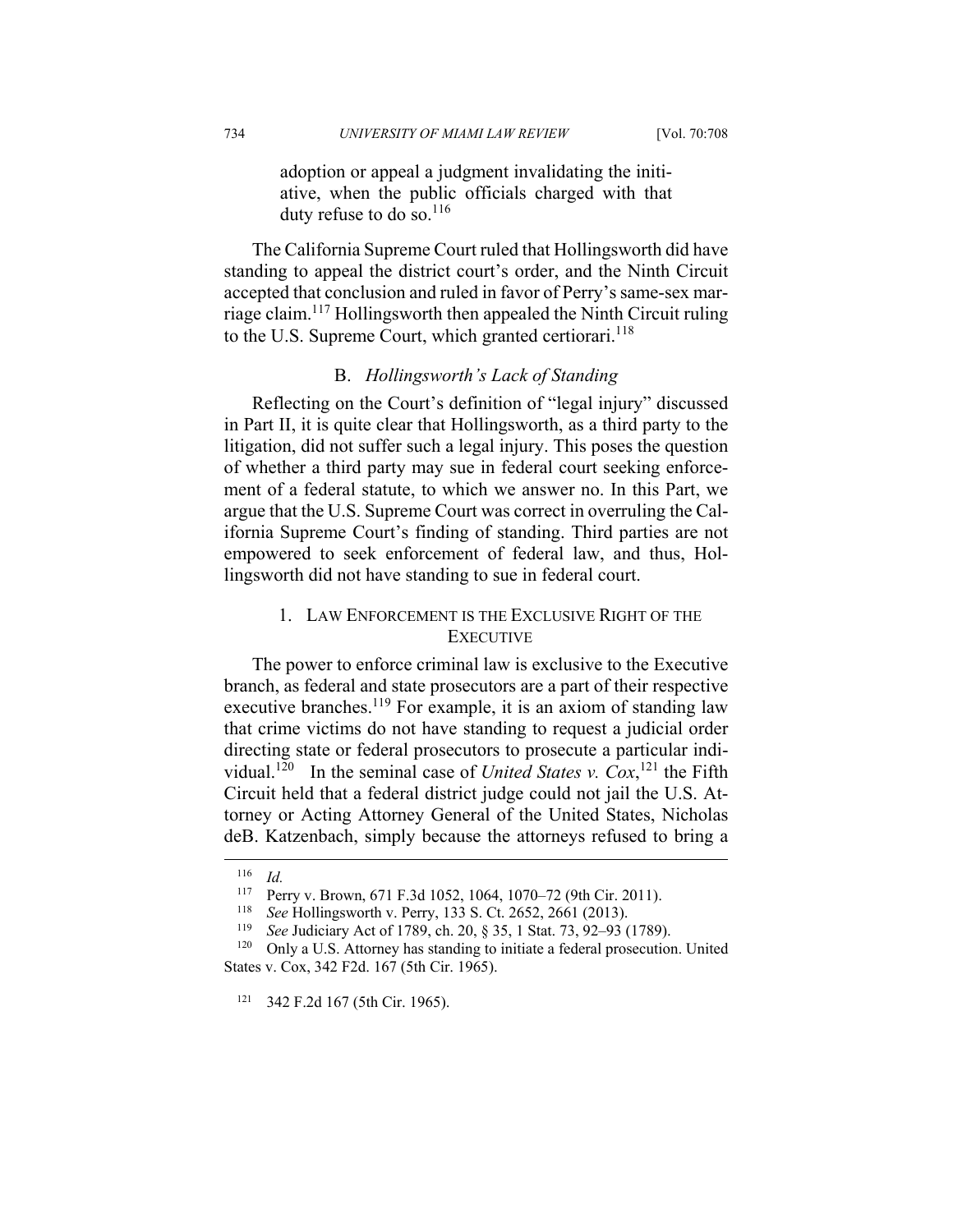federal prosecution against two African American civil rights workers whom the district judge wanted to see prosecuted.<sup>122</sup> The Fifth Circuit held that the Executive branch had judicially unreviewable discretion to refuse to bring criminal prosecution where it believed such action would be unjust;<sup>123</sup> this holding is also supported by Attorney General Roger B. Taney's *Opinion on the Jewels of the Princess of Orange*. 124 President Thomas Jefferson also supported this decision when he ordered that the prosecution of William Duane for violating the Sedition Act of 1798 be dropped on the grounds that the statute was unconstitutional.<sup>125</sup> President Jefferson defended his decision by writing the following:

> The President is to have the laws executed. He may order an offense then to be prosecuted. If he sees a prosecution put into a train which is not lawful, he may order it to be discontinued and put into a legal train. . . . There appears to be no weak part in any of these positions or inferences.<sup>126</sup>

It follows that no third party has standing to challenge a presidential or Justice Department decision to forego a prosecution. Before federal death-row prisoner Gary Gilmore was executed by a firing squad in 1977, his mother was denied standing when she attempted to argue that the execution was cruel and unusual under the Eighth Amendment.<sup>127</sup> The U.S. Supreme Court ruled that it was Gary Gilmore's exclusive right to bring the claim, that Gilmore waived that right by asking to be executed, and that his mother lacked standing to raise the claim on his behalf.<sup>128</sup> Only a federal

 $\overline{a}$ 

curring); *see also id.* at 1017 (Stevens, J., concurring). 128 *See id.* at 1014–15 (Burger, C.J., concurring).

<sup>122</sup> *See id.* at 171–72. 123 *See id.* 

<sup>124</sup> *See* 2 Op. Att'y Gen. 482 (1831), 1831 WL 995; *see also* PAULSEN ET AL., *supra* note 52, at 319–21. 125 *See* PHILLIP I. BLUMBERG, REPRESSIVE JURISPRUDENCE IN THE EARLY

AMERICAN REPUBLIC: THE FIRST AMENDMENT AND THE LEGACY OF ENGLISH LAW 116–22 (2010). 126 PAULSEN ET AL., *supra* note 52, at 318. 127 *See* Gilmore v. Utah, 429 U.S. 1012, 1014–15 (1976) (Burger, C.J., con-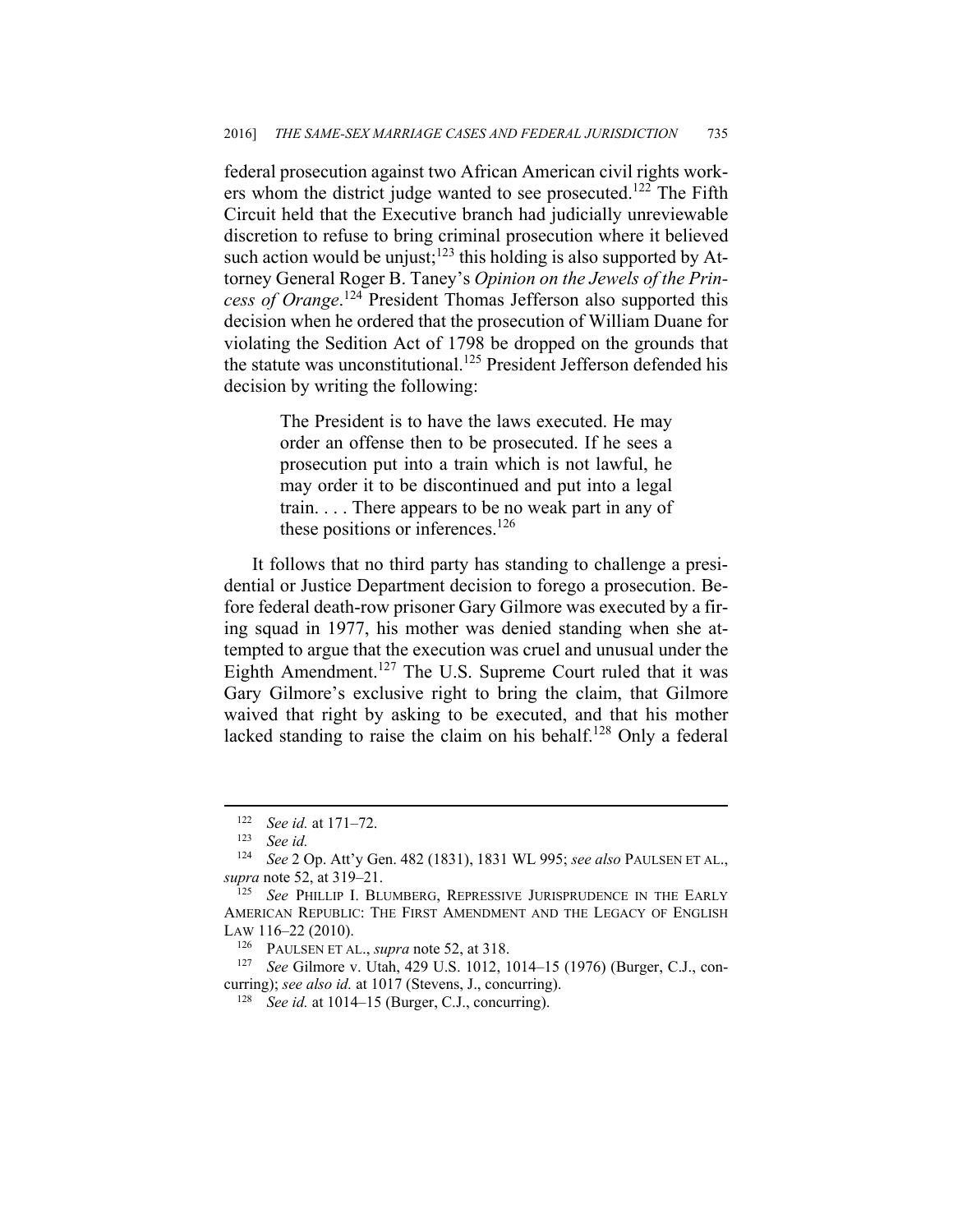defendant who is prosecuted has standing to raise constitutional arguments in his or her defense; this rule also pertains to state criminal prosecutions.129

Third parties also lack standing to sue for the enforcement of other federal or state laws when the government denies their enforcement. This point is illustrated by the response to President Obama's recent executive action. On June 15, 2012, the President ordered that the removal provisions of the Immigration and Nationality Act (INA) not be enforced against an estimated population of between 800,000 and 1.4 million individuals who were illegally present in the United States.<sup>130</sup> This unilateral exercise of presidential prosecutorial discretion had the effect of writing into federal law the so-called "DREAM Act,"<sup>131</sup> a bill consistently blocked by Congress since 2001. Notwithstanding the dramatic scope of the President's action, the deportation advocates do not have standing to challenge the President's action in federal court. Although private litigants may be dismayed by presidential exercises of law enforcement discretion, such parties are not "legally injured" by the executive action and, therefore, have no legal right to sue over the Executive's exercise of prosecutorial discretion.

These same principles apply to State Senator Hollingsworth's attempt to appeal the district court's holding that California's Proposition 8 was unconstitutional when neither the Governor nor the Attorney General of California agreed to enforce the law.<sup>132</sup> Article V, Section 1 of the California Constitution provides as follows: "The supreme executive power of this State is vested in the Governor. The Governor shall see that the law is faithfully executed."<sup>133</sup> Article V, Section 13 follows with the powers of the Attorney General of California:

> Subject to the powers and duties of the Governor, the Attorney General shall be the chief law officer of the

<sup>129</sup> *See generally id.* at 1014–17 (Burger, C.J., concurring). 130 Julia Preston & John H. Cushman Jr., *Obama to Permit Young Migrants to Remain in U.S.*, N.Y. TIMES, June 15, 2012, http://www.nytimes.com/2012/06/16/us/us-to-stop-deporting-some-illegal-immi-

grants.html?\_r=0.<br><sup>131</sup> See DREAM Act of 2010, S. 3992, 111th Cong. (2010).<br><sup>132</sup> See Hollingsworth v. Perry, 133 S. Ct. 2652, 2661–63 (2013).<br><sup>133</sup> CAL. CONST. art. V, § 1.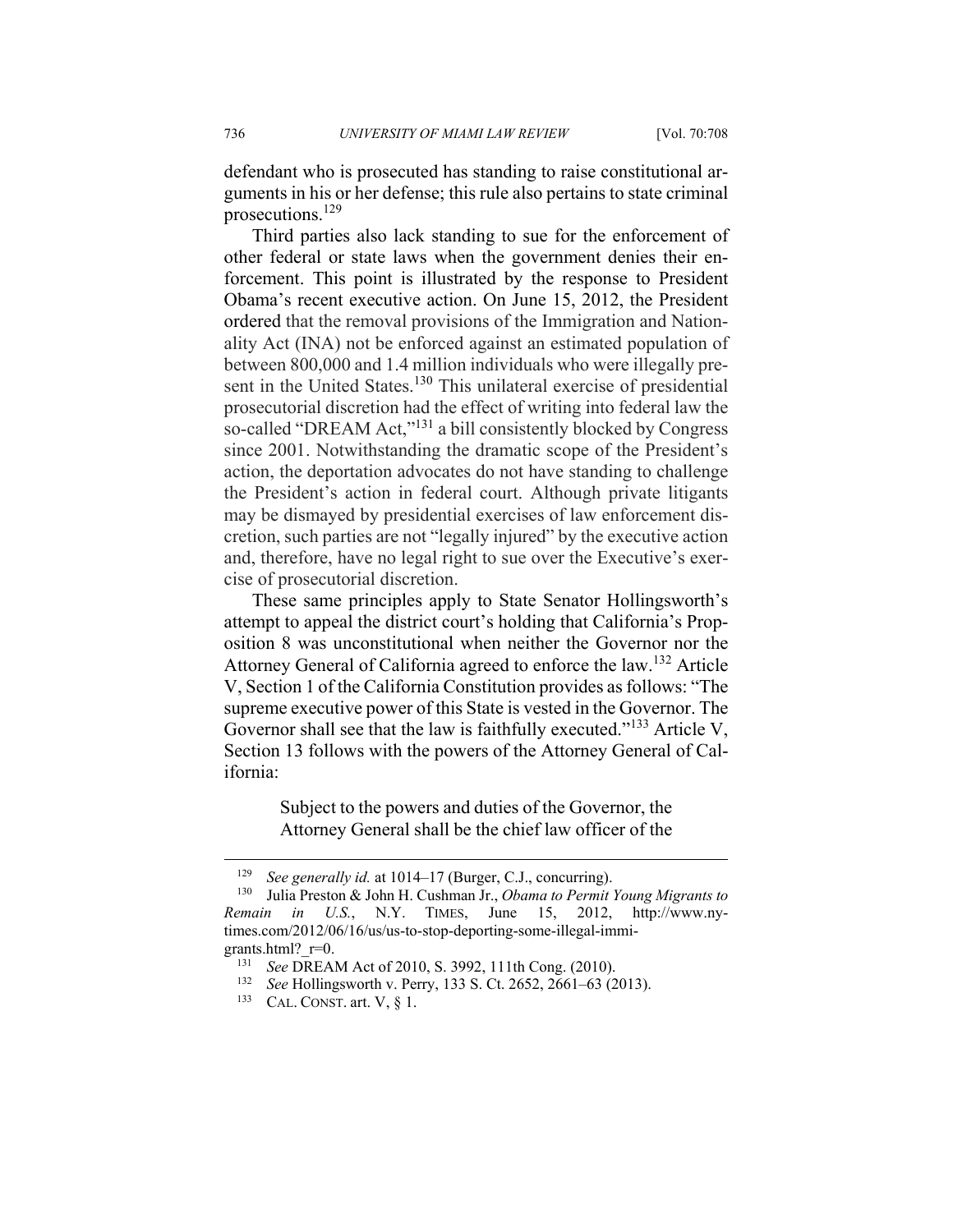State. It shall be the duty of the Attorney General to see that the laws of the State are uniformly and adequately enforced. The Attorney General shall have direct supervision over every district attorney and sheriff and over such other law enforcement officers as may be designated by law, in all matters pertaining to the duties of their respective offices, and may require any of said officers to make reports concerning the investigation, detection, prosecution, and punishment of crime in their respective jurisdictions as to the Attorney General may seem advisable. Whenever in the opinion of the Attorney General any law of the State is not being adequately enforced in any county, it shall be the duty of the Attorney General to prosecute any violations of law of which the superior court shall have jurisdiction, and in such cases the Attorney General shall have all the powers of a district attorney. When required by the public interest or directed by the Governor, the Attorney General shall assist any district attorney in the discharge of the duties of that office.<sup>134</sup>

It is unquestionable whether the Governor and Attorney General of California have the exclusive right to execute—or to direct the execution of—all laws, criminal and civil, in the State of California. Indeed, the Governor has the explicit power and duty to make sure "that the law is faithfully executed," and no third parties can legally assume this role.

#### 2. HOLLINGSWORTH DID NOT SUFFER A LEGAL INJURY

The "legal injury" claimed by Hollingsworth is not the sort of traditional legal injury for which litigants in federal court have ever been entitled to sue in American history. Hollingsworth alleged to have suffered an injury when same-sex couples were granted marriage licenses in California in defiance of Proposition 8; however, the federal courts do not generally allow people to sue when they

<sup>134</sup> *Id.* § 13.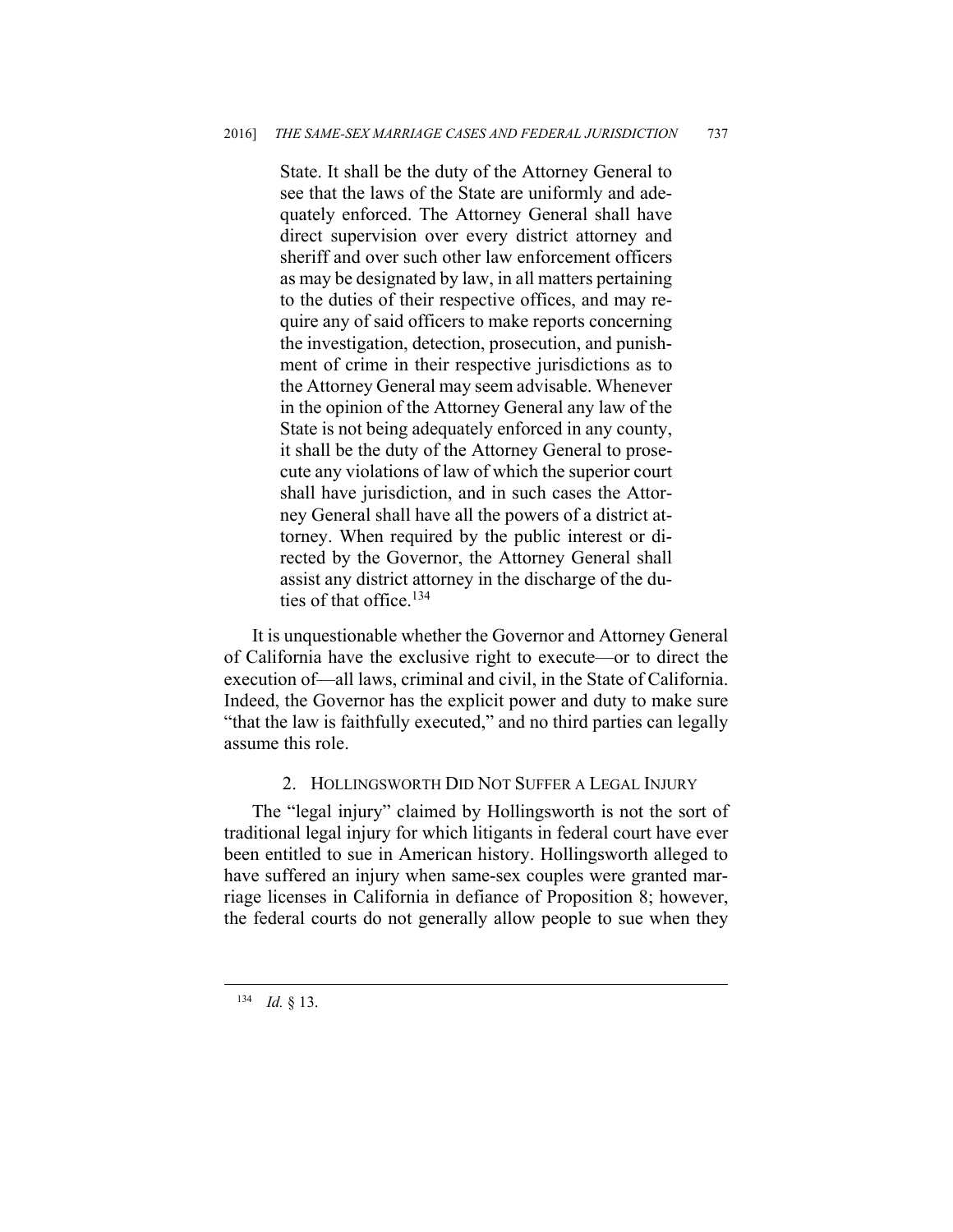are disgruntled by another's matrimony.<sup>135</sup> If our child or close friend chooses to marry someone of whom we disapprove, we may be very upset, but this discontent does not amount to "a legal injury" over which we can sue in federal court. Not a single reported case grants an individual standing to sue for having morally disapproved of the marriage of another couple. A litigant would not be deemed to have suffered a legal injury in this setting, unless there was bigamy or incest involved, and even then, a court proceeding would almost certainly take place through a criminal trial in which the State Attorney General and Governor would participate. Otherwise, a private suit challenging a specific couple's marriage would be dismissed because the plaintiff had not suffered a legally cognizable injury.

Hollingsworth might have claimed another injury—that their state constitutional right to amend the state's constitution through the initiative process was denied when the Governor and Attorney General of California refused to defend Proposition 8. This claim, too, would fail. Article II, Section 8 of the California State Constitution sets out most of the provisions that govern a citizen's right to legislate by initiative.<sup>136</sup> It provides as follows:

> (a) The initiative is the power of the electors to propose statutes and amendments to the Constitution and to adopt or reject them.

> (b) An initiative measure may be proposed by presenting to the Secretary of State a petition that sets forth the text of the proposed statute or amendment to the Constitution and is certified to have been signed by electors equal in number to 5 percent in the case of a statute, and 8 percent in the case of an amendment to the Constitution, of the votes for all

<sup>135</sup> *See, e.g.*, *Hollingsworth*, 133 S. Ct. at 2664 ("For the reasons we have explained, petitioners have likewise not suffered an injury in fact, and therefore would ordinarily have no standing to assert the State's interests."); *id.* at 2668 ("We have never before upheld the standing of a private party to defend the constitutionality of a state statute when state officials have chosen not to. We decline to do so for the first time here.").<br><sup>136</sup> See generally CAL. CONST. art. II, § 8.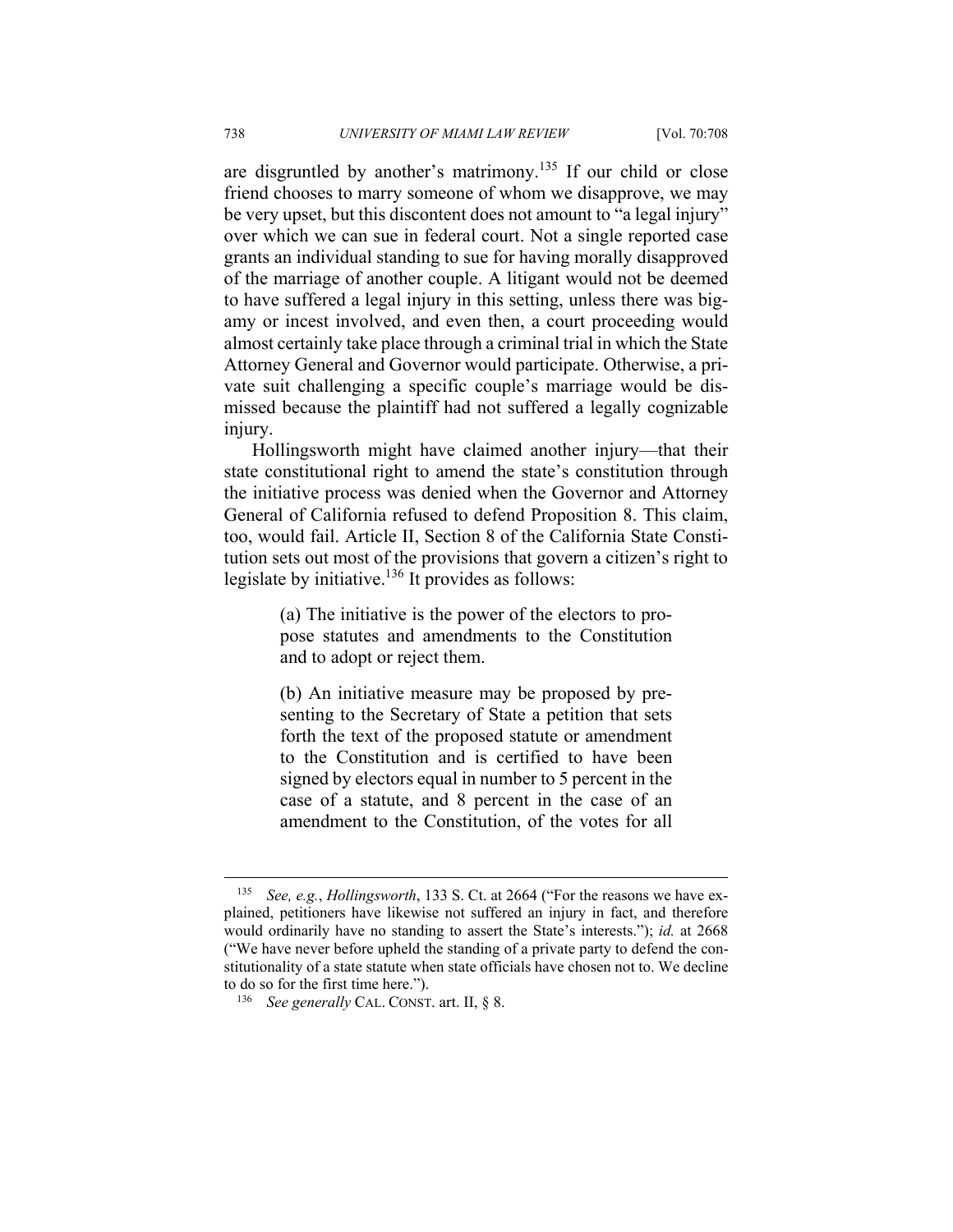candidates for Governor at the last gubernatorial election.

(c) The Secretary of State shall then submit the measure at the next general election held at least 131 days after it qualifies or at any special statewide election held prior to that general election. The Governor may call a special statewide election for the measure.

(d) An initiative measure embracing more than one subject may not be submitted to the electors or have any effect.

(e) An initiative measure may not include or exclude any political subdivision of the State from the application or effect of its provisions based upon approval or disapproval of the initiative measure, or based upon the casting of a specified percentage of votes in favor of the measure, by the electors of that political subdivision.

(f) An initiative measure may not contain alternative or cumulative provisions wherein one or more of those provisions would become law depending upon the casting of a specified percentage of votes for or against the measure.<sup>137</sup>

Nowhere does this section suggest that the proponents of an initiative in California have the legal right to defend its constitutionality in federal court when the Governor and Attorney General of the State decline to do so.

Despite this, the California Supreme Court did hold in *Perry v. Brown*<sup>138</sup> that the proponents of Proposition 8 had standing "under California law to appear and assert the state's interest in the initiative's validity and to appeal a judgment invalidating the measure when the public officials who ordinarily defend the measure or appeal such a judgment decline to do so."139 The Supreme Court of

 $\frac{137}{138}$  *Id.* 

<sup>138 265</sup> P.3d 1002 (Cal. 2011). 139 *Id.* at 1007.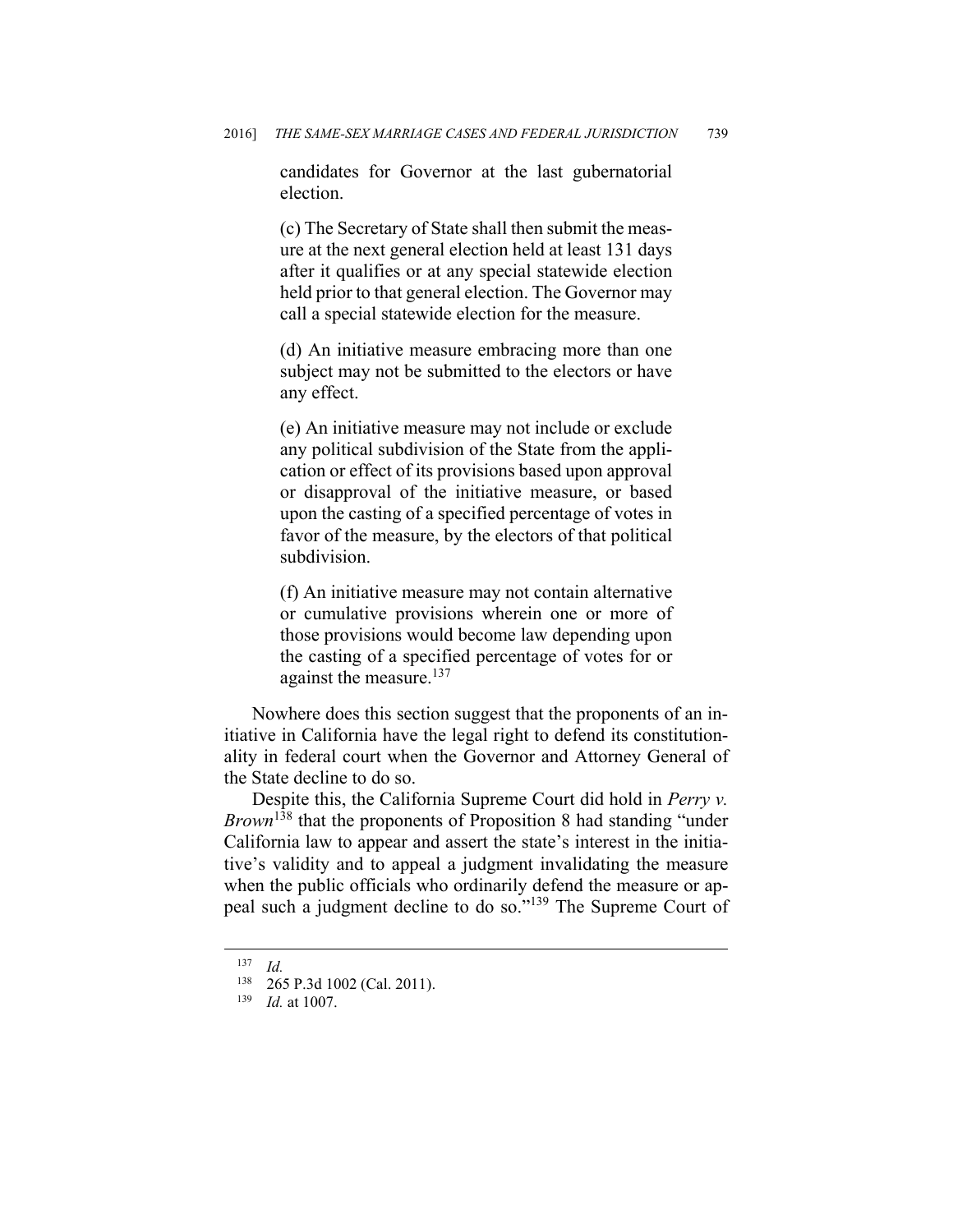California based its decision on the California Elections Code and Article II, Section 8, of the California Constitution.<sup>140</sup> However, the plain language of Article II, Section 8 in no way supports the California Supreme Court's holding. The federal Constitution does not provide for state initiatives and referenda, nor does it give the proponents of such measures standing to defend them in federal court. To the extent that the Constitution does address the constitutional questions that are raised by initiatives and referenda, it does so in Article IV, Section 4, which states: "The United States shall guarantee to every State in this Union a Republican Form of Government, and shall protect each of them against Invasion; and on Application of the Legislature, or of the Executive (when the Legislature cannot be convened) against domestic Violence."<sup>141</sup>

In *Pacific States Telephone & Telegraph Co. v. Oregon*, 142 the U.S. Supreme Court reached the dubious conclusion that the constitutionality of direct democracy via initiatives and referenda raised a political question insofar as it was inconsistent with the Constitution's guarantee of a republican form of government.<sup>143</sup> However, the holding in *Pacific States Telephone & Telegraph Co.* did not justify standing for Hollingsworth to file suit in federal court. The right of California citizens to legislate through initiatives and referenda, as stipulated by the California Constitution, does not include an express right of action for privately interested parties to defend the constitutionality of such initiatives and referenda when the Governor and Attorney General so decline.<sup>144</sup> The California Supreme Court may be willing to engage in such free-style constitution rewriting, but there is no reason why the federal courts, being tribunals of limited jurisdiction, should defer to the California Supreme Court on this issue. Imagine for a moment what would likely proceed if Hollingsworth were to prevail in the instant case. County clerk registrars would be advised by the Governor and State Attorney General to defy the holding, and the federal court ruling would exist *in*

<sup>140</sup> *See id.* at 1006–07.<br>
<sup>141</sup> U.S. CONST. art. IV, § 4.<br>
<sup>142</sup> 223 U.S. 118 (1912).<br>
<sup>143</sup> *See id.* at 149–51. Although this question is now settled as accepted precedent, Steven Calabresi thinks this decision was arguably wrong as an initial matter and that Article IV, Section 4 originally forbade direct democracy in the states. 144 *See generally* CAL. CONST. art. II, § 8.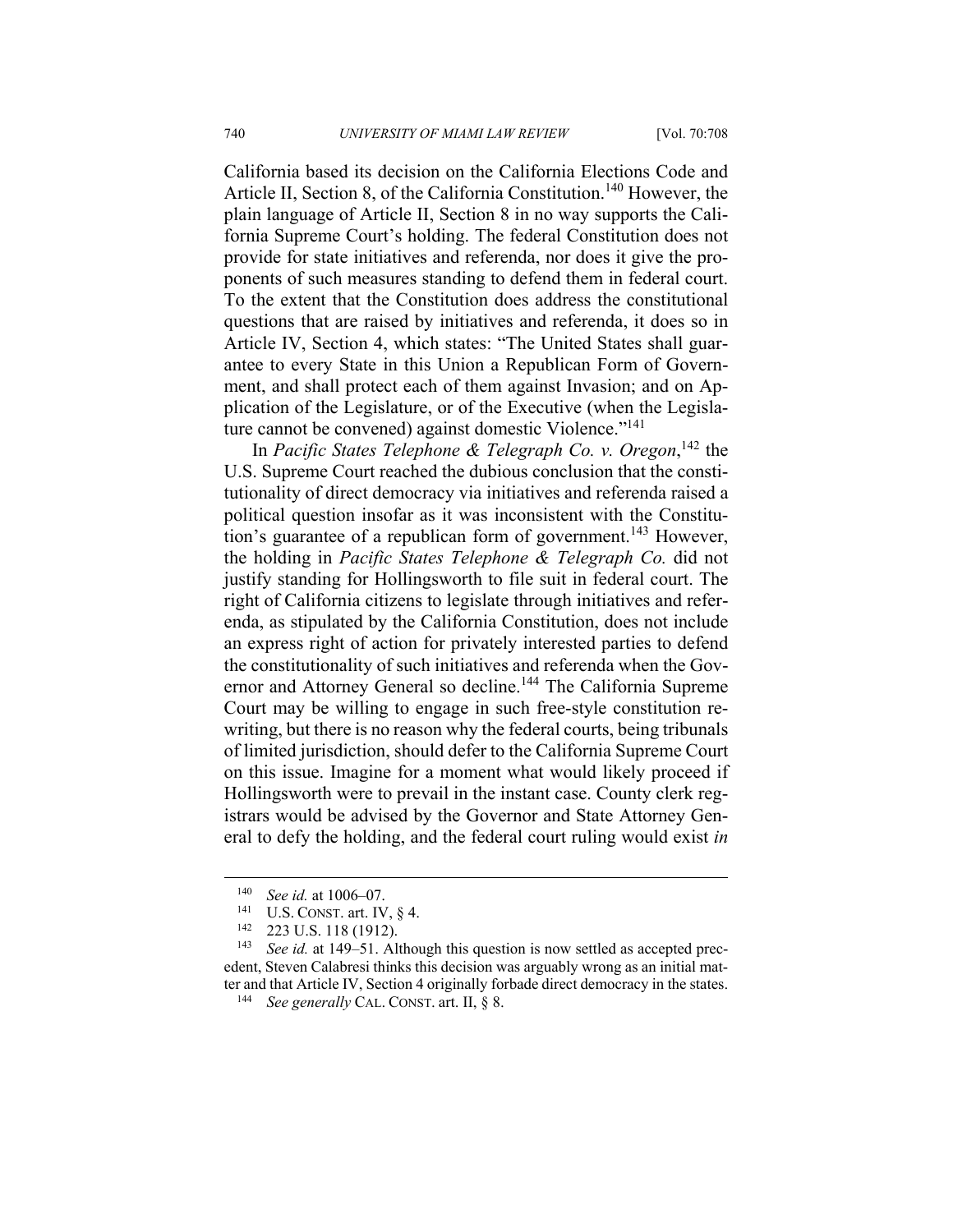*vacuo*. Whether the injury claimed by Hollingsworth could be redressed by judicial order was thus entirely speculative, and federal jurisdiction is not permissible under these circumstances, as was recognized long ago in *Hayburn's Case*. 145

Nevertheless, the issue of whether a litigant has suffered an actual legal injury and merits standing in federal court is a question of federal law. State court rulings as to property, contract, or tort law may, in effect, expand the range of state legal injuries for which a litigant can sue in federal court; however, while the standing inquiry may be intertwined with state law, neither Congress nor the states can create standing to satisfy the curiosity of uninjured third parties.146 In *Summers v. Earth Island Institute*, 147 Justice Scalia, writing for the Court, addressed the question of who has standing to sue in federal court:

> In limiting the judicial power to "Cases" and "Controversies," Article III of the Constitution restricts it to the traditional role of Anglo-American courts, which is to redress or prevent actual or imminently threatened injury to persons caused by private or official violation of law. Except when necessary in the execution of that function, courts have no charter to review and revise legislative and executive action. This limitation "is founded in concern about the proper—and properly limited—role of the courts in a democratic society."

> The doctrine of standing is one of several doctrines that reflect this fundamental limitation. It requires federal courts to satisfy themselves that "the plaintiff has 'alleged such a personal stake in the outcome of the controversy' as to warrant *his* invocation of federal-court jurisdiction." He bears the burden of showing that he has standing for each type of relief sought. To seek injunctive relief, a plaintiff must show that he is under threat of suffering "injury in fact" that is

<sup>145</sup> *See generally* Hayburn's Case, 2 U.S. 409 (1792). 146 *See* Hollingsworth v. Perry, 133 S. Ct. 2652, 2662–63 (2013). 147 555 U.S. 488 (2009).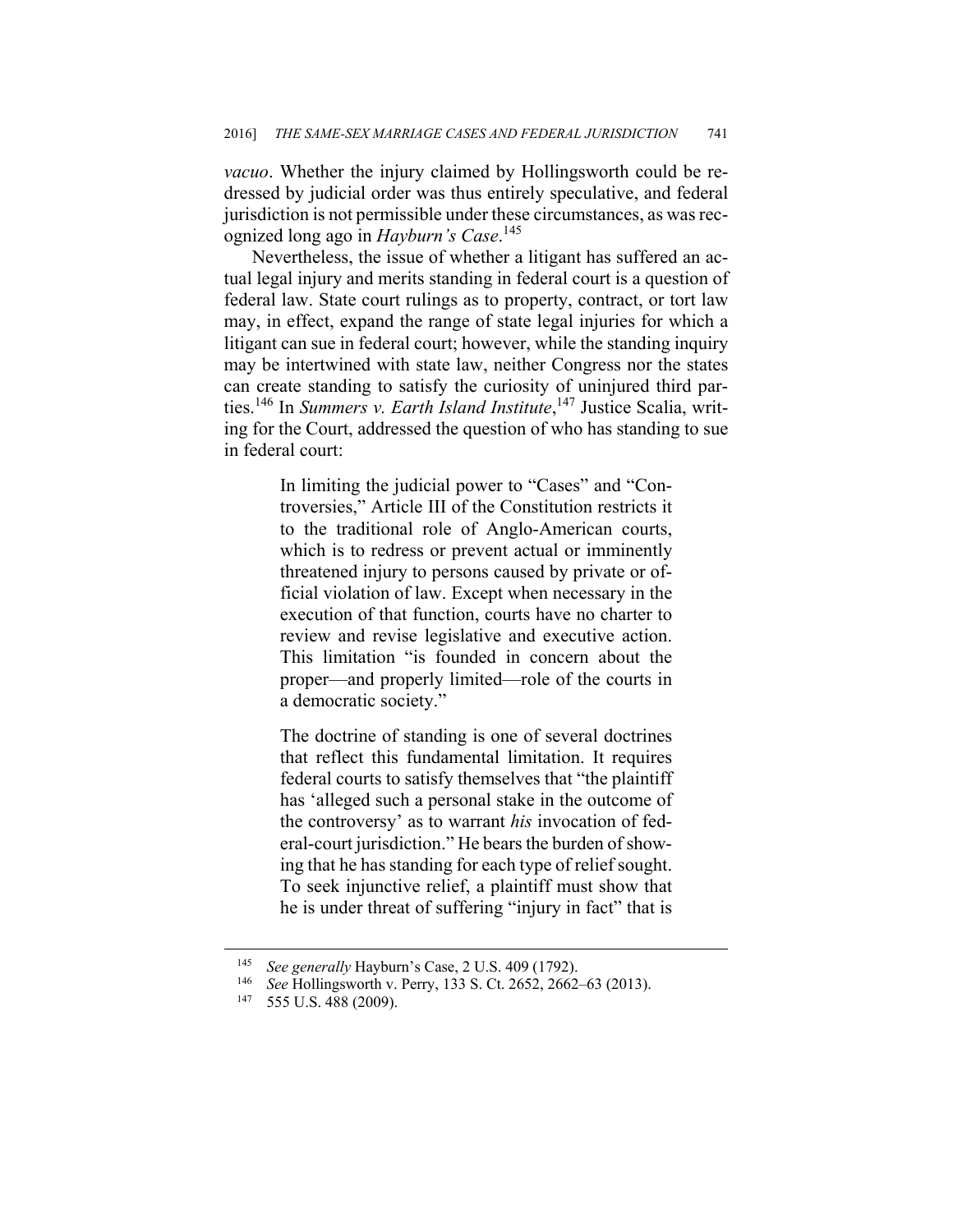concrete and particularized; the threat must be actual and imminent, not conjectural or hypothetical; it must be fairly traceable to the challenged action of the defendant; and it must be likely that a favorable judicial decision will prevent or redress the injury. This requirement assures that "there is a real need to exercise the power of judicial review in order to protect the interests of the complaining party[.]" Where that need does not exist, allowing courts to oversee legislative or executive action "would significantly alter the allocation of power . . . away from a democratic form of government[.]"<sup>148</sup>

Simply put, Hollingsworth did not face an actual or imminent legal injury because of the way in which California administered its marriage laws, and permitting the Court to adjudicate a lawsuit in the absence of such injury would threaten the government's balance of powers by granting increased oversight to the judiciary. Thus, Chief Justice Roberts and Justices Scalia, Ginsburg, Breyer, and Kagan correctly decided *Hollingsworth*. 149 Hollingsworth lacked standing to appeal the judgment of the district court.

## III. THE DOMESTIC RELATIONS EXCEPTION SHOULD BE **ABOLISHED**

#### A. *The Origins of Federal Question Jurisdiction*

The asserted basis for federal court jurisdiction in *Obergefell*, *Windsor* and *Hollingsworth* is that the lawsuits were brought under the first clause of Article III, Section 2, which, as we noted in the Introduction, asserts the following: "The Judicial Power shall extend to all Cases, in Law and Equity, arising under this Constitution, the Laws of the United States, and Treaties made, or which shall be made, under their Authority . . . . "<sup>150</sup> In Section 25 of the Judiciary Act of 1789, Congress provided the U.S. Supreme Court with jurisdiction to hear appeals from state supreme courts where the validity

<sup>148</sup> *Id.* at 492–93 (alteration in original) (citations omitted).<br>
<sup>149</sup> *See Hollingsworth*, 133 S. Ct. 2652.<br>
<sup>150</sup> U.S. CONST. art. III, § 2, cl. 1.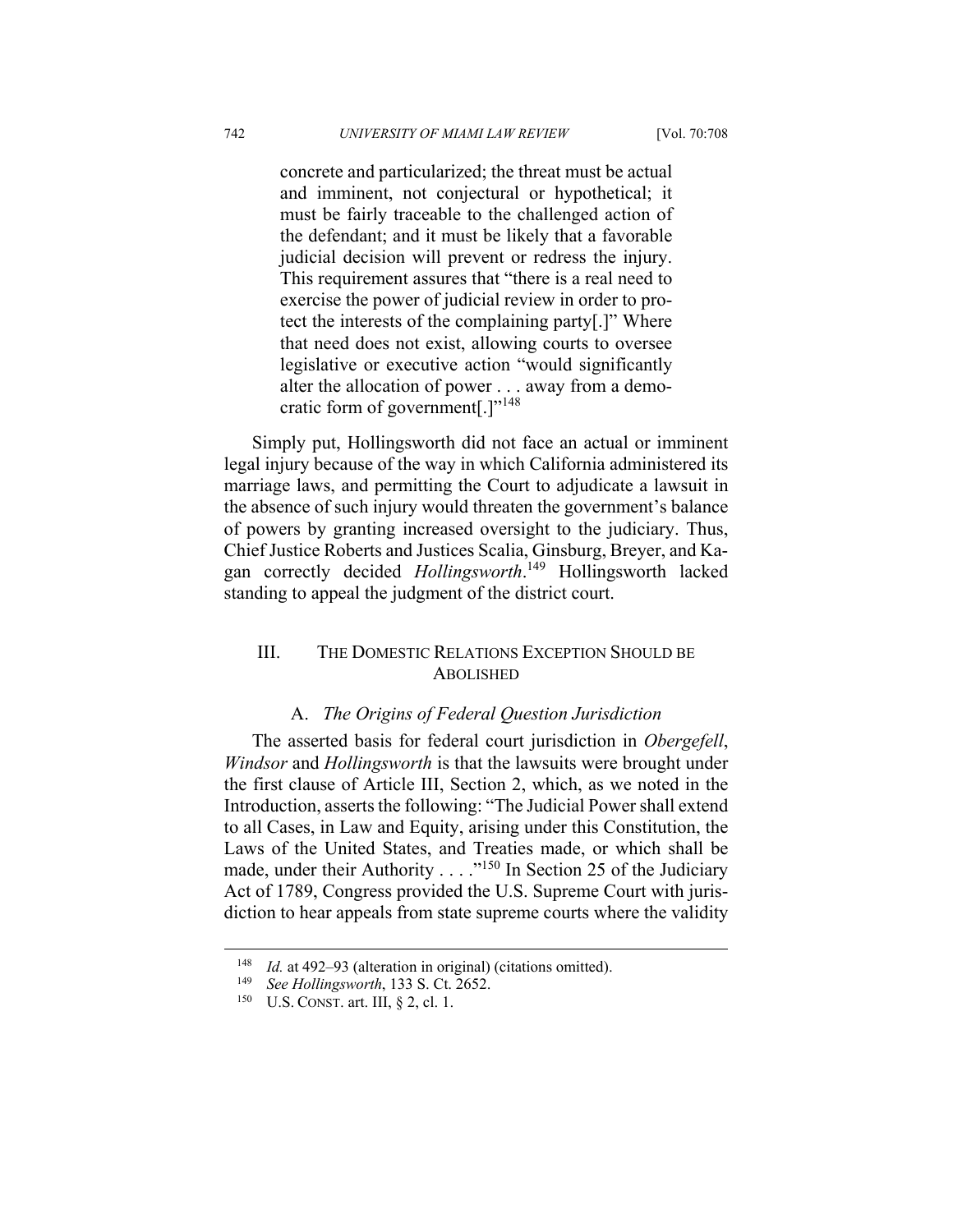of a federal law or treaty was called into question by the state courts.151 The lower federal courts were not, however, given this broad grant of federal question jurisdiction by Congress until 1875—well after the Civil War.152 For more than eighty years, the lower federal courts were almost exclusively confined to hearing diversity suits and admiralty cases.<sup>153</sup>

On March 3, 1875, Congress granted the lower federal courts general federal question jurisdiction when it passed the Jurisdiction and Removal Act, which stated, in relevant part, as follows:

> *Be it enacted by the Senate and House of Representatives of the United States of America in Congress assembled*, That the circuit courts of the United States shall have original cognizance, concurrent with the courts of the several States, *of all suits of a civil nature at common law or in equity*, where the matter in dispute exceeds, exclusive of costs, the sum or value of five hundred dollars, and arising under the Constitution or laws of the United States, or treaties made, or which shall be made, under their authority  $\ldots$ .<sup>154</sup>

The language of the grant of the federal question jurisdiction was directly modeled on the language of the Judiciary Act of 1789, which explicitly provided for federal court diversity jurisdiction over "all suits of a civil nature at common law or in equity . . . . "<sup>155</sup> As the U.S. Supreme Court explained in *Ankenbrandt v. Richards*, 156 which is the leading case on the domestic relations exception to the federal courts diversity jurisdiction:

> The Judiciary Act of 1789 provided that "the circuit courts shall have original cognizance, concurrent with the courts of the several States, of *all suits of a*

<sup>151</sup> Judiciary Act of 1789, ch. 20, § 25, 1 Stat. 73, 85–87 (1789). 152 *See* Jurisdiction and Removal Act of 1875, ch. 137, § 1, 18 Stat. 470, 470 (1875).<br><sup>153</sup> Judiciary Act §§ 9, 11.<br><sup>154</sup> Jurisdiction and Removal Act § 1 (emphasis added).<br><sup>155</sup> Judiciary Act § 11.<br><sup>156</sup> 504 U.S. 689 (1992).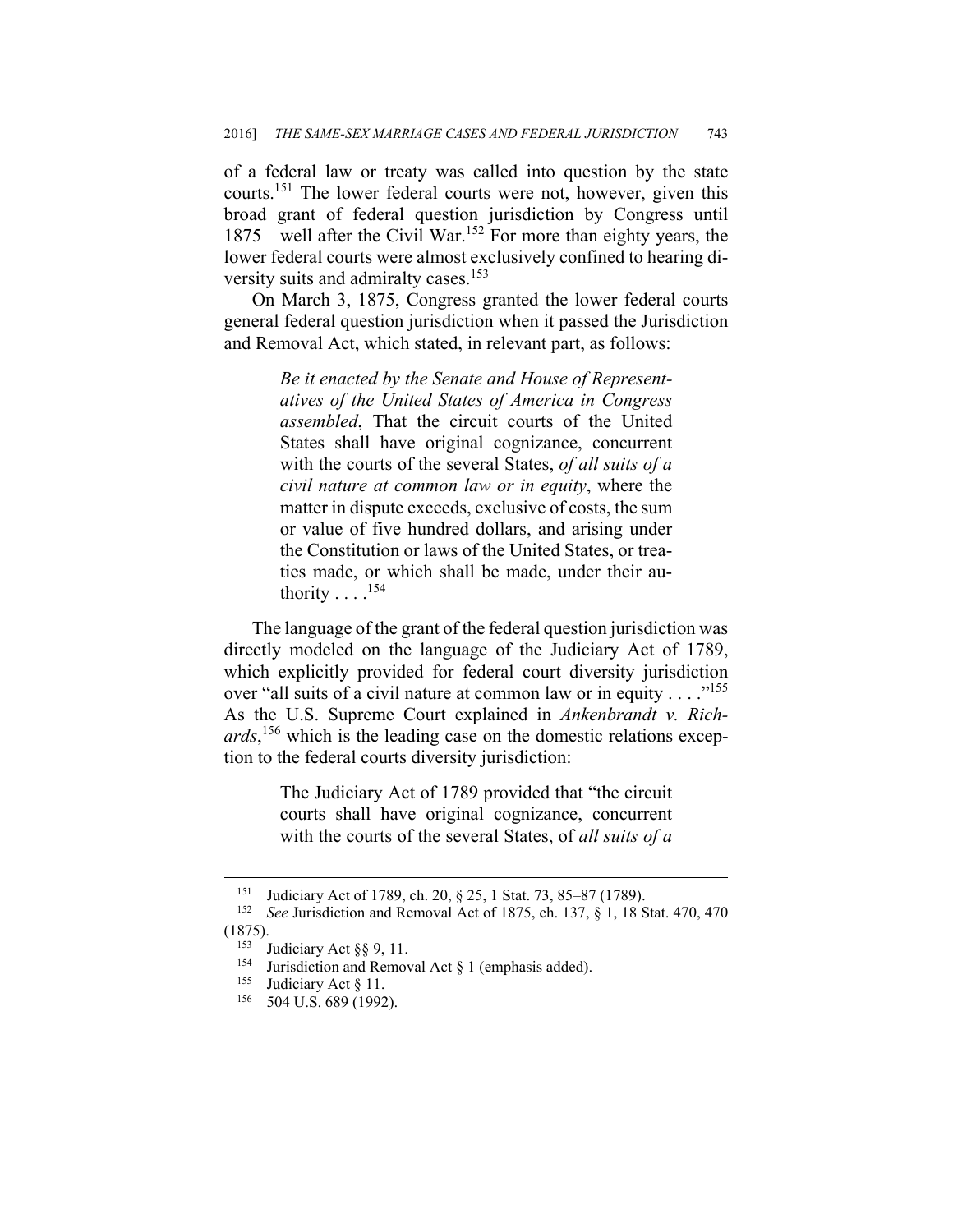*civil nature at common law or in equity, where the matter in dispute exceeds,* exclusive of costs, the sum or value of *five hundred dollars,* and . . . an alien is a party, or the suit is *between a citizen of the State where the suit is brought, and a citizen of another State.*" The defining phrase, "all suits of a civil nature at common law or in equity," remained a key element of statutory provisions demarcating the terms of diversity jurisdiction until 1948, when Congress amended the diversity jurisdiction provision to eliminate this phrase and replace in its stead the term "all civil actions."

. . . .

. . . We thus are content to rest our conclusion that a domestic relations exception exists as a matter of statutory construction not on the accuracy of the historical justifications on which it was seemingly based, but rather on Congress' apparent acceptance of this construction of the diversity jurisdiction provisions in the years prior to 1948, when the statute limited jurisdiction to "suits of a civil nature at common law or in equity." As the . . . [Second Circuit has] observed, "More than a century has elapsed since the *Barber* dictum without any intimation of Congressional dissatisfaction. . . . Whatever Article III may or may not permit, we thus accept the *Barber* dictum as a correct interpretation of the Congressional grant." Considerations of *stare decisis* have particular strength in this context, where "the legislative power is implicated, and Congress remains free to alter what we have done."

When Congress amended the diversity statute in 1948 to replace the law/equity distinction with the phrase "all civil actions," we presume Congress did so with full cognizance of the Court's nearly centurylong interpretation of the prior statutes, which had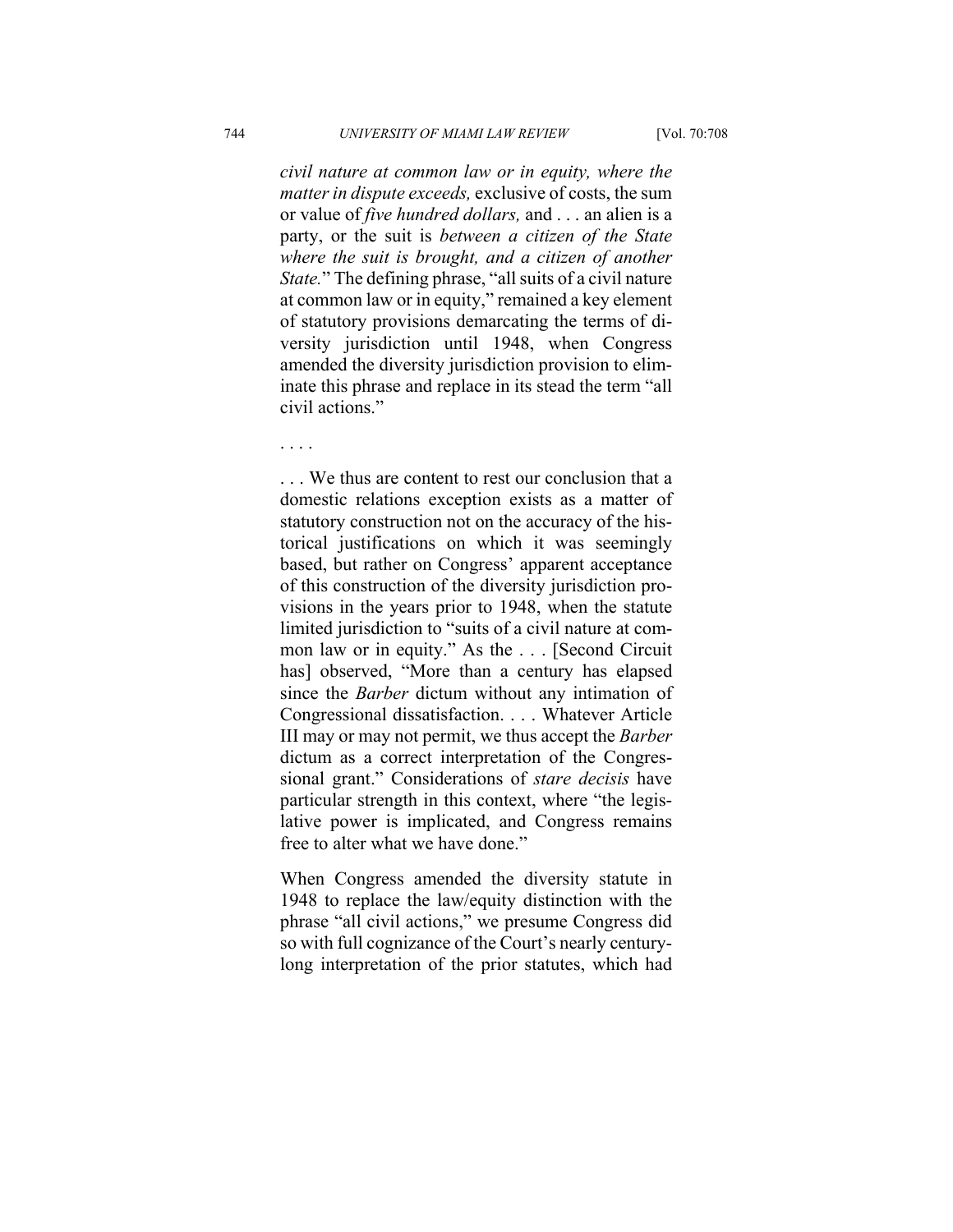construed the statutory diversity jurisdiction to contain an exception for certain domestic relations matters. With respect to the 1948 amendment, the Court has previously stated that "no changes of law or policy are to be presumed from changes of language in the revision unless an intent to make such changes is clearly expressed." With respect to such a longstanding and well-known construction of the diversity statute, and where Congress made substantive changes to the statute in other respects, we presume, absent any indication that Congress intended to alter this exception, that Congress "adopt[ed] that interpretation" when it reenacted the diversity statute.<sup>157</sup>

The Supreme Court thus concluded that the federal courts lacked jurisdiction under the diversity statute over the tort claim of child abuse because, in 1787, that statute gave courts jurisdiction to hear only "suits of a civil nature at common law or in equity," which then meant lawsuits that could be heard by the Court of King's Bench, the Court of Common Pleas, the Court of Exchequer, and the Court of Chancery in Great Britain.158 As we noted earlier, suits regarding marriage, divorce, alimony, child support, and probate were heard by the Ecclesiastical Courts of the Church of England.<sup>159</sup> It was not until Parliament passed the Matrimonial Causes Acts of 1857 to 1878 that an ordinary court—the Court of Divorce and Matrimonial Causes—acquired jurisdiction over family law cases.<sup>160</sup> In 1875, the High Court was created to try all important English cases and was given a Queens Bench Division, Chancery Division, and Family Division.161 The Family Division then acquired jurisdiction over all matrimonial causes.162

<sup>157</sup> *Id.* at 698–701 (emphasis in original) (citations omitted).<br>
<sup>158</sup> Barber v. Barber, 62 U.S. 582 (1858).<br>
<sup>159</sup> *See id.* at 693, 699–700; *see also* A. T. CARTER, A HISTORY OF ENGLISH LEGAL INSTITUTIONS 177–84 (Butterworth & Co.) (1902).<br><sup>160</sup> Danaya C. Wright, *Untying the Knot: An Analysis of the English Divorce* 

*and Matrimonial Causes Court Records, 1858–1866*, 38 U. RICH. L. REV. 903, 903–04 (2004); *see also* CARTER, *supra* note 167, at 177–84. 161 *See* CARTER, *supra* note 167, at 177–84. 162 *Id.* at 177–80*.*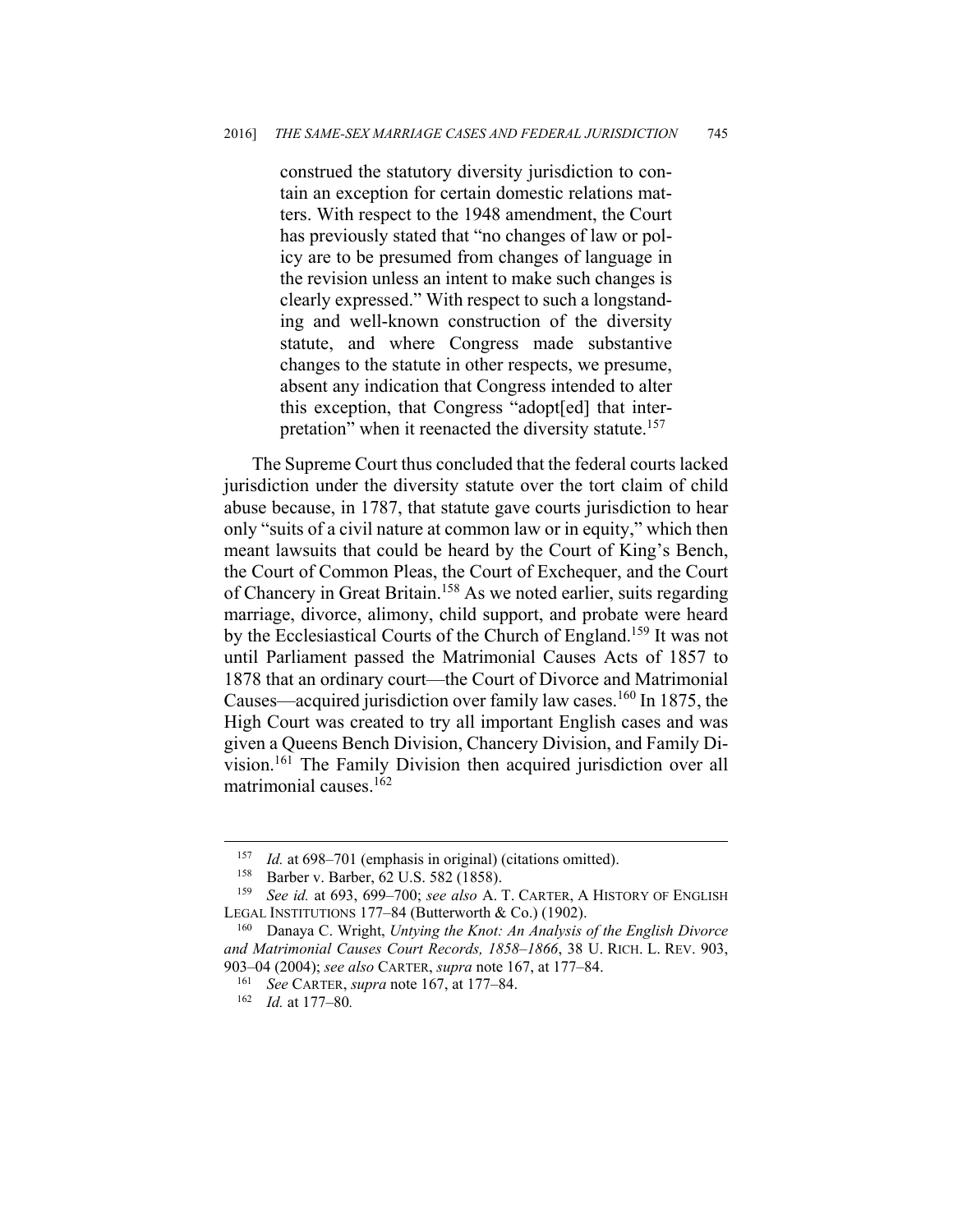The important point for this article is that when the Judiciary Act of 1789 was written, the phrase "suits of a civil nature at common law or in equity" was not understood to encompass matrimonial causes because the English courts of law and equity did not have jurisdiction over matrimonial causes until at least 1857. It is for this reason that, in 1858, the U.S. Supreme Court explicitly held in *Barber v. Barber* that there was a domestic relations exception to the federal court's diversity jurisdiction.<sup>163</sup> Domestic relations cases were understood as simply not "suits of a civil nature at common law or in equity" that could be brought before the Royal Courts of Justice at the Strand in 1789.164 Indeed, Professor Meredith Johnson Harbach notes that "[f]ew of what are regarded as the foundational cases" of the domestic relations exception to federal court jurisdiction "arose in the context of diversity jurisdiction."165 Professor Harbach observes that, although *Barber* arose under the federal court's diversity jurisdiction, four other important domestic relations cases came about differently.<sup>166</sup>

In *Ankenbrandt,* Justice White spoke for the Court and made two holdings regarding the jurisdictional grant. First, the 1948 reformulation of the diversity jurisdiction to replace the phrase "all suits of a civil nature at common law or in equity" with the phrase "all civil actions" was not meant to change the meaning of the jurisdictional

<sup>163</sup> *Barber*, 62 U.S. at 589–94. 164 *See* Ankenbrandt v. Richards, 504 U.S. 689, 698–701 (1992) (discussing *Barber*, 62 U.S. 582). 165 Harbach, *supra* note 28, at 143 n.46 ("Few of what are regarded as the

foundational cases arose in the context of diversity jurisdiction. *Compare* Barber v. Barber, 62 U.S. 582, 583–84 (1859) (noting that federal jurisdiction arose under diversity jurisdiction), *with* Ohio *ex rel.* Popvici v. Agler, 280 U.S. 379, 382 (1930) (coming before Court on writ of certiorari from Ohio Supreme Court, although federal law was at issue), De La Rama v. De La Rama, 201 U.S. 303, 308 (1906) (arising under federal courts' statutory jurisdiction over territorial courts), Simms v. Simms, 175 U.S. 162, 168–69 (1899) (arising under federal courts' statutory jurisdiction over the territorial courts), Perrine v. Slack, 164 U.S. 452, 453 (1896) (noting that jurisdiction arose pursuant to federal habeas corpus jurisdiction), *and In re* Burrus, 136 U.S. 586, 596–97 (1890) (noting that jurisdiction arose pursuant to federal habeas corpus jurisdiction)."). 166 *Id.*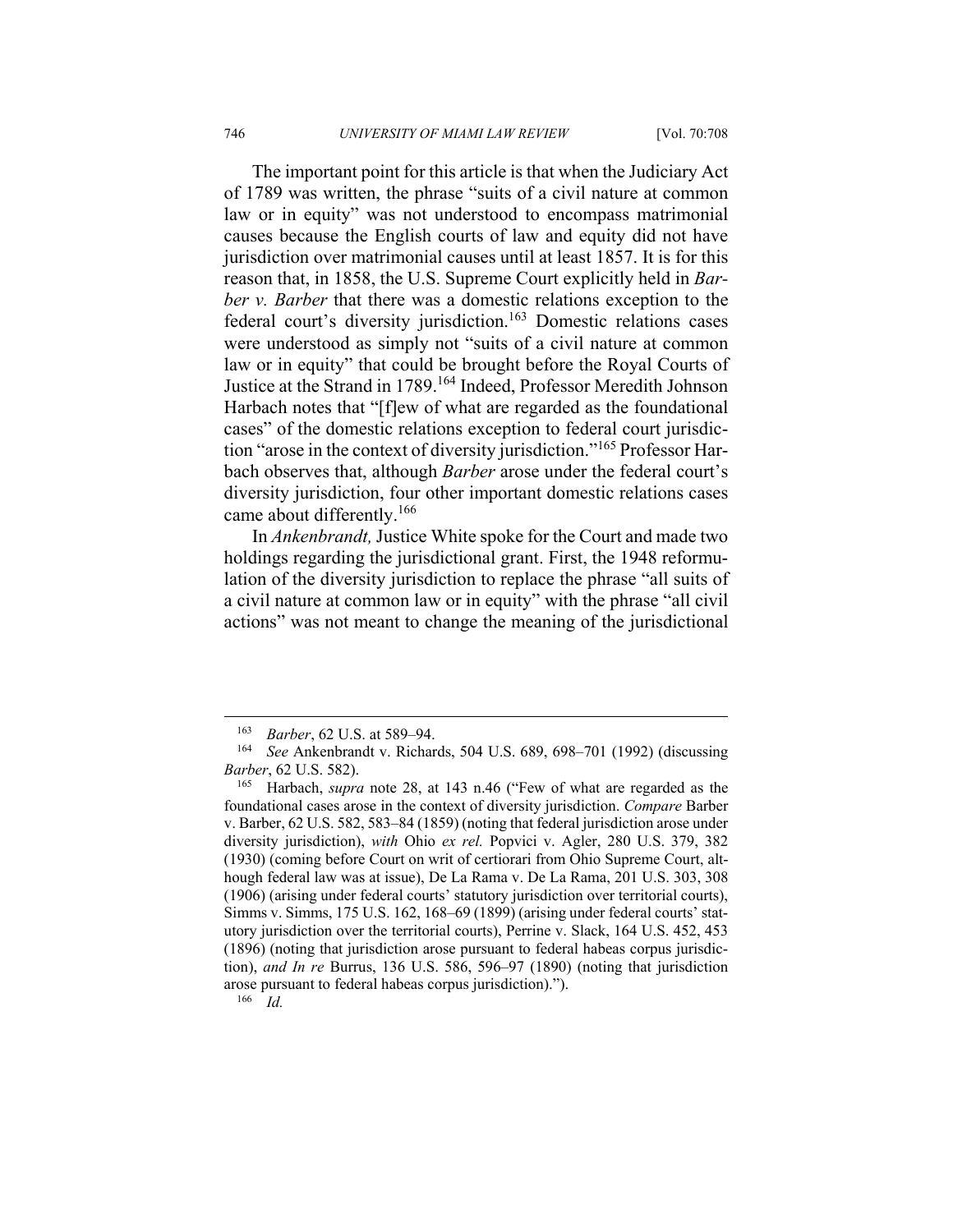grant. Second, the change in term thus did not eliminate the domestic relations exception to the diversity jurisdiction.167 *Ankenbrandt*  remains very much the governing case law of the present day.

In 1948, the statutes governing federal court jurisdiction were revised.168 The federal question statute now provides that "[t]he district courts shall have original jurisdiction of all civil actions arising under the Constitution, laws, or treaties of the United States."<sup>169</sup> As with the 1948 revision of the grant of diversity jurisdiction, the federal courts have not read the 1948 revision of the federal question statute as a change or expansion in its coverage. The 1948 revision has been treated as if it were purely stylistic. In particular, the federal question grant of jurisdiction has been interpreted since 1948 to encompass the well-pleaded complaint rule of 1908.170 Under this rule, statutory federal question jurisdiction cannot be based on a plaintiff's anticipation that the defendant may raise a federal statute in his or her defense. Instead, a federal statute must be evident on the face of the plaintiff's well-pleaded complaint, which must directly allege that the defendant violated the plaintiff's federal rights under the U.S. Constitution, treaties, or federal laws.<sup>171</sup>

## B. *The Domestic Relations Exception in Modern Day*

In *Ankenbrandt v. Richards*, the U.S. Supreme Court stated that the 1948 revision was purely stylistic and in no way substantive,  $^{172}$ and the survival of the well-pleaded complaint rule after the 1948 revision underscores this point. As Judge Richard Posner explained

 $\frac{167}{168}$  *Id.* 

<sup>&</sup>lt;sup>168</sup> *See id.* at 164 n.128 (quoting *Ankenbrandt*, 504 U.S. at 700).<br>
<sup>169</sup> *Id.* at 165 n.132 (quoting 28 U.S.C. § 1331 (2000)).<br>
<sup>170</sup> *See* Louisville & Nashville R.R. Co. v. Mottley, 211 U.S. 149, 152 (1908).<br>
<sup>171</sup>

in which there is a federal ingredient, even if the federal question does not appear in the plaintiff's complaint. *See* Harbach, *supra* note 28, at 186, 186 n.253; *see also* Stein, *supra* note 178, at 688–90. However, the federal question statute is read more narrowly and confers federal question jurisdiction only when a "suit arises under the law that creates the cause of action." Am. Well Works Co. v. Layne & Bowler Co., 241 U.S. 257, 260 (1916). State lawsuits that are likely to lead to a federal law defense are not federal questions under 28 U.S.C. § 1331, even though they are federal questions for the purposes of Article III. *See Mottley*, 211 U.S. at 152–54.

<sup>172 504</sup> U.S. 689, 700 (1992).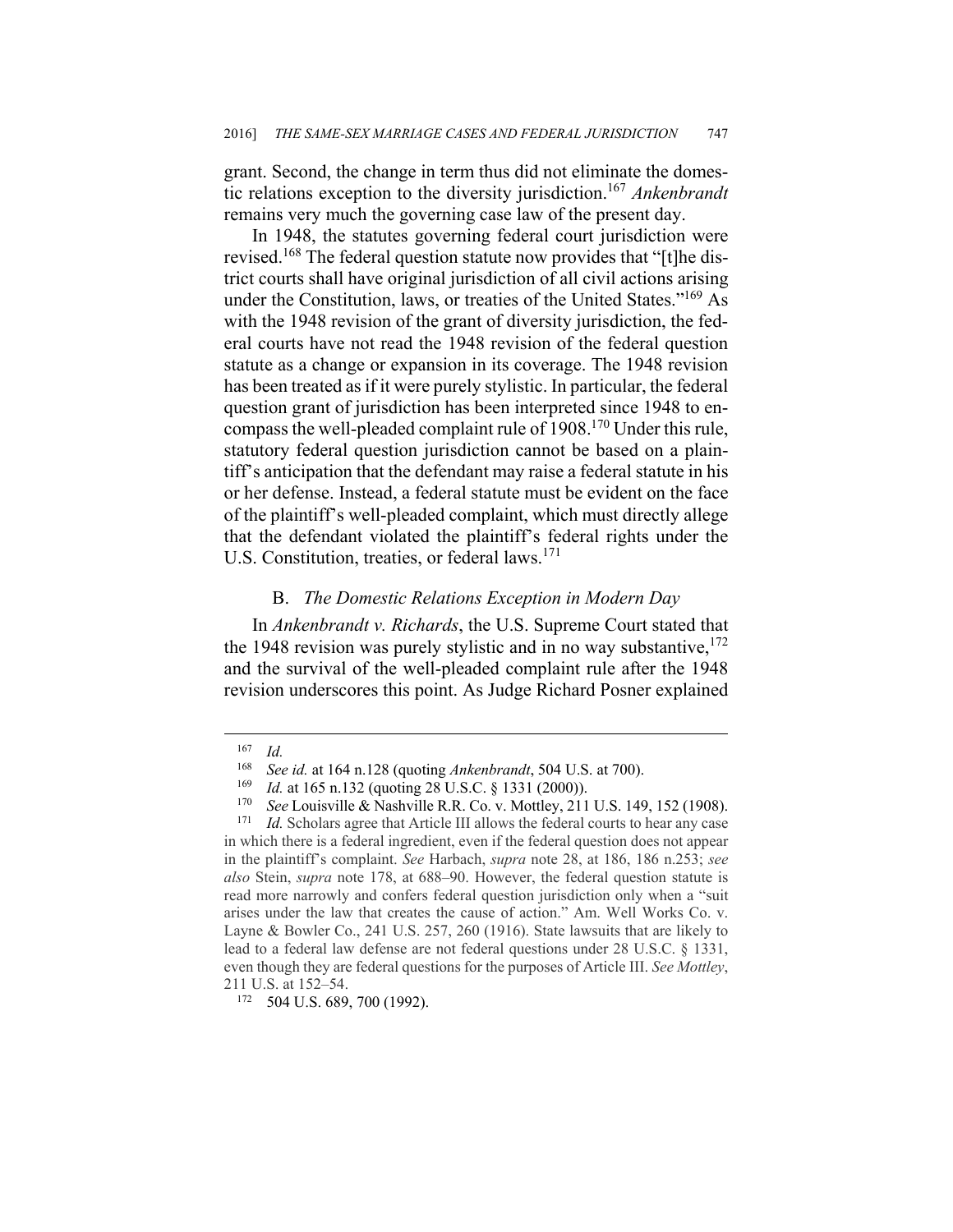in 2006, the statutory limits on federal question and diversity jurisdiction survived the revision unscathed:

> There is no good reason to strain to give a different meaning to the identical language in the diversity and federal-question statutes. The best contemporary reasons for keeping federal courts out of the business of probating wills, resolving will contests, granting divorces and annulments, administering decedents' estates, approving child adoptions, and the like . . . are as persuasive when a suit is filed in federal court on the basis of federal law as when it is based on state  $law<sup>173</sup>$

In 2004, the U.S. Supreme Court explained in *Elk Grove Unified School District v. Newdow* that, "while rare instances arise in which it is necessary to answer a substantial federal question that transcends or exists apart from the family law issue, in general it is appropriate for the federal courts to leave delicate issues of domestic relations to the state courts."174 Thus, the Court in *Newdow* held:

In our view, it is improper for the federal courts to entertain a claim by a plaintiff whose standing to sue is founded on family law rights . . . . When hard questions of domestic relations are sure to affect the outcome, the prudent course is for the federal court to stay its hand rather than reach out to resolve a weighty question of federal constitutional law.175

Many commentators, including Mary Anne Case, Cass Sunstein, and Dale Carpenter, read the *Newdow* language as suggesting that the U.S. Supreme Court did not want to decide a Fourteenth Amendment same-sex marriage claim at the time.<sup>176</sup> Professor Harbach writes:

<sup>173</sup> Jones v. Brennan, 465 F.3d 304, 307 (7th Cir. 2006).<br>
174 542 U.S. 1, 13 (2004) (citation omitted).<br>
175 *Id.* at 17.<br>
176 See Mary Anne Case, *Marriage Licenses*, 89 MINN. L. REV. 1758, 1791– 92 (2005); Cass R. Sunstein, *The Right to Marry*, 26 CARDOZO L. REV. 2081, 2113–14 (2005); Dale Carpenter, *Four Arguments Against a Marriage Amendment that Even an Opponent of Gay Marriage Should Accept*, 2 U. ST. THOMAS L.J. 71, 83–84, 84 n.58 (2004). Commentators who have examined the historical underpinnings of the domestic relations exception include: Kristin A. Collins,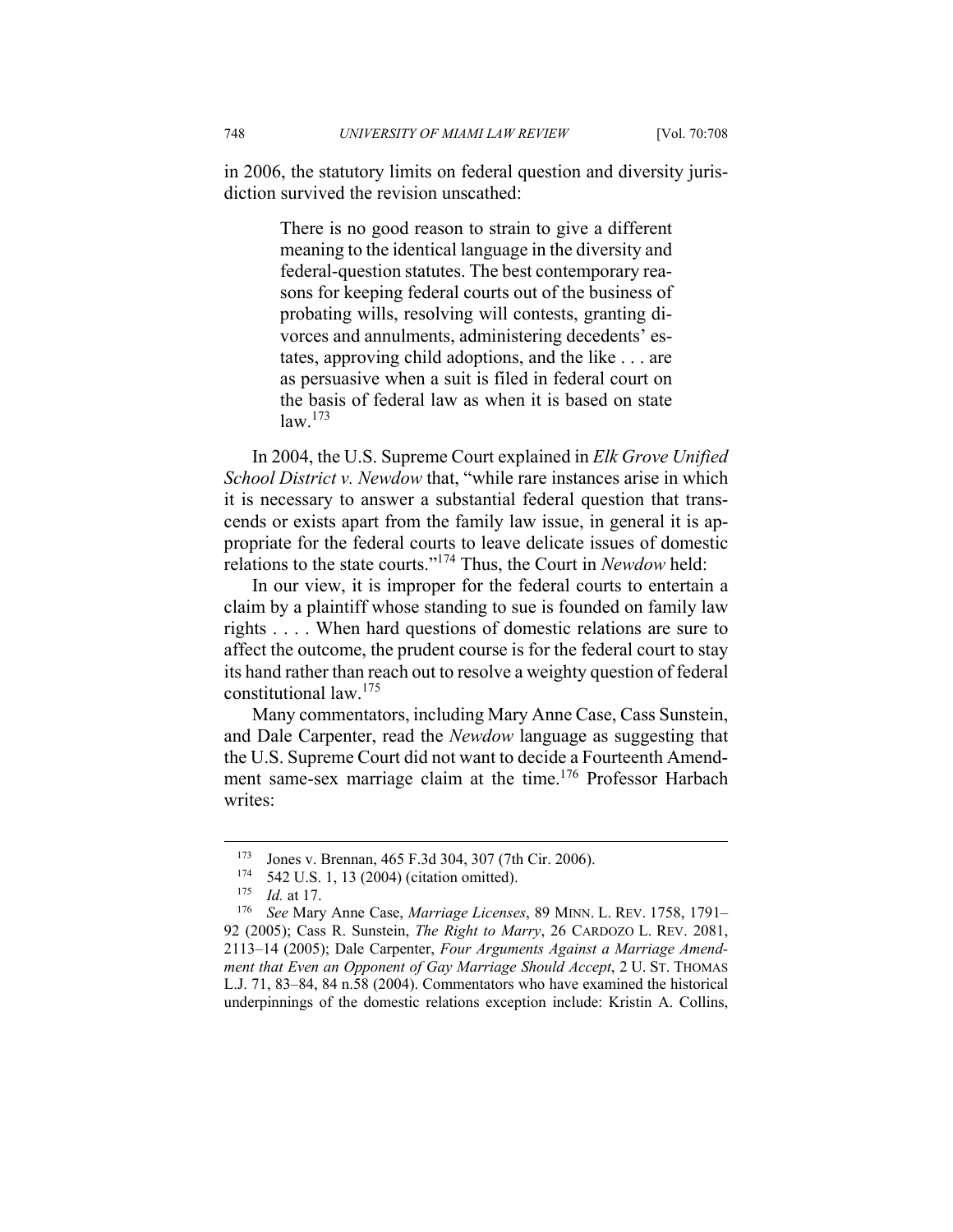A number of courts continue to apply the [domestic relations] exception to federal questions, without reference to *Newdow*. . . .

Some courts have explicitly advocated extension of the domestic relations exception to federal questions. Other courts have limited the domestic relations exception to diversity jurisdiction. And still others have noted that it is unsettled whether the exception applies to federal questions.

Perhaps surprisingly, *Newdow* itself has had considerable traction in the lower federal courts. A number of courts have relied on *Newdow* to apply the exception to federal questions.<sup>177</sup>

The problem thus arises: were *Obergefell*, *Windsor* and *Perry*'s lawsuits challenging the constitutionality of state same-sex marriage bans and DOMA "suits of a civil nature at common law or in equity," as that language was used in the 1875 Jurisdiction and Removal Act? After much deliberation, we believe yes, they were.

Though the federal courts did not originally have the statutory federal question jurisdiction to hear cases challenging the definition of marriage, divorce, alimony, child custody, or probate, family law issues were sometimes raised in contexts where they were dispositive of a case at common law or in equity. In *Reynolds v. United States*, 178 George Reynolds, a leader of the Mormon Church, was criminally prosecuted by the United States for the crime of bigamy, which he committed in the Utah territory.<sup>179</sup> Bigamy violates federal law adopted under Article IV, Section 3, of the Constitution, which gives Congress the power to pass all needful rules and regulations for the governance of federal territories.<sup>180</sup> The U.S. Supreme Court

*Federalism's Fallacy: The Early Tradition of Federal Family Law and the Invention of States' Rights*, 26 CARDOZO L. REV. 1761 (2005); and Jill Elaine Hasday, *The Canon of Family Law*, 57 STAN. L. REV. 825 (2004).<br><sup>177</sup> Harbach, *supra* note 28, at 158–60 (footnotes omitted).<br><sup>178</sup> 98 U.S. 145 (1878).<br><sup>179</sup> *See id.* at 146.<br><sup>180</sup> *See id.* at 152–53, 166–68.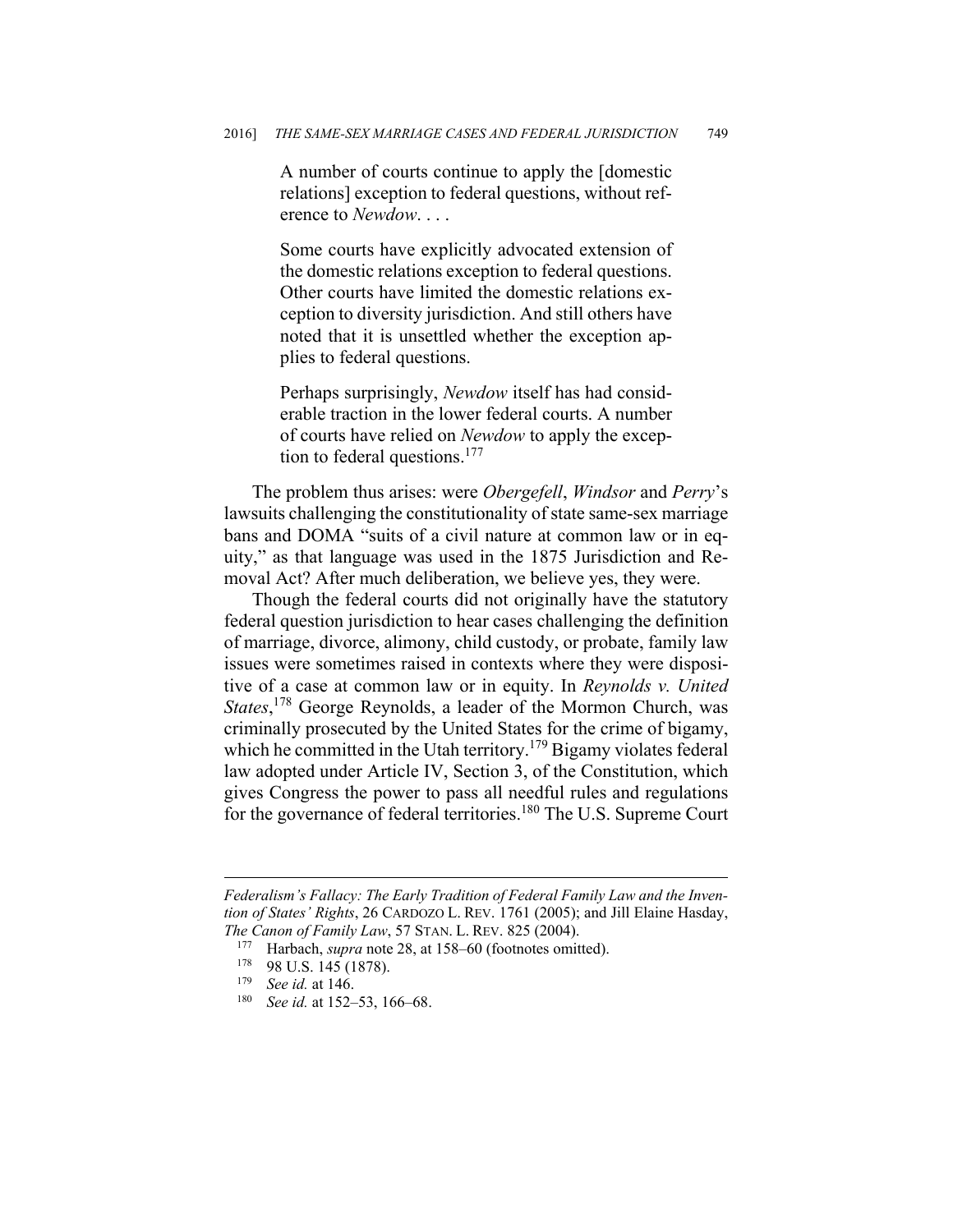correctly asserted federal jurisdiction over this case because the lawsuit involved a federal crime committed in a federal territory under a federal law, which arguably violated the Free Exercise of Religion Clause of the First Amendment.181 The federal anti-bigamy law, section 5352 of the Revised Statutes, provided as follows:

> Every person having a husband or wife living, who marries another, whether married or single, in a Territory, or other place over which the United States have exclusive jurisdiction, is guilty of bigamy, and shall be punished by a fine of not more than \$500, and by imprisonment for a term of not more than five years.182

As we discussed earlier, criminal cases have always been considered cases in law and equity with federal question jurisdiction, so Reynolds's criminal prosecution clearly arose under federal law. However, it is also true that the case against Reynolds rested on a federal definition of marriage. Though the case itself did not seek a redefinition of marriage to accommodate bigamy, Reynolds did pursue a constitutional free-exercise-of-religion exemption from the law against bigamy.183 As demonstrated by *Reynolds*, when the United States brings a criminal case against a defendant whose defense rests on a federal constitutional right, the case qualifies as one in law or equity as those words were understood in 1787.

Criminal cases involving the family were no more covered by the domestic relations exception than were tort cases involving the family. The U.S. Supreme Court expressly held in *Ankenbrandt v. Richards*184 that a tort suit brought by a divorced wife alleging the sexual abuse of her children by her former husband and his girlfriend could go forward in federal court, notwithstanding the domestic relations exception.185 Following the reasoning of *Ankenbrandt*, the federal courts had jurisdiction not only to review the constitutionality of Reynolds's criminal prosecution, but also to judicially review

<u>.</u>

<sup>181</sup> *See id.* at 154.<br>
182 *Id.* at 146.<br>
183 *See id.* at 161–65.<br>
184 504 U.S. 689 (1992).<br>
185 *See id.* at 706–07.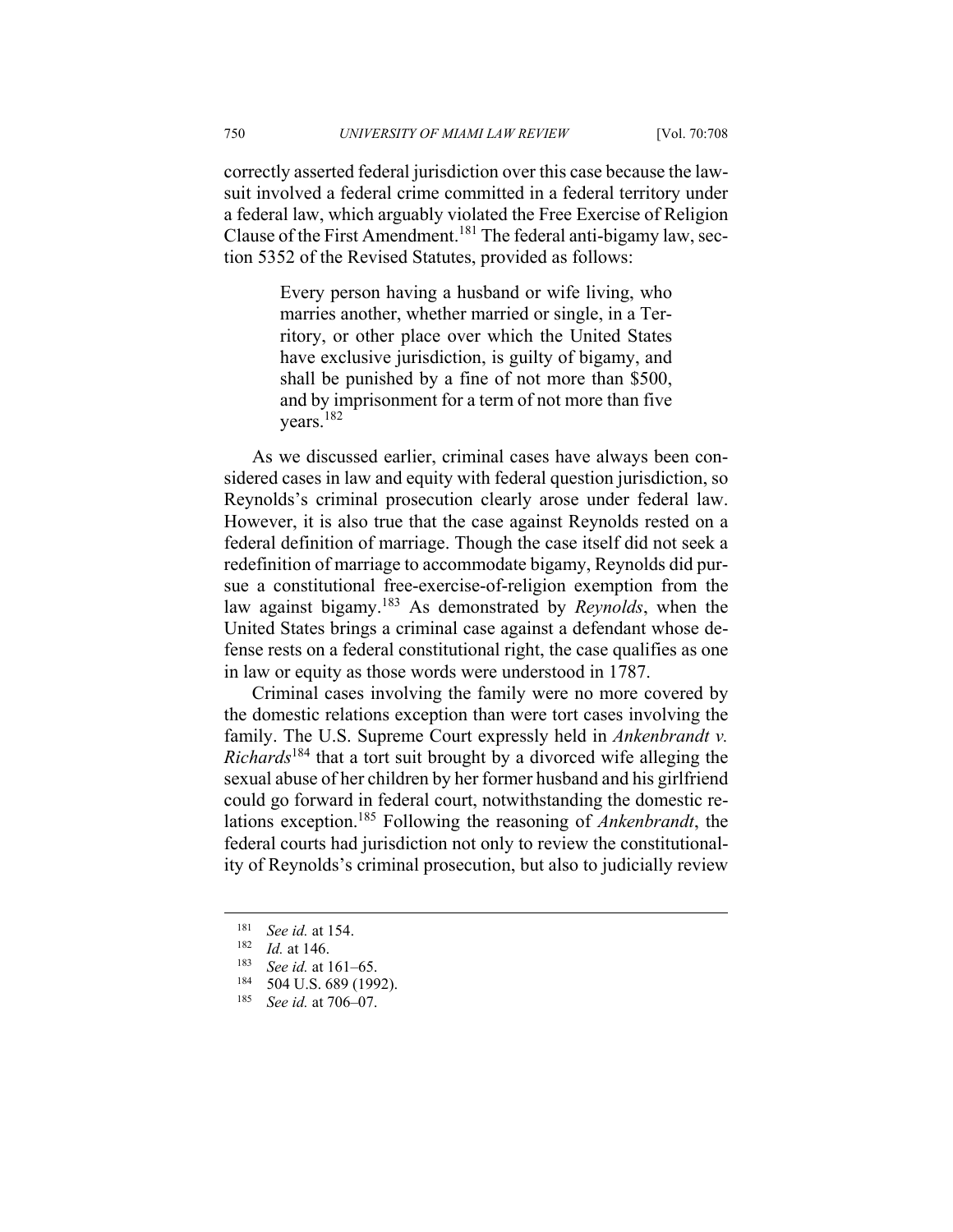the prosecution of the Lovings in *Loving v. Virginia*. 186 In *Loving*, a white man married an African-American woman in violation of Virginia's criminal statute that forbade interracial marriage and miscegenation.187 The Lovings pled guilty to the criminal charge and were sentenced to one year in prison, but the sentence was suspended for twenty-five years so long as they left the State of Virginia, which they did.188 The couple eventually challenged the constitutionality of their criminal prosecution before the U.S. Supreme Court, and like in *Reynolds*, the Court ruled that it had federal jurisdiction to decide the case, noting that the suit was not *purely* matrimonial, but rather one of a criminal nature.<sup>189</sup>

In contrast, the litigation in *Hollingsworth* was brought by two same-sex couples who *purely* sought the right to marry and to marital status under the civil law without respect to any religious teachings as to who can marry whom.190 While the Governor and Attorney General of California agreed with the same-sex litigants that Proposition 8 was unconstitutional, California did allow for domestic partnerships, which provided same-sex couples all the tangible benefits of a heterosexual marriage.<sup>191</sup> The legal injury suffered by the plaintiffs in *Hollingsworth* was, thus, not economic; instead, it was rooted in their legal status as a couple being recognized by the State of California as "a civil union" and not as "a marriage." This is today a legal cognizable injury for which one can bring a federal lawsuit, but that was not always the case as a matter of legal history.

The Court of King's Bench, the Court of Common Pleas, the Court of Exchequer, and the Court of Chancery would not have had jurisdiction in 1787 to hear a case that only challenged the legal definition of marriage, lacking a criminal or civil penalty component. Perry's case was a *pure* family law case, which did not arise under the "common law or in equity" as these terms were understood in 1787 or 1875. The only English courts that would have had jurisdiction to hear *Hollingsworth* would have been the Ecclesiastical Courts, which continued to hear all English family law cases until

<sup>186 388</sup> U.S. 1 (1967).<br>
<sup>187</sup> *See id.* at 2–3.<br>
<sup>188</sup> *See id.* at 3.<br>
<sup>189</sup> *Seaid at* 7. 12.

<sup>189</sup> *See id.* at 7–12. 190 *See* discussion *supra* Section III.B.2. 191 *See* Hollingsworth v. Perry, 133 S. Ct. 2652, 2659 (2013).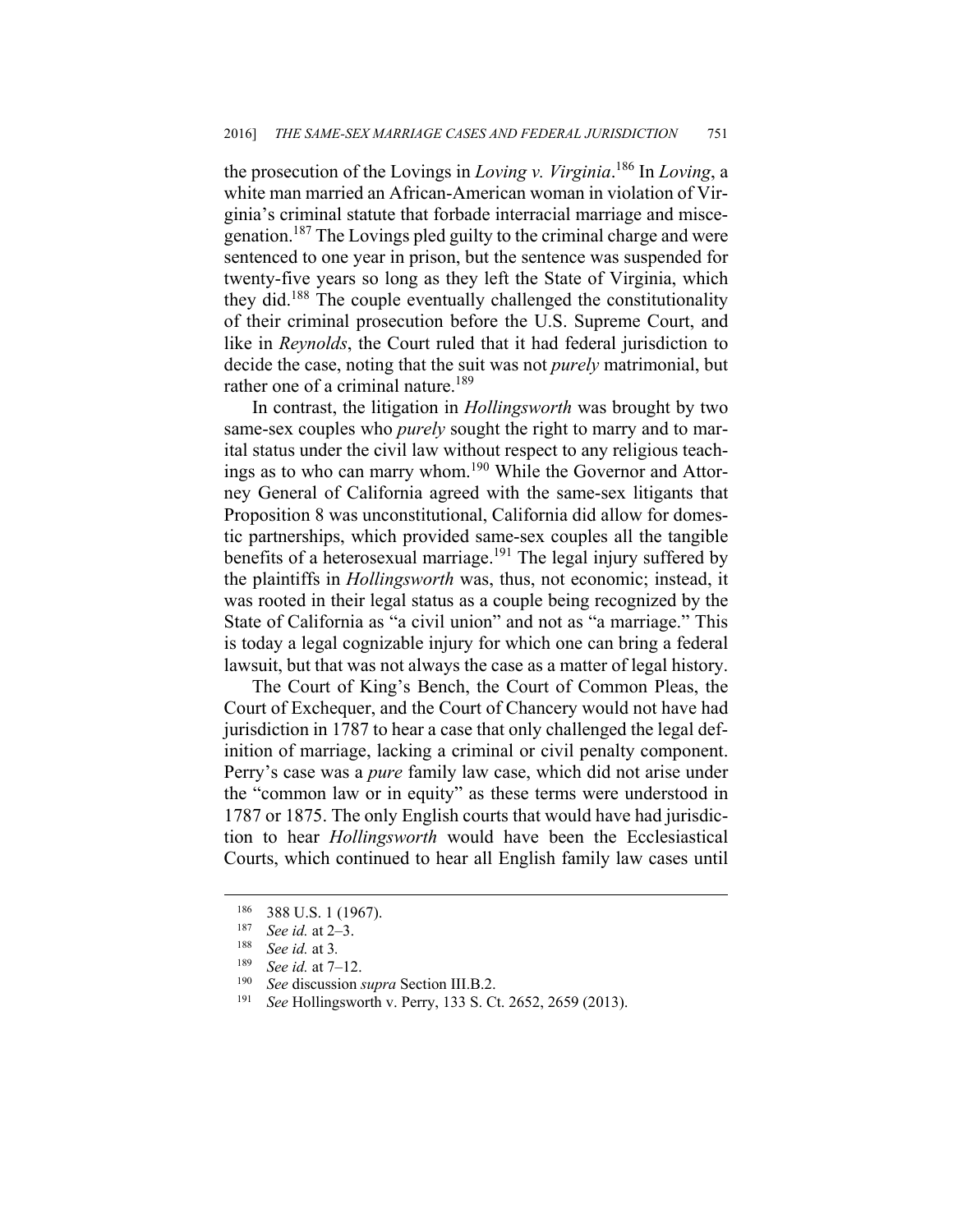the middle of the nineteenth century. Therefore, although Perry's family-law case arises under federal law, specifically the Fourteenth Amendment, we do not believe the lawsuit met the criteria of "equity" as per the original understanding of the federal question statute.

The litigation in *Windsor* differed from that of *Hollingsworth* in that Edith Windsor's claims involved a tort or civil penalty. We find that the federal district court did have jurisdiction over Edith Windsor's lawsuit against the United States challenging DOMA, insofar as it subjected her to a \$363,053 cost that she would not have owed had she married a man instead of a woman. A suit for money damages against the government, where there has been a waiver of sovereign immunity, is clearly a "suit of a civil nature at common law or in equity" and thereby presents a federal question for the purposes of 28 U.S.C. § 1331. The English courts of law and equity did frequently hear suits for money damages in 1787, and thus there is nothing untoward in the district court's decision to hear Windsor's case as an initial matter, even though the government lacked standing to subsequently appeal the case.

## C. *Why the Court Should Expand "Equity" to Include Same-Sex Marriage Cases*

Nonetheless, we should be careful about considering the original understanding of equity jurisdiction with such inflexibility as in the above analysis, for it is indisputable that equity jurisdiction first arose in England to correct injustices occurring from an overly stringent and technical application of the law. As the seventeenth-century jurist John Selden famously said:

> Equity is a roguish thing: for law we have a measure, know what to trust to; equity is according to the conscience of him that is chancellor, and as that is larger or narrower, so is equity. 'Tis all one as if they should make the standard for the measure we call a foot, a chancellor's foot; what an uncertain measure would this be? One chancellor has a long foot, another a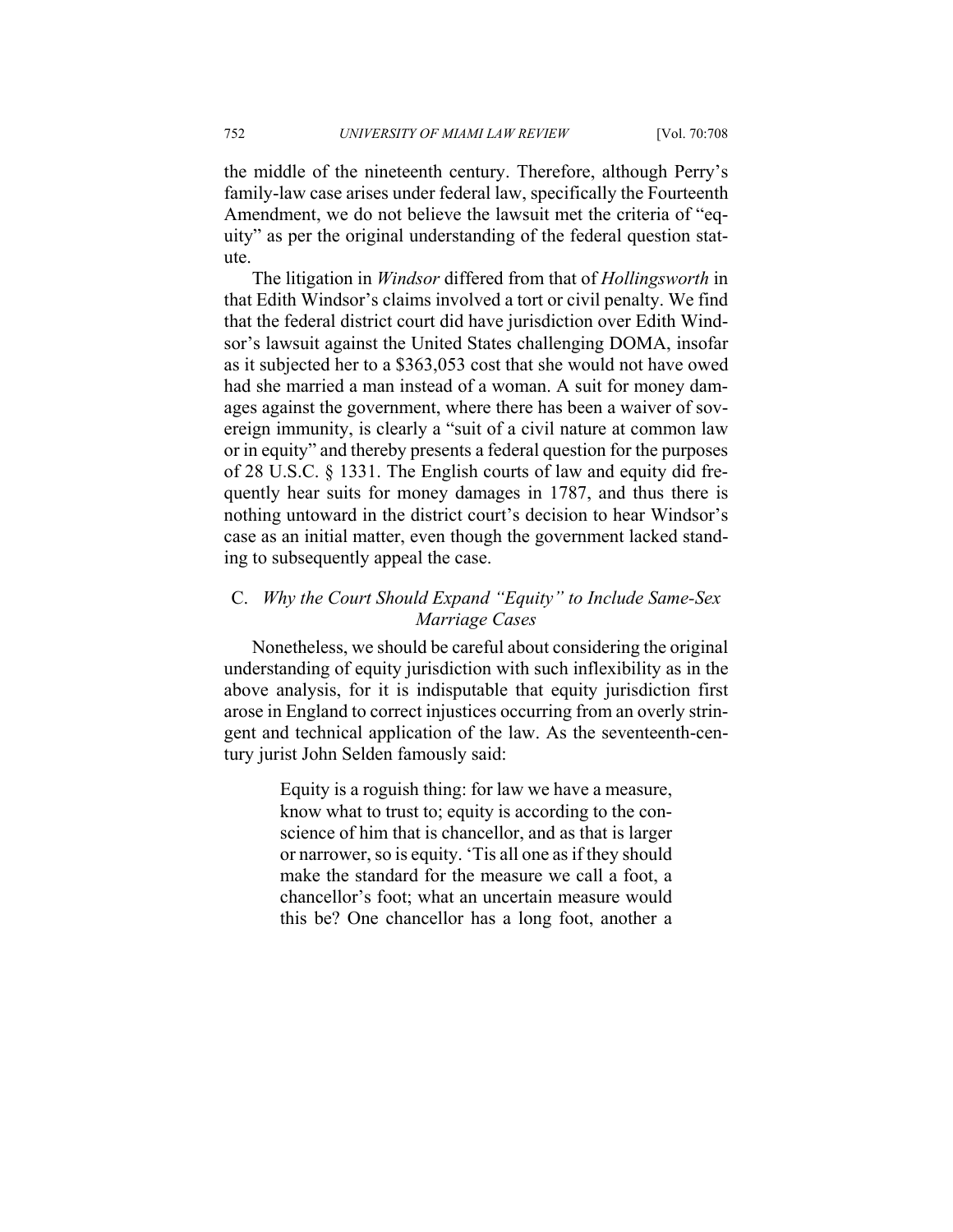short foot, a third an indifferent foot: 'tis the same thing in the chancellor's conscience.<sup>192</sup>

Equity jurisdiction is, by its nature, malleable and inherently protean, and it exists to correct rank injustices that might occur as a result of a technical and rigid application of the law. One can no more confine equity to its causes of action in 1787 than one could confine the Necessary and Proper Clause<sup>193</sup> to only those powers that were "necessary and proper" for executing the enumerated powers in 1787. In 1787, it was not necessary and proper for the federal government to have an air force, but it is in  $2016$ <sup>194</sup> As the great jurist Robert Bork wrote, "The world changes in which unchanging values find their application."195

The grant of equity jurisdiction by both the Federal Question Act of 1875 and the Federal Question Clause in Article III allows for a judicial power whereby the federal courts may, as a matter of conscience, intervene to correct an injustice at law in situations where changes in the facts give an old principle a new application. Though federal courts ought not take advantage of this power to expand their equity jurisdiction capriciously, it is appropriate for the federal courts to intervene when the nation is closely divided on a fundamental claim of constitutional right as to the legality of bans on same-sex marriage. As Abraham Lincoln said:

> "A house divided against itself cannot stand." I believe this government cannot endure, permanently half *slave* and half *free*. I do not expect the Union to be *dissolved*—I do not expect the house to *fall*—but I *do* expect it will cease to be divided. It will become *all* one thing, or *all* the other. Either the *opponents* of slavery, will arrest the further spread of it, and place it where the public mind shall rest in the belief that it is in the course of ultimate extinction; or its *advocates* will push it forward, till it shall become alike

1

<sup>&</sup>lt;sup>192</sup> JOHN SELDEN, THE TABLE-TALK OF JOHN SELDEN: WITH NOTES BY DAVID IRVING 62–63 (Edinburgh: Thomas Constable & Co. 1854).

<sup>193</sup> U.S. CONST*.* art. I, § 8, cl. 18. 194 *See generally* Ollman v. Evanss and Novak*,* 750 F.2d 970 (1984).

*Id.* at 995.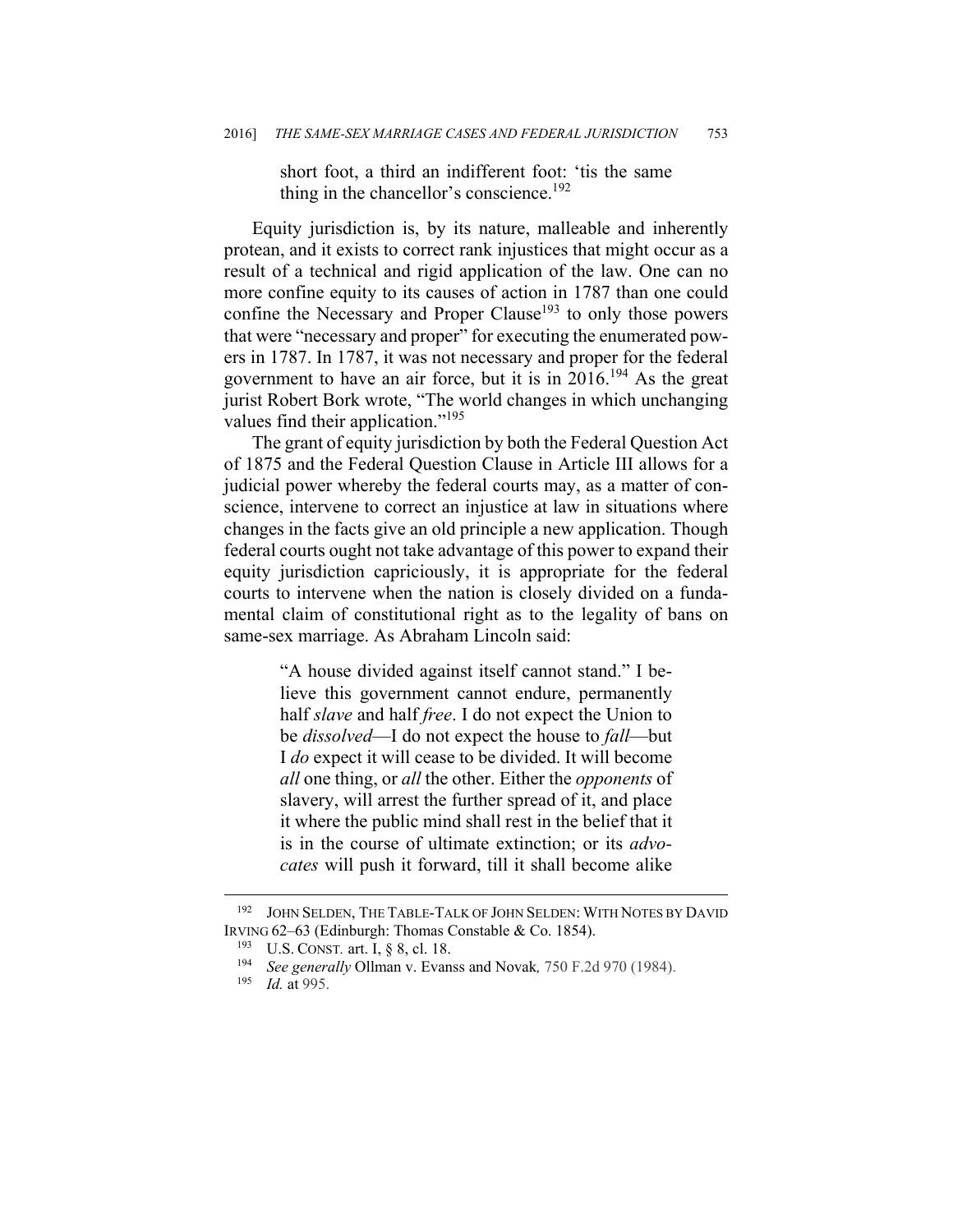lawful in all the States, old as well as new—North as well as South.196

The same principle applies to same-sex marriage and, for that matter, the legal recognition of polygamous marriage. Over 100 years ago, Congress recognized that the Union could not tolerate the addition of even one polygamous state. Hence, Utah was forced to ban polygamy as a condition for admission to statehood.<sup>197</sup> Similarly, there are inevitable injustices that surface from the sanctioning of same-sex marriage in some states but not in others, and these wrongs should bother the conscience of the Court.

It is to correct injustices that we gave the federal courts equitable jurisdiction, and the courts were right to use that jurisdiction to decide on the merits regarding the constitutionality of same-sex marriage bans, even though equity would not have gone so far in 1787 or in 1875.198 Our confidence in this conclusion is strengthened by the fact that the U.S. Supreme Court has exercised federal jurisdiction in two very important family law cases within the last twentyfive years: *Michael H. v. Gerald D.*<sup>199</sup> and *Troxel v. Granville*. 200 While both lawsuits were pure family law cases—the former involving visitation rights by adulterous fathers, and the latter involving visitation rights by grandparents—none of the Justices or litigants doubted the question of federal jurisdiction over the suits. The U.S. Supreme Court heard and resolved both cases without any Justice suggesting an absence of federal jurisdiction, and there was no adverse response from Congress with respect to the U.S. Supreme Court's assertion of jurisdiction over either case.<sup>201</sup> The Court's decision in *Obergefell* further confirms our position: the domestic relations exception to federal jurisdiction is archaic, inequitable, and

1

<sup>196</sup> *See* ERIC FONER, THE FIERY TRIAL: ABRAHAM LINCOLN AND AMERICAN SLAVERY 99–100 (2010) (emphasis in original) (citing THE COLLECTED WORKS OF ABRAHAM LINCOLN (Roy P. Basler ed., Rutgers University Press 1953).

<sup>&</sup>lt;sup>197</sup> See Utah Enabling Act, ch. 138, § 3, 28 Stat. 107, 108 (1894).<br><sup>198</sup> See Obergefell v. Hodges, 135 S. Ct. 2584 (2015)<br><sup>199</sup> 491 U.S. 110 (1989).<br><sup>200</sup> 530 U.S. 57 (2000).<br><sup>201</sup> We thank Bradley Silverman for calling attention in the context of the jurisdiction issues that surround the constitutional debate over same-sex marriage cases.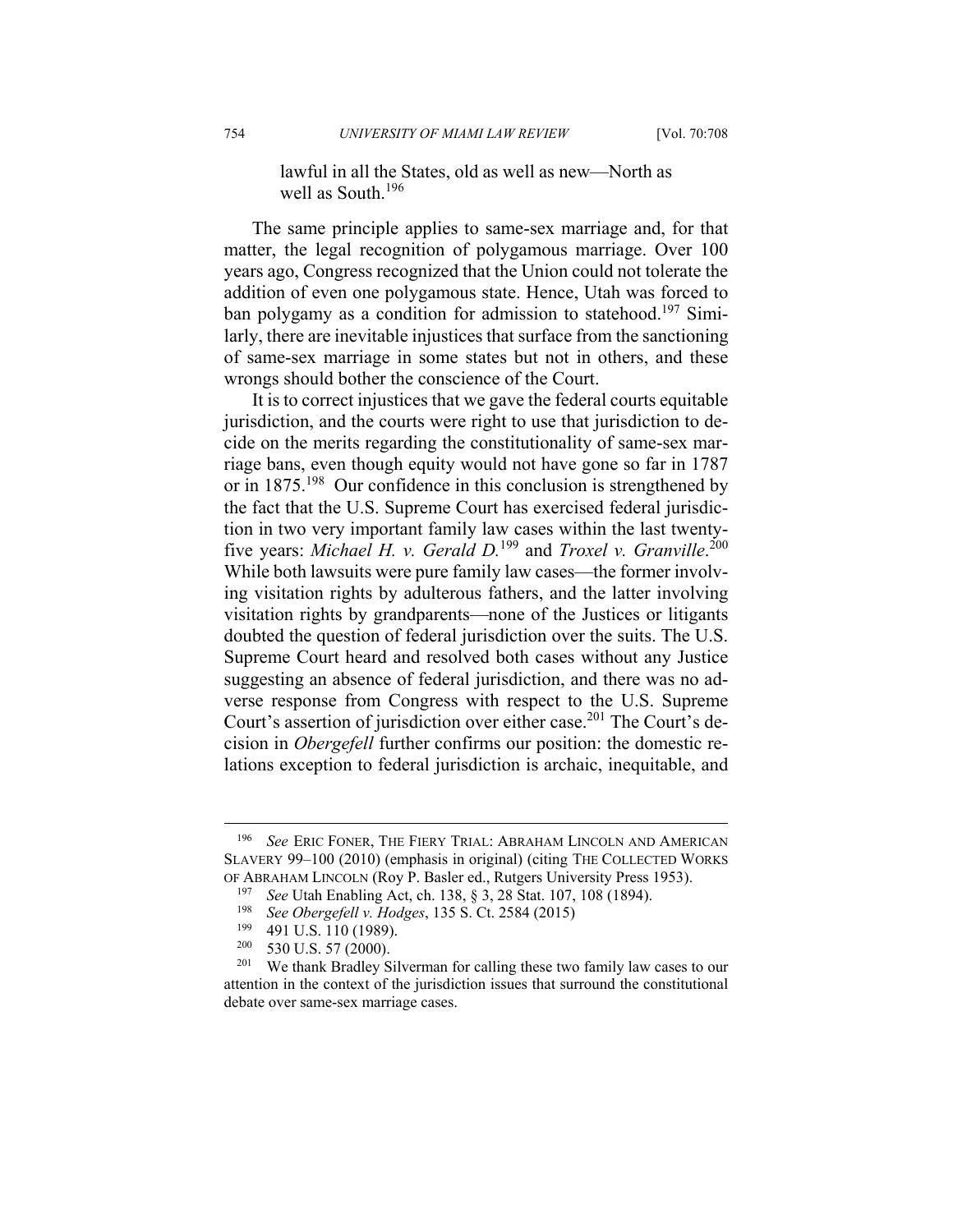ought to be overruled.202 Hopefully, the U.S. Supreme Court will agree when it hears its next same-sex marriage case.

There remains one final wrinkle in our argument not yet addressed. Under 28 U.S.C. § 1257, the U.S. Supreme Court has federal question jurisdiction to review final judgments rendered by the highest court of a state when a decision could be had in which the validity of a state statute is called into question on the ground of its being repugnant to the Constitution, laws, or treaties of the United States.<sup>203</sup> This provision descends from Section 25 of the Judiciary Act of 1789, referred to above, and raises the question of whether a state Supreme Court ruling on whether a state marriage statute violated the Fourteenth Amendment in a non-criminal case where no financial consequences were at stake could be heard by the U.S. Supreme Court as a case in law or equity arising under the Constitution. The answer is yes, because the U.S. Supreme Court ought to recognize a new equitable cause of action allowing domestic relations cases to be heard in federal court.

#### **CONCLUSION**

In sum, we believe that the Supreme Court lacked jurisdiction to hear appeals in *Windsor* and *Hollingsworth* for appellants' failure to establish proper standing, and that pure same-sex marriage cases are indeed cases in equity for the purposes of federal jurisdiction. We agree with the Court's conclusion in *Windsor* that DOMA was unconstitutional, and we applaud the ruling in *Obergefell*—there is a right to same-sex marriage under the Fourteenth Amendment, enforceable in federal court. We therefore agree with the *Obergefell*  decision.

It is the nature of equity jurisdiction to evolve over time in order to correct rigidities in the common law, and in a constitutional democracy like ours, new equitable causes of action may sometimes be created by Congress, and other times, by the U.S. Supreme Court. The word "equity" in Article III has a historical gloss that allows for its extension over domestic relations cases. That exception reflects archaic, gender-discriminatory laws like coverture laws and laws

<sup>202</sup> *See* Obergefell v. Hodges, 135 S. Ct. 2584 (2015). 203 *See* 28 U.S.C. § 1257 (2012).